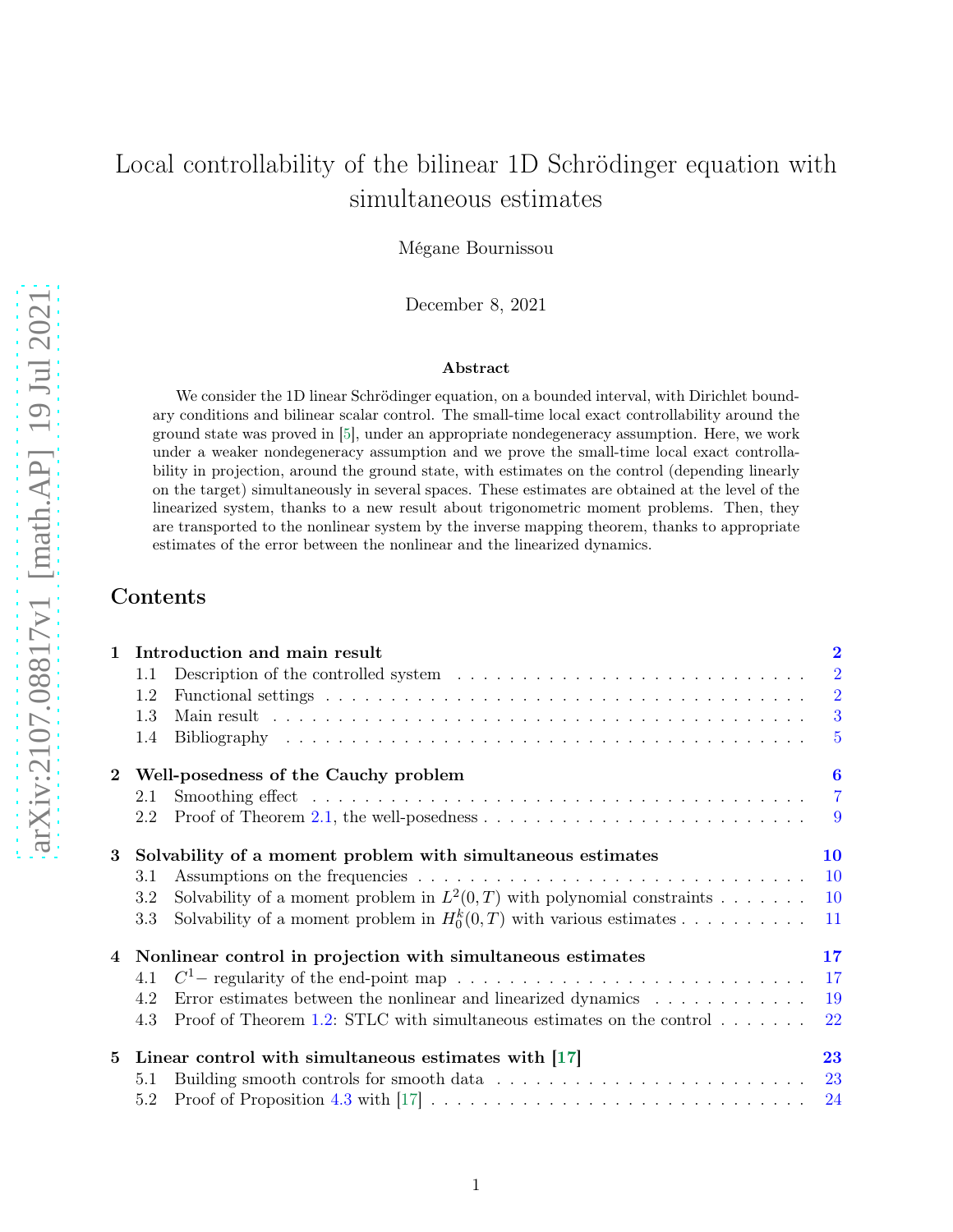### 1 Introduction and main result

#### <span id="page-1-0"></span>1.1 Description of the controlled system

Let  $T > 0$ . In this paper, we consider the 1D Schrödinger equation,

<span id="page-1-2"></span>
$$
\begin{cases}\n i\partial_t \psi(t,x) = -\partial_x^2 \psi(t,x) - u(t)\mu(x)\psi(t,x), & (t,x) \in (0,T) \times (0,1), \\
 \psi(t,0) = \psi(t,1) = 0, & t \in (0,T).\n\end{cases}
$$
\n(1)

In quantum physics, this equation describes a quantum particle, in an infinite potential well, subjected to an electric field whose amplitude is given by  $u(t)$ . The dipolar moment,  $\mu : (0,1) \to \mathbb{R}$ , depicts the interaction between the electric field and the particle. This equation is a bilinear control system where the state is the wave function  $\psi$ , such that  $\|\psi(t)\|_{L^2(0,1)} = 1$  for all time and  $u:(0,T)\to\mathbb{R}$  denotes a scalar control.

#### <span id="page-1-1"></span>1.2 Functional settings

Unless otherwise specified, in space, we will work with complex valued functions. The Lebesgue space  $L^2(0,1)$  is equipped with the classical hermitian scalar product. Let S be the unit-sphere of  $L^2(0,1)$ . The operator A is defined by

$$
D(A) := H^{2}(0, 1) \cap H^{1}(0, 1), \quad A\varphi := -\frac{d^{2}\varphi}{dx^{2}}.
$$

Its eigenvalues and eigenvectors are given by

$$
\forall j \in \mathbb{N}^*, \quad \lambda_j := (j\pi)^2 \quad \text{and} \quad \varphi_j := \sqrt{2}\sin(j\pi \cdot).
$$

The family of the eigenvectors  $(\varphi_j)_{j\in\mathbb{N}^*}$  is an orthonormal basis of  $L^2(0,1)$ . We also introduce, for all  $j \in \mathbb{N}^*, \psi_j(t,x) := \varphi_j(x) e^{-i \lambda_j t}$  for  $(t,x) \in \mathbb{R} \times [0,1]$ , which are solutions of the Schrödinger equation [\(1\)](#page-1-2) for  $u \equiv 0$ . When  $k = 1$ ,  $\psi_1$  is the ground state. We also introduce the normed spaces linked to the operator A, given by, for all  $s > 0$ ,

$$
H^s_{(0)}(0,1) := D(A^{\frac{s}{2}}), \quad \|\varphi\|_{H^s_{(0)}(0,1)} := \|\left(\langle \varphi, \varphi_j \rangle\right)_{j \in \mathbb{N}^*} \|_{h^s} = \left(\sum_{j=1}^{+\infty} |j^s \langle \varphi, \varphi_j \rangle|^2\right)^{\frac{1}{2}}.
$$

If  $J$  is a subset of  $\mathbb{N}^*$ , then we define

$$
\mathcal{H}_{\mathrm{J}} := \overline{\mathrm{Span}_{\mathbb{C}}} \left( \varphi_j, \ j \in J \right),\,
$$

and we introduce the orthogonal projection on  $\mathcal{H}_J$ , given by,

$$
\mathbb{P}_{\mathrm{J}} \ : \ L^{2}(0,1) \ \to \ \mathcal{H}_{\mathrm{J}} \\ \psi \ \mapsto \ \psi - \sum_{j \notin J} \langle \psi, \varphi_{j} \rangle \varphi_{j}.
$$

For  $T > 0$  and  $u \in L^1(0,T)$ , the family  $(u_n)_{n \in \mathbb{N}}$  of the iterated primitives of u is defined by induction as,

$$
u_0 := u
$$
 and  $\forall n \in \mathbb{N}, u_{n+1}(t) := \int_0^t u_n(\tau) d\tau$ ,  $t \in [0, T]$ .

We will also consider, for any integer  $k \in \mathbb{N}$ ,  $H^k((0,T), \mathbb{R})$ , the usual integer-order real Sobolev spaces, equipped with the usual  $H^k(0,T)$ –norm and  $H^k_0(0,T)$  the adherence of  $C_c^{\infty}(0,T)$ , the set of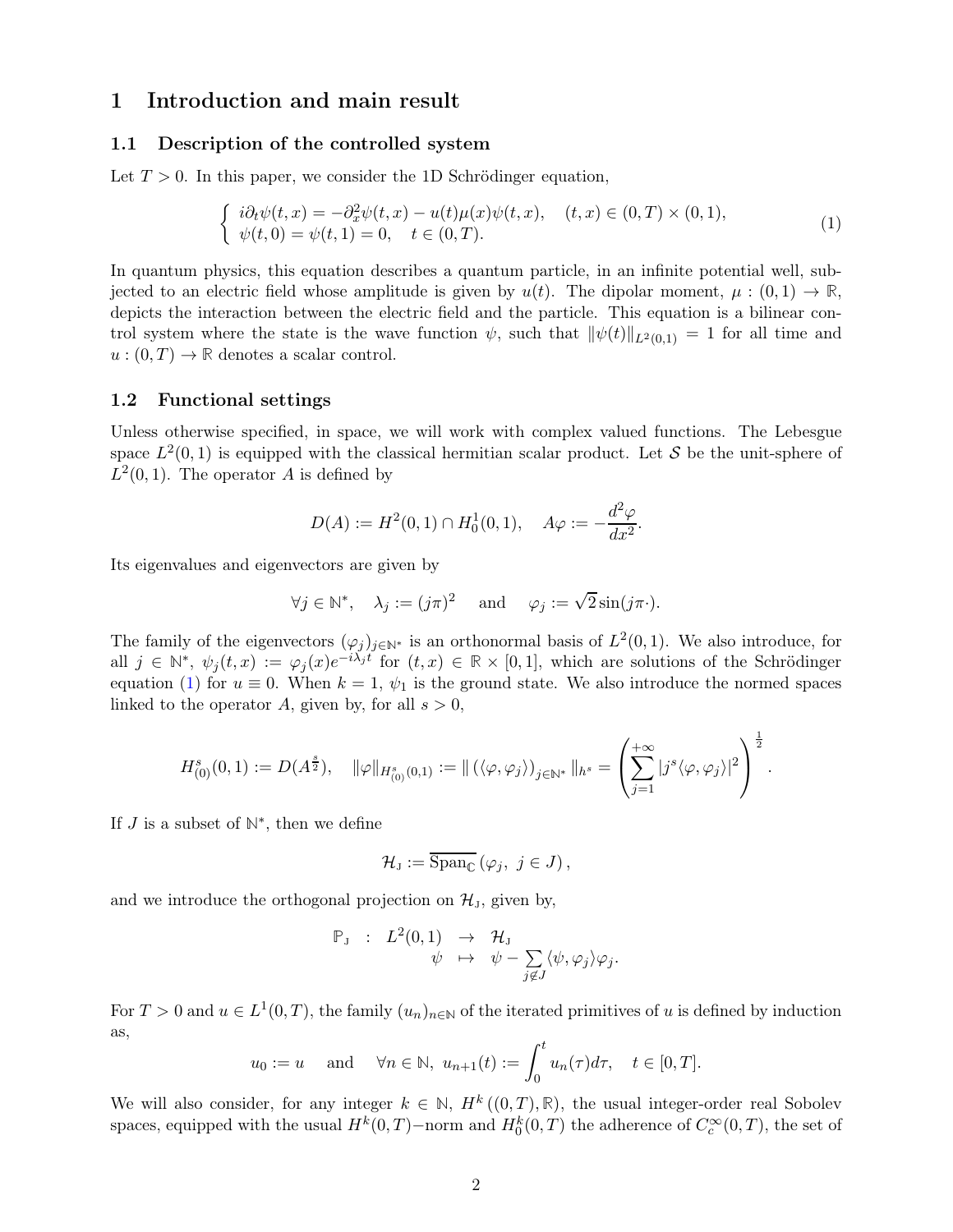functions with compact support inside  $(0, T)$ , for the topology  $\|\cdot\|_{H^k(0,T)}$ . By Poincaré inequality,  $H_0^k(0,T)$  can be equipped with the norm

$$
||u||_{H_0^k(0,T)} := \left(\int_0^T u^{(k)}(t)^2 dt\right)^{1/2}
$$

For any integer  $k \in \mathbb{N}^*$ , the negative  $H^{-k}(0,T)$ -norm is not defined by duality as usual but for every  $u \in L^2(0,T)$  by

<span id="page-2-4"></span>
$$
||u||_{H^{-k}(0,T)} := |u_1(T)| + ||u_k||_{L^2(0,T)},
$$
\n(2)

.

<span id="page-2-0"></span>as such norms seem to arise naturally in both the nonlinear and linearized dynamics. For the sake of simplicity, we will sometimes omit  $(0, T)$  or  $(0, 1)$  on the spaces.

#### 1.3 Main result

The regularity assumptions play a crucial role in the validity of controllability results. Therefore, we define the following precise notion of small-time local controllability (STLC) used in this paper, stressing the regularity imposed on both the control and the data to be controlled.

**Definition 1.1** (STLC around the ground state in X with controls in Y). Let X be a vector space of complex-valued functions defined on  $[0,1]$  and  $(Y_T, \|\cdot\|_{Y_T})$  be a family of normed vector spaces of real-valued functions defined on  $[0, T]$ , for  $T > 0$ . The system [\(1\)](#page-1-2) is said to be STLC around the ground state in X with controls in Y if for every  $T > 0$ , for every  $\varepsilon > 0$ , there exists  $\delta > 0$ such that for every  $\psi_*, \psi_f$  in  $S \cap X$  with  $\|\psi_* - \psi_1(0)\|_X < \delta$  and  $\|\psi_f - \psi_1(T)\|_X < \delta$ , there exists  $u \in L^2(0,T) \cap Y_T$  with  $||u||_{Y_T} < \varepsilon$  such that the solution  $\psi$  of [\(1\)](#page-1-2) associated with the initial condition  $\psi_*$  satisfies  $\psi(T) = \psi_f$ .

Since [\[5\]](#page-27-0), it is known that if

<span id="page-2-2"></span>there exists a constant 
$$
c > 0
$$
 such that for all  $j \in \mathbb{N}^*$ ,  $|\langle \mu \varphi_1, \varphi_j \rangle| \ge \frac{c}{j^3}$ , (3)

then for any  $k \in \mathbb{N}$ , the Schrödinger equation [\(1\)](#page-1-2) is STLC around the ground state in  $H_{(0)}^{2k+3}$  with controls in  $H_0^k$ . However, in [\[5\]](#page-27-0), the associated control map  $(\psi_0, \psi_f) \mapsto u$  depends on k. In this article, two goals are tackled:

- first, building a unique control map for the nonlinear system with simultaneous estimates in various control/data spaces,
- second, dealing with control in projection when an assumption of the type [\(3\)](#page-2-2) holds only on a subset  $J$  of  $\mathbb{N}^*$ .

<span id="page-2-1"></span>Our main result is the following one.

**Theorem 1.2.** Let  $(p, k) \in \mathbb{N}^2$  with  $p \geq k$ , J a subset of  $\mathbb{N}^*$  and  $\mu \in H^{2(p+k)+3}((0, 1), \mathbb{R})$  with  $\mu^{(2n+1)}(0) = \mu^{(2n+1)}(1) = 0$  for all  $n = 0, \ldots, p-1$ , such that

<span id="page-2-3"></span>there exists a constant 
$$
c > 0
$$
 such that for all  $j \in J$ ,  $|\langle \mu \varphi_1, \varphi_j \rangle| \ge \frac{c}{j^{2p+3}}$ . (4)

The Schrödinger equation [\(1\)](#page-1-2) is STLC in projection around the ground state in  $H_{(0)}^{2(p+m)+3}$  with controls in  $H_0^m(T_0,T)$ , for every  $m \in \{0,\ldots,k\}$  with the same control map.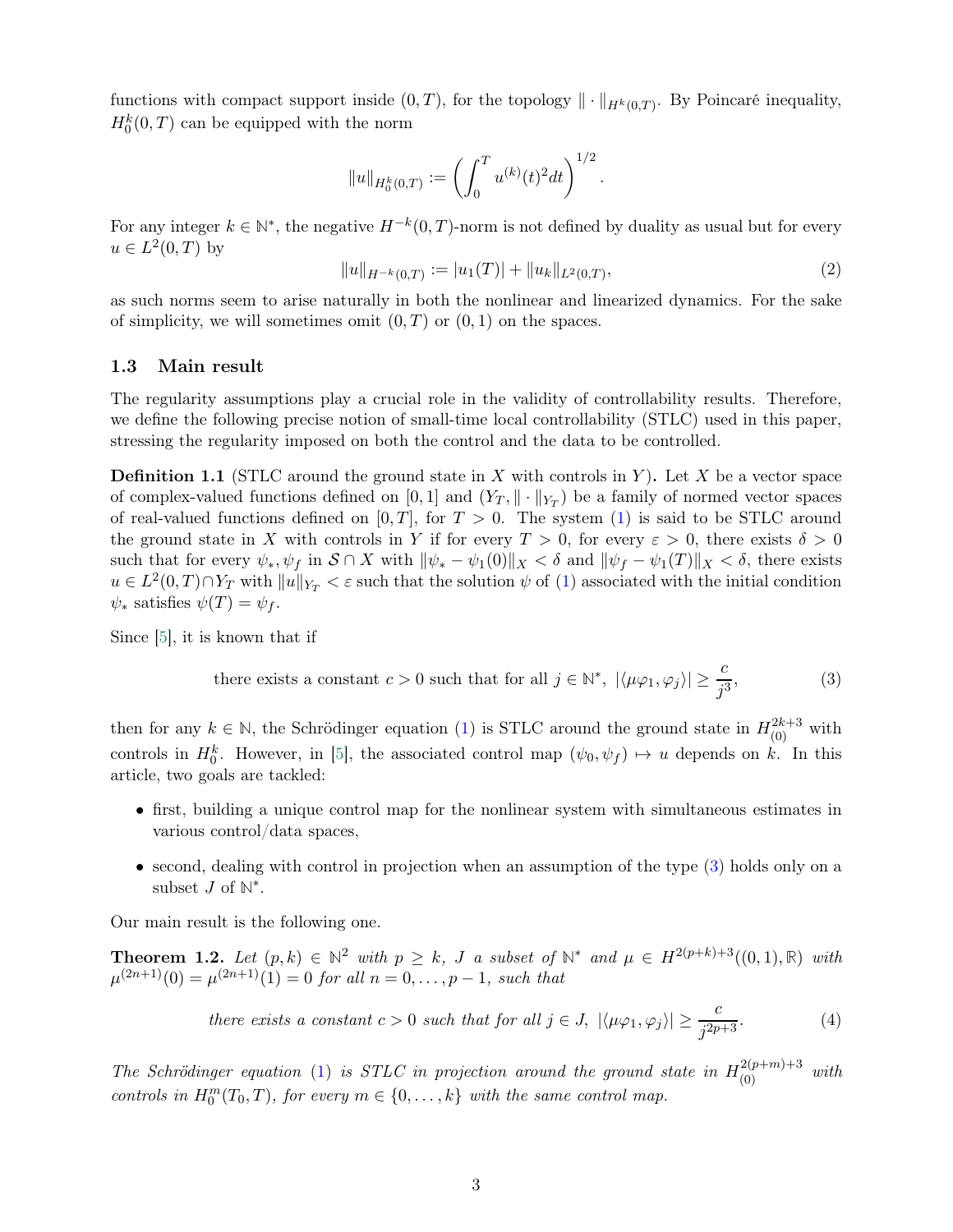More precisely, for all initial time  $T_0 \ge 0$  and final time  $T > T_0$ , there exists  $C, \delta > 0$  and a  $C^1$ -map  $\Gamma: \Omega_{T_0} \times \Omega_T \to H_0^k((T_0, T), \mathbb{R})$  where

$$
\Omega_{T_0} := \{ \psi_0 \in \mathcal{S} \cap H^{2(p+k)+3}_{(0)}; \ \|\psi_0 - \psi_1(T_0)\|_{H^{2(p+k)+3}_{(0)}} < \delta \},\tag{5}
$$

$$
\Omega_T := \{ \psi_f \in \mathcal{H}_J \cap H^{2(p+k)+3}_{(0)}; \ \|\psi_f - \mathbb{P}_J \left( \psi_1(T) \right) \|_{H^{2(p+k)+3}_{(0)}} < \delta \},\tag{6}
$$

such that  $\Gamma(\psi_1(T_0), \psi_1(T)) = 0$  and for every  $(\psi_0, \psi_f) \in \Omega_{T_0} \times \Omega_T$ , the solution of [\(1\)](#page-1-2) on  $[T_0, T]$ with control  $u := \Gamma(\psi_0, \psi_f)$  and initial condition  $\psi_0$  at  $t = T_0$  satisfies

<span id="page-3-2"></span><span id="page-3-1"></span>
$$
\mathbb{P}_{J}(\psi(T))=\psi_{f},
$$

with the following boundary conditions

<span id="page-3-3"></span>
$$
u_2(T) = \ldots = u_{k+1}(T) = 0,\t\t(7)
$$

where here  $(u_n)_{n\in\mathbb{N}}$  denotes the iterated primitives of u vanishing at  $T_0$ . Besides, for all m in  ${-(k+1), \ldots, k}$ , the following estimates hold

<span id="page-3-0"></span>
$$
||u||_{H_0^m(T_0,T)} \le C \left( ||\psi_0 - \psi_1(T_0)||_{H_{(0)}^{2(p+m)+3}} + ||\psi_f - \mathbb{P}_\mathfrak{J}\psi_1(T)||_{H_{(0)}^{2(p+m)+3}} \right). \tag{8}
$$

To simplify the notations, in all the following, we will take the initial time  $T_0$  equal to 0, the proof when  $T_0 > 0$  is deduced by translation of controls and a change of global phase on the state. Moreover, from now on, if not mentioned,  $T > 0$  will denote the final time, p and k two integers, and  $J$  a subset of  $\mathbb{N}^*$ .

**Remark 1.3.** Assume that J contains an infinite subset of 2N and one of  $2N + 1$ . Then, for all  $\mu$ in  $H^{2p+3}(0,1)$  with  $\mu^{(2n+1)}(0) = \mu^{(2n+1)}(1) = 0$  for all  $n = 0, \ldots, p-1$ , assumption [\(4\)](#page-2-3) is equivalent to

$$
\mu^{(2p+1)}(0) \pm \mu^{(2p+1)}(1) \neq 0 \quad \text{and} \quad \forall j \in J, \ \langle \mu \varphi_1, \varphi_j \rangle \neq 0,
$$

as, by integrations by parts and by Riemann-Lebesgue Lemma,

$$
\langle \mu \varphi_1, \varphi_j \rangle = \frac{(-1)^p 2(2p+2)}{\pi^{2p+2} j^{2p+3}} \left( (-1)^{j+1} \mu^{(2p+1)}(1) - \mu^{(2p+1)}(0) \right) + \lim_{j \to +\infty} \left( \frac{1}{j^{2p+3}} \right).
$$

This result is both a new control result and a toolbox for future works about nonlinear control of the Schrödinger equation [\(1\)](#page-1-2). Indeed, such result can for example give a framework to prove positive controllability results on the Schrödinger equation, with nonlinear tools, when some of the coefficients  $\langle \mu \varphi_1, \varphi_i \rangle$  vanish. In that case, building a unique control map with estimates in simultaneous spaces can be useful to perform specific motions for the nonlinear solution. The proof of Theorem [1.2](#page-2-1) is in three steps.

- In Section [2,](#page-5-0) we study the well-posedness of the Schrödinger equation and more precisely the regularity of the solutions with respect to the boundary conditions on the dipolar moment  $\mu$ .
- In Section [3,](#page-9-0) we present a new result about the solvability of trigonometric moment problems in high regularity spaces with simultaneous estimates.
- This new moment result allows in Section [4](#page-16-0) and more precisely in Subsection [4.1](#page-16-1) to build a linear control operator, for the linearized system around the ground state, with simultaneous estimates in various control/data spaces. Then, in Subsection [4.3,](#page-21-0) we prove that the iterations of the inverse mapping theorem propagate these estimates to the nonlinear control operator of [\(1\)](#page-1-2).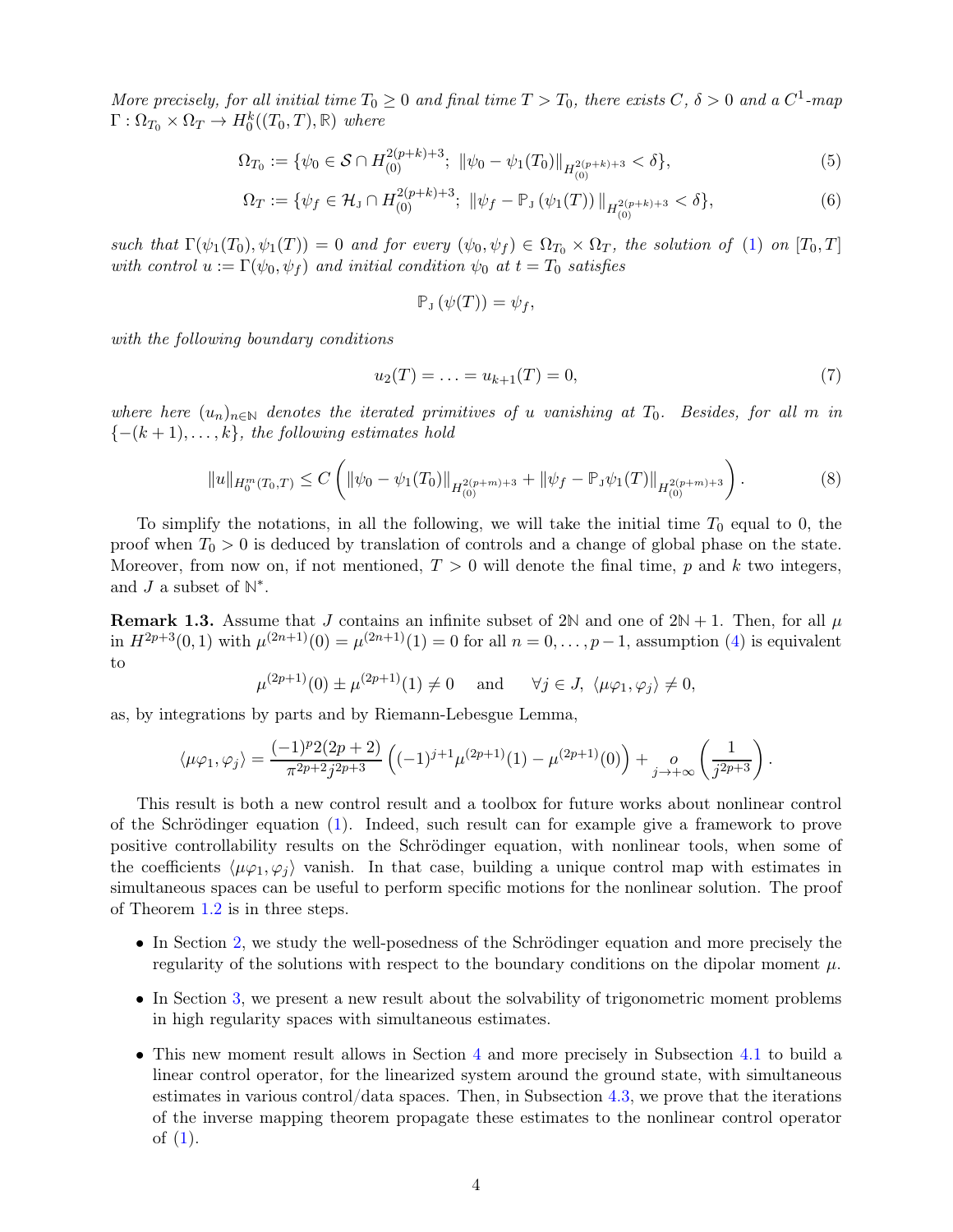Remark 1.4. Actually, the question of building a control function that inherits the regularity of the data to be controlled has already been tackled by Ervedoza and Zuazua in [\[17\]](#page-28-0), for time-reversible linear systems. As the use of [\[17\]](#page-28-0) is not straightforward in our case, we choose to present in this article a new result about trigonometric moment problems solving this question. However, in Section [5,](#page-22-0) we also explain how the controllability of the linearized system with simultaneous estimates can be proved using the results of [\[17\]](#page-28-0).

#### <span id="page-4-0"></span>1.4 Bibliography

Local exact controllability results. From a general negative result on the controllability of bilinear control systems by Ball, Marsden and Slemrod [\[2\]](#page-27-1), Turinici in [\[32\]](#page-29-0) deduced a negative control result for the Schrödinger equation [\(1\)](#page-1-2): for a given initial data  $\psi_0 \in H^2_{(0)}(0,1) \cap S$ , the reachable set with controls in  $L_{loc}^r((0, +\infty), \mathbb{R})$ , with  $r > 1$ , has an empty interior in  $H^2_{(0)}(0, 1) \cap S$ . The case of controls in  $L_{loc}^1((0, +\infty), \mathbb{R})$  has been proved later in [\[13\]](#page-28-1) by Boussaid, Caponigro, and Chambrion.

However, choosing more appropriate functional spaces, exact local controllability results for 1D models have been proved by Beauchard in [\[3,](#page-27-2) [4\]](#page-27-3), whose proofs have been later simplified by Beauchard and Laurent in [\[5\]](#page-27-0) by means of a hidden regularizing effect and an inverse mapping theorem (instead of Nash-Moser's one).

This strategy was later developed by Morancey and Nersesyan to control one Schrödinger equation with a polarizability term [\[26\]](#page-29-1) or a finite number of equations with one control [\[25,](#page-29-2) [27\]](#page-29-3). This was also used by Puel [\[30\]](#page-29-4) to prove the local exact controllability for a Schrödinger equation, in a bounded regular domain, in a neighborhood of an eigenfunction corresponding to a simple eigenvalue in dimension  $N \leq 3$ .

Global approximate results. With geometric techniques for the controllability of the Galerkin approximations, in [\[15\]](#page-28-2) Chambrion, Mason, Sigalotti, and Boscain prove the approximate controllability of Schrödinger in  $L^2$  under hypotheses later refined by Boscain, Caponigro, Chambrion, and Sigalotti in [\[11\]](#page-28-3). In higher order Sobolev spaces, similar results were proved for one [\[13\]](#page-28-1) or a finite number of equations [\[12\]](#page-28-4). Such types of results can also be proved from exact controllability results in infinite time [\[29\]](#page-29-5) or from a variational argument [\[28\]](#page-29-6).

About smooth controllability. The negative controllability result [\[32\]](#page-29-0) and the positive controllability results [\[3,](#page-27-2) [5\]](#page-27-0) proved on the same Schrödinger equation underline the importance of the regularity assumptions asked for the validity of controllability results, for a linear infinite dimensional equation. Nevertheless, even when the state lives within a finite dimensional space, Beauchard and Marbach proved in [\[6\]](#page-27-4) that the same nonlinear system, according to the functional setting, may or may not be small-time controllable. The same authors highlighted later the same phenomenon on a nonlinear infinite dimension parabolic equation in [\[7\]](#page-27-5).

Moreover, for a controlled system that is already known to be controllable in a given setting, one can ask whether the control map preserves the smoothness of the data to be controlled. More precisely, if the data is smoother than expected, does the control constructed inherit from this smoothness? Generally, it is not the case. However, [\[17\]](#page-28-0) gave a method to compute such controls. Such a question can be relevant to deal with nonlinear problems as in [\[16\]](#page-28-5) or to compute convergence rates for numerical approximation (see [\[14\]](#page-28-6) for example).

About moment problems. The use of infinite moment theory for linear control problems was introduced by the work of Fattorini and Russel (see [\[18,](#page-28-7) [19\]](#page-28-8)). For classical results about Riesz basis and moment problems, the reader can refer, for example, to the following works: Krabs in [\[23\]](#page-28-9), Avdonin and Ivanov in [\[1\]](#page-27-6), Komornik and Loreti in [\[22\]](#page-28-10), Haraux in [\[21\]](#page-28-11). In this paper, the solvability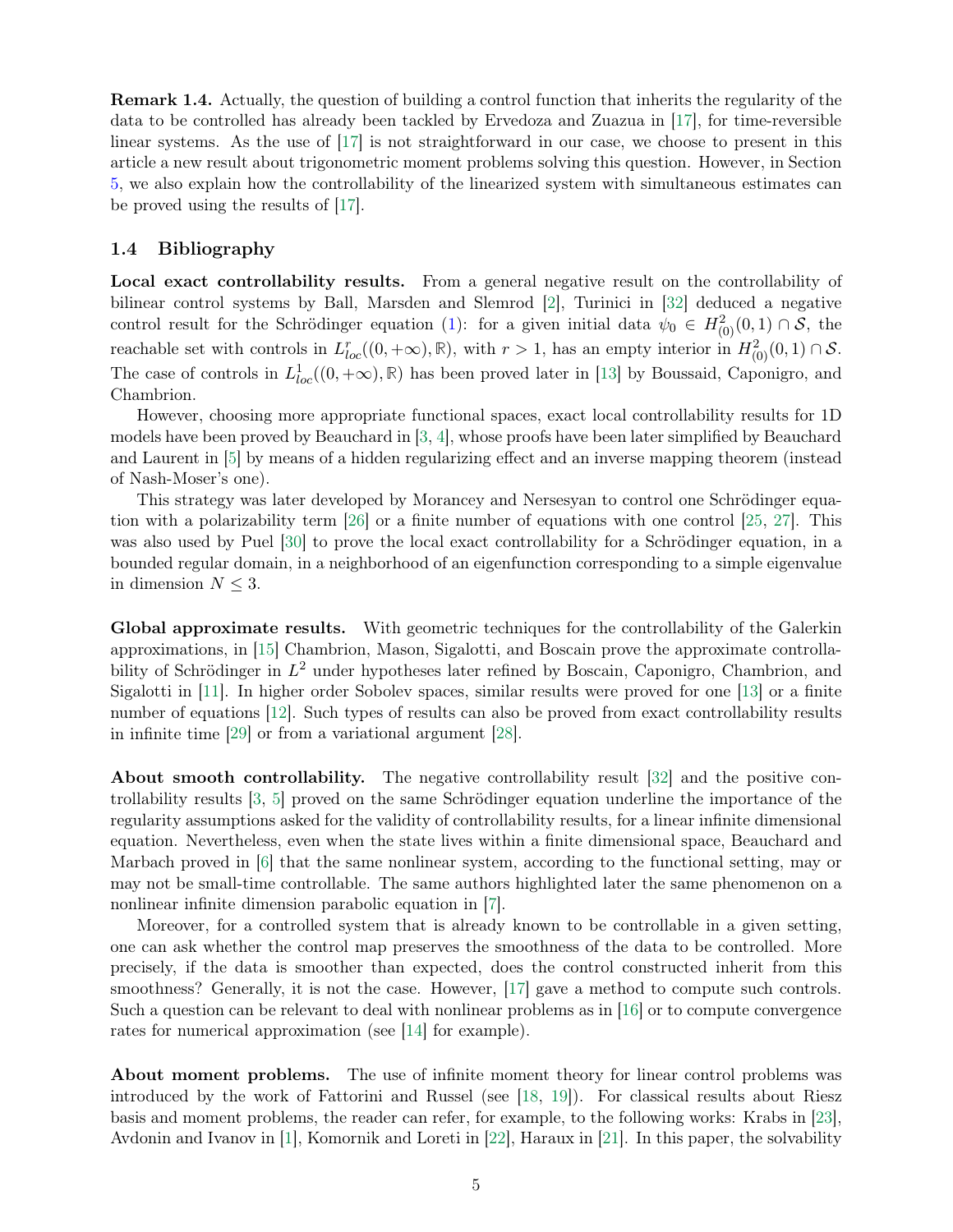of a moment problem at any time with estimates in simultaneous Sobolev spaces is investigated. For the Schrödinger equation, it has already been done by Beauchard in [\[3\]](#page-27-2) but only for a specific and not arbitrary small time. Moreover, the solvability of a moment problem in high-regularity spaces, but without simultaneous estimates, has been done in [\[5\]](#page-27-0) for Schrödinger, or in [\[7\]](#page-27-5) for a parabolic equation, relying on the work [\[8\]](#page-27-7).

### <span id="page-5-0"></span>2 Well-posedness of the Cauchy problem

This section is dedicated to the proof of the existence, uniqueness and bounds on the solution of the Cauchy problem

<span id="page-5-3"></span>
$$
\begin{cases}\n i\partial_t \psi(t,x) = -\partial_x^2 \psi(t,x) - u(t)\mu(x)\psi(t,x) - f(t,x), & (t,x) \in (0,T) \times (0,1), \\
 \psi(t,0) = \psi(t,1) = 0, & t \in (0,T), \\
 \psi(0,x) = \psi_0(x), & x \in (0,1).\n\end{cases}
$$
\n(9)

<span id="page-5-2"></span>Our goal is to underline the link between the regularity of the solutions and the boundary conditions on the dipolar moment  $\mu$  by proving the following statement.

**Theorem 2.1.** Let  $T > 0$ ,  $(p, k) \in \mathbb{N}^2$ ,  $\mu \in H^{2(p+k)+3}((0, 1), \mathbb{R})$  with  $\mu^{(2n+1)}(0) = \mu^{(2n+1)}(1) = 0$ for all  $n = 0, \ldots, p - 1$ ,  $u \in H_0^k((0,T), \mathbb{R})$ ,  $\psi_0 \in H_{(0)}^{2(p+k)+3}(0,1)$  and  $f \in H_0^k((0,T), H^{2p+3} \cap$  $H^{2p+1}_{(0)}(0,1)$ ). There exists a unique weak solution of the Schrödinger equation, that is a function  $\psi \in C^{k}([0,T], H_{(0)}^{2p+3}(0,1))$  such that the following equality holds in  $H_{(0)}^{2p+3}$  for every  $t \in [0,T]$ :

$$
\psi(t) = e^{-iAt}\psi_0 + i\int_0^t e^{-iA(t-\tau)}\left(u(\tau)\mu\psi(\tau) + f(\tau)\right)d\tau.
$$

Moreover, for every  $R > 0$ , there exists  $C = C(T, \mu, R) > 0$  such that if  $||u||_{H_0^k} < R$ , then this solution satisfies

<span id="page-5-4"></span>
$$
\|\psi\|_{C^k([0,T],H^{2p+3}_{(0)})} \le C \left( \|\psi_0\|_{H^{2(p+k)+3}_{(0)}} + \|f\|_{H^k((0,T),H^{2p+3}\cap H^{2p+1}_{(0)})} \right). \tag{10}
$$

We will sometimes write  $\psi(\cdot; u, \psi_0)$  to denote the solution of [\(9\)](#page-5-3) associated with control u and initial data  $\psi_0$  when we will need to recall the dependence with respect to the control or the initial condition. For  $p = 0$ , no boundary conditions are needed on  $\mu$ . The proof of Theorem [2.1](#page-5-2) is inspired by [\[5,](#page-27-0) Proposition 2 and 5], where the authors dealt with the cases  $(p = 0, k = 0)$  and  $(p = 0, k = 1)$ .

<span id="page-5-5"></span>Remark 2.2. Let T, p, k,  $\mu$ ,  $u$ ,  $\psi_0$  and f as in Theorem [2.1.](#page-5-2) Notice that as both the control and the source term vanish at the final time, the solution  $\psi \in C^k([0,T], H^{2p+3}_{(0)})$  of [\(9\)](#page-5-3) satisfies the following equality in  $H^{2p+3}_{(0)}(0,1)$ 

$$
i\partial_t^k \psi(T) = A^k \psi(T).
$$

Therefore,

$$
\psi(T)\in H^{2(p+k)+3}_{(0)}(0,1).
$$

However, in general, the solution does not belong to  $C^0([0,T], H_{(0)}^{2(p+k)+3})$ , as  $\psi(t)$  does not belong to  $H^{2(p+k)+3}_{(0)}(0,1)$  if  $u(t) \neq 0$ . Moreover, from [\(10\)](#page-5-4), one deduces that for every  $R > 0$ , there exists  $C = C(T, \mu, R) > 0$  such that if  $||u||_{H_0^k} < R$ , then

<span id="page-5-6"></span><span id="page-5-1"></span>
$$
\|\psi(T)\|_{H^{2(p+k)+3}_{(0)}} \le C \left( \|\psi_0\|_{H^{2(p+k)+3}_{(0)}} + \|f\|_{H^k((0,T),H^{2p+3}\cap H^{2p+1}_{(0)})} \right). \tag{11}
$$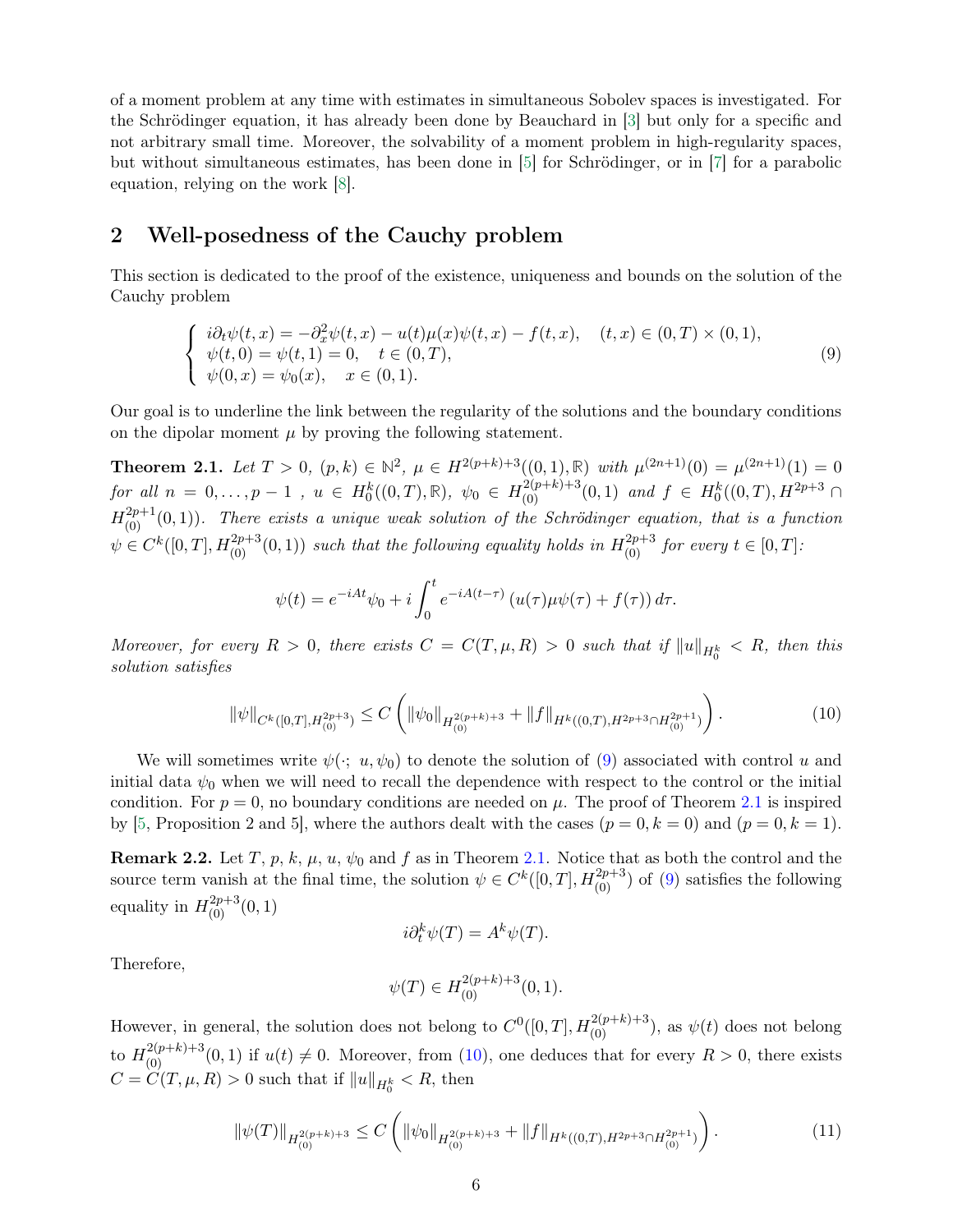#### 2.1 Smoothing effect

The main difficulty in this well-posedness result relies on the fact that, for a given  $\tau$  in [0, T],  $f(\tau)$ is not assumed to belong to  $H_{(0)}^{2p+3}$  and moreover, the operator  $\psi \mapsto \mu \psi$  is not bounded from  $H_{(0)}^{2p+3}$ (0) to  $H_{(0)}^{2p+3}$  because  $\mu^{(2p+1)}$  does not vanish at  $x=0$  and  $x=1$ . Therefore, the proof of Theorem [2.1](#page-5-2) stems from the regularity of the function  $t \mapsto \int_0^t e^{iA\tau} f(\tau) d\tau$  in the spatial space  $H_{(0)}^{2p+3}$  even when f does not take values in such space. In the following proposition, for  $p = -1$ , we will write  $H^{2p+3} \cap H^{2p+1}_{(0)}$  to denote only the space  $H^1$  to homogenize with the notation when  $p \in \mathbb{N}$ .

<span id="page-6-2"></span>**Proposition 2.3.** Let  $p = -1$  or  $p \in \mathbb{N}$ . There exists a nondecreasing function  $C : [0, +\infty) \rightarrow$  $(0, +\infty)$  such that for all  $T \geq 0$  and for all  $f \in L^2((0,T), H^{2p+3} \cap H^{2p+1}_{(0)}(0,1)),$  the function  $G: t \mapsto \int_0^t e^{-iA(t-\tau)} f(\tau) d\tau$  belongs to  $C^0([0,T], H_{(0)}^{2p+3}(0,1))$  with the following estimate,

$$
||G||_{C^{0}([0,T],H_{(0)}^{2p+3})} \leq C(T)||f||_{L^{2}((0,T),H^{2p+3}\cap H_{(0)}^{2p+1})}.
$$
\n(12)

*Proof.* Let  $T \geq 0$  and  $f \in L^2((0,T), H^{2p+3} \cap H^{2p+1}_{(0)})$ . Let  $t \in [0,T]$ . By definition of the function G and of the norm  $H^{2p+3}_{(0)}$ , one seeks to estimate,

$$
\|G(t)\|_{H^{2p+3}_{(0)}}=\left\|\sum_{j=1}^{+\infty}\left(\int_0^t\langle f(\tau),\varphi_j\rangle e^{-i\lambda_j(t-\tau)}d\tau\right)\varphi_j\right\|_{H^{2p+3}_{(0)}}=\left\|\left(\int_0^t\langle f(\tau),\varphi_j\rangle e^{i\lambda_j\tau}d\tau\right)_{j\in\mathbb{N}^*}\right\|_{h^{2p+3}}.
$$

Yet, for almost every  $\tau \in (0,T)$ ,  $f(\tau)$  belongs to  $H^{2p+3} \cap H^{2p+1}_{(0)}$ . Therefore, performing  $(2p+3)$ integrations by parts, we get, for all  $j \in \mathbb{N}^*$ ,

$$
\langle f(\tau),\varphi_j\rangle=\frac{\sqrt{2}}{(j\pi)^{2p+3}}\left((-1)^j\partial_x^{2p+2}f(\tau,1)-\partial_x^{2p+2}f(\tau,0)\right)-\frac{1}{(j\pi)^{2p+3}}\langle\partial_x^{2p+3}f(\tau),\sqrt{2}\cos(j\pi\cdot)\rangle,
$$

(with a minus added on each term if  $p = -1$ ). Thus, there exists a constant  $C > 0$ , not depending on time, such that

$$
||G(t)||_{H_{(0)}^{2p+3}} \leq C \sum_{x_0 \in \{0,1\}} \left\| \left( \int_0^t \partial_x^{2p+2} f(\tau, x_0) e^{i\lambda_j \tau} d\tau \right)_{j \in \mathbb{N}^*} \right\|_{l^2} + C \left\| \left( \int_0^t \langle \partial_x^{2p+3} f(\tau), \sqrt{2} \cos(j\pi \cdot) \rangle e^{i\lambda_j \tau} d\tau \right)_{j \in \mathbb{N}^*} \right\|_{l^2}.
$$
 (13)

Using the Cauchy-Schwarz inequality (in time) and then the orthonormality of the family  $(\sqrt{2}\cos(j\pi\cdot))_{j\in\mathbb{N}}$ in  $L^2(0,1)$ , the square of the last term of the right-hand side of  $(13)$  is estimated by

<span id="page-6-0"></span>
$$
\sum_{j=1}^{+\infty} \left| \int_0^t \langle \partial_x^{2p+3} f(\tau), \sqrt{2} \cos(j\pi \cdot) \rangle e^{i\lambda_j \tau} d\tau \right|^2 \le \sum_{j=1}^{+\infty} t \int_0^t \left| \langle \partial_x^{2p+3} f(\tau), \sqrt{2} \cos(j\pi \cdot) \rangle \right|^2 d\tau
$$
  

$$
\le t \int_0^t \left| \partial_x^{2p+3} f(\tau) \right|_{L^2}^2 d\tau,
$$

giving that

<span id="page-6-1"></span>
$$
\left\| \left( \int_0^t \langle \partial_x^{2p+3} f(\tau), \sqrt{2} \cos(j\pi \cdot) \rangle e^{i\lambda_j \tau} d\tau \right)_{j \in \mathbb{N}^*} \right\|_{l^2} \le \sqrt{t} \| f \|_{L^2((0,t), H^{2p+3})}.
$$
 (14)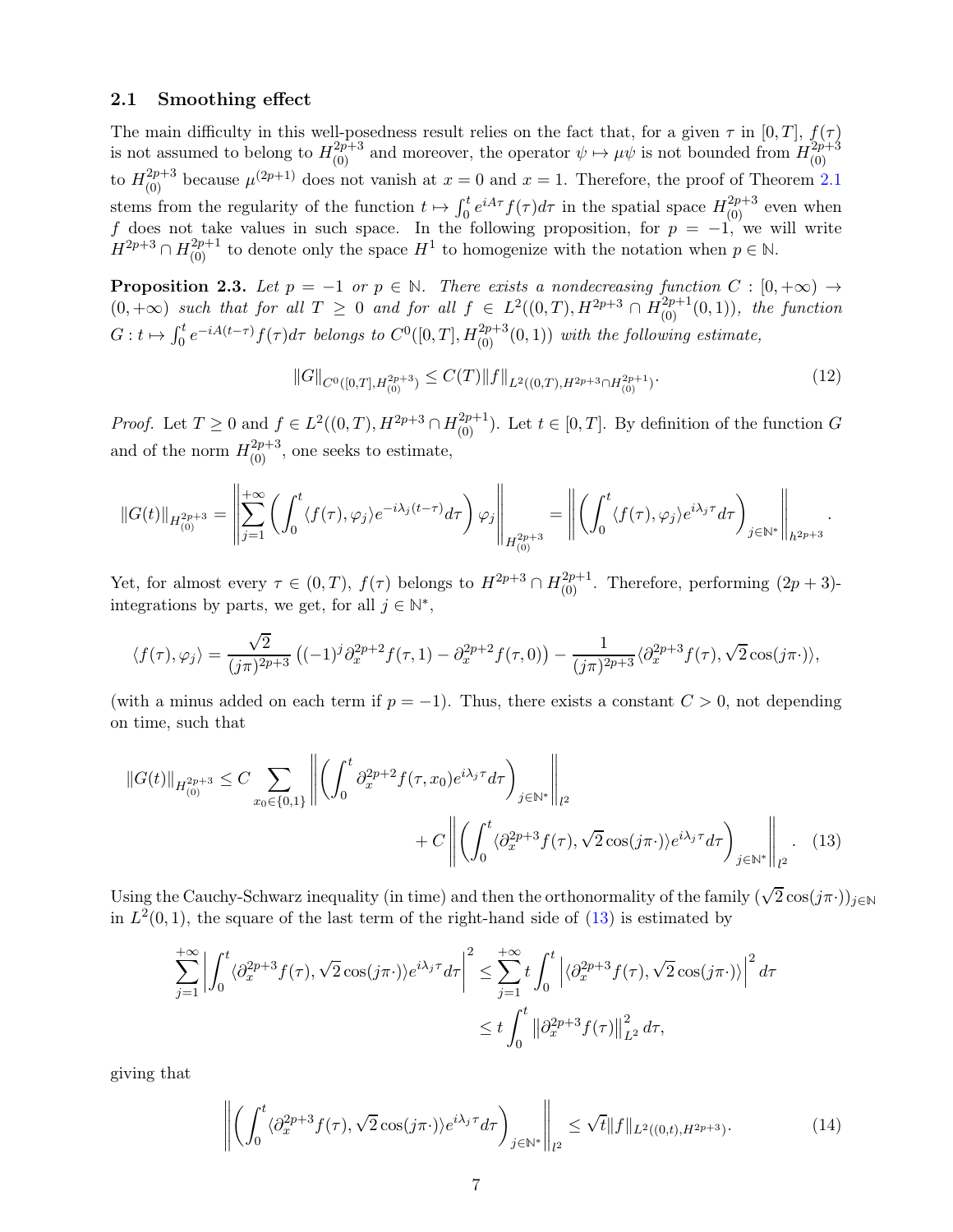Moreover, the sum in the right-hand side of [\(13\)](#page-6-0) is estimated using an Ingham inequality (see for example [\[5,](#page-27-0) Appendix B, Corollary 4]) which gives the existence of a nondecreasing function  $C: t \mapsto C(t) > 0$  such that,

<span id="page-7-0"></span>
$$
\left\| \left( \int_0^t \partial_x^{2p+2} f(\tau, x_0) e^{i\lambda_j \tau} d\tau \right)_{j \in \mathbb{N}^*} \right\|_{l^2} \le C(t) \|\partial_x^{2p+2} f(\cdot, x_0)\|_{L^2(0, t)}, \quad \text{for } x_0 = 0 \text{ and } 1. \tag{15}
$$

Therefore, [\(13\)](#page-6-0), [\(14\)](#page-6-1) and [\(15\)](#page-7-0) together with the fact that  $H^{2p+3}(0,1)$  is continuously embedded in  $C^{2p+2}([0,1])$  give

$$
||G(t)||_{H^{2p+3}_{(0)}} \leq C(t)||f||_{L^2((0,t),H^{2p+3})},
$$

with a nondecreasing function  $t \mapsto C(t) > 0$ . This bound shows that  $G(t)$  belongs to  $H_{(0)}^{2p+3}(0,1)$ for every  $t \in [0, T]$  and that the map  $t \mapsto G(t) \in H_{(0)}^{2p+3}$  is continuous at  $t = 0$  (as  $C(t)$  is uniformly bounded when  $t \to 0$  and  $||f||_{L^2((0,t),H^{2p+3})} \to 0$  when  $t \to 0$  thanks to the dominated convergence theorem). The continuity of G at any time  $t \in (0,T]$  can be proved similarly. theorem). The continuity of G at any time  $t \in (0, T]$  can be proved similarly.

<span id="page-7-3"></span>The previous lemma stated the continuity of  $t \mapsto \int_0^t e^{iA\tau} f(\tau) d\tau$  and from this we can deduce, for all  $k \in \mathbb{N}^*$ , the  $C^k$ -regularity of such function.

**Proposition 2.4.** Let  $(p, k) \in \mathbb{N}^2$ . There exists a nondecreasing function  $C : [0, +\infty) \to (0, +\infty)$ such that for all  $T \geq 0$  and for all  $f \in H_0^k((0,T), H^{2p+3} \cap \overline{H}_{(0)}^{2p+1}(0,1)),$  the function  $G : t \mapsto$  $\int_0^t e^{-iA(t-\tau)} f(\tau) d\tau$  belongs to  $C^k([0,T], H^{2p+3}_{(0)}(0,1))$  with the following estimate,

$$
||G||_{C^{k}([0,T],H_{(0)}^{2p+3})} \leq C||f||_{H^{k}((0,T),H^{2p+3}\cap H_{(0)}^{2p+1})}.
$$
\n(16)

*Proof.* Let  $f \in H_0^k((0,T), H^{2p+3} \cap H_{(0)}^{2p+1})$ . We will rather work with G written under the form

$$
G(t) = \int_0^t e^{-iA\tau} f(t - \tau) d\tau, \quad t \in [0, T].
$$

Step 1: Classical regularity. As f is in  $H^k((0,T), H_{(0)}^{2p+2})$ , the classical theory on semi-groups gives that G is in  $C^k([0,T], H^{2p+2}_{(0)})$ . Moreover, because  $f(0) = \ldots = f^{(k-1)}(0) = 0$ , the derivatives, for the  $H_{(0)}^{2p+2}$ -topology, are given by,

<span id="page-7-2"></span><span id="page-7-1"></span>
$$
\forall n = 0, \dots, k, \ G^{(n)}(t) = \int_0^t e^{-iA\tau} f^{(n)}(t - \tau) d\tau, \quad t \in [0, T]. \tag{17}
$$

Step 2: Higher regularity in space. We prove that G is in  $C^n([0,T], H^{2p+3}_{(0)})$  by induction on  $n \in$  $\{0, \ldots k\}$ . The initialization  $(n = 0)$  is proved in Proposition [2.3.](#page-6-2) Let  $n \in \{0, \ldots k-1\}$  and assume that G is in  $C^n([0,T], H_{(0)}^{2p+3})$ . First, as  $f^{(n+1)}$  is in  $L^2((0,T), H^{2p+3} \cap H_{(0)}^{2p+1})$  (as  $n+1 \leq k$ ), Proposition [2.3](#page-6-2) and [\(17\)](#page-7-1) give directly that  $G^{(n+1)}$  is in  $C^0([0,T], H_{(0)}^{2p+3})$ . Then, for  $t \in [0,T]$ , with [\(17\)](#page-7-1), one can write,

$$
\frac{G^{(n)}(t+h) - G^{(n)}(t)}{h} - G^{(n+1)}(t) = \frac{1}{h} \int_{t}^{t+h} e^{-iA\tau} f^{(n)}(t+h-\tau) d\tau + \int_{0}^{t} e^{-iA\tau} \left( \frac{f^{(n)}(t+h-\tau) - f^{(n)}(t-\tau)}{h} - f^{(n+1)}(t-\tau) \right) d\tau. \tag{18}
$$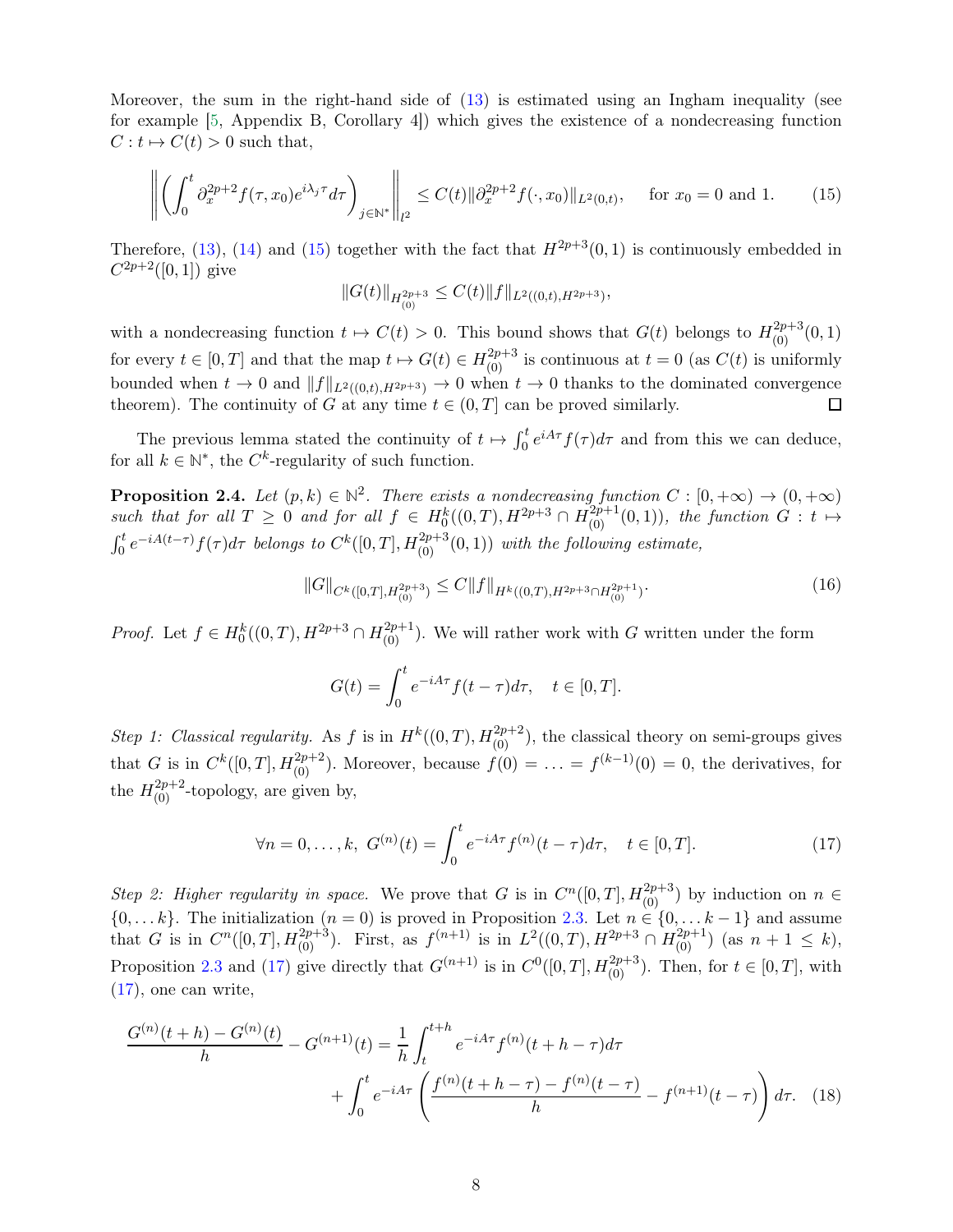By Proposition [2.3,](#page-6-2) the  $H_{(0)}^{2p+3}$ -norm of the second term of the right-hand side of [\(18\)](#page-7-2) is bounded by

$$
c_1(T) \left\| \frac{f^{(n)}(\cdot+h) - f^{(n)}}{h} - f^{(n+1)} \right\|_{L^2((0,T),H^{2p+3} \cap H^{2p+1}_{(0)})}
$$

which goes to zero as h goes to zero, because  $f^{(n)}$  is in  $H^1((0,T), H^{2p+3} \cap H^{2p+1}_{(0)})$ . Besides, as  $f^{(n)}(0) = 0$ , using successively a change of variables, that  $e^{-iA}$  is an isometry from  $H^{2p+3}_{(0)}$  to  $H^{2p+3}_{(0)}$ , Proposition [2.3](#page-6-2) and Cauchy-Schwarz inequality, one gets the following upper bound for the  $H_{(0)}^{2p+3}$ . norm of the first term of the right-hand side of  $(18)$ 

$$
\left\|\frac{e^{iA(t+h)}}{h}\int_0^h e^{-iAs}\left(f^{(n)}(s) - f^{(n)}(0)\right)ds\right\|_{H^{2p+3}_{(0)}} \le c_1(h)\left\|\frac{f^{(n)}(\cdot) - f^{(n)}(0)}{h}\right\|_{L^2((0,h),H^{2p+3}\cap H^{2p+1}_{(0)})}
$$
  
=  $\frac{c_1(h)}{h}\left\|\int_0^{\cdot} \partial_t f^{(n)}(\tau)d\tau\right\|_{L^2((0,h),H^{2p+3}\cap H^{2p+1}_{(0)})} \le c_1(h)\left\|\partial_t f^{(n)}\right\|_{L^2((0,h),H^{2p+3}\cap H^{2p+1}_{(0)})},$ 

This bound goes to zero when h goes to zero as the function  $h \mapsto c_1(h)$  given in Proposition [2.3](#page-6-2)  $||\partial_t f^{(n)}||_{L^2((0,h),H^{2p+3}\cap H^{2p+1}_{(0)})}=0$  by the dominated convergence theorem. is nondecreasing and  $\lim_{h\to 0}$ And this concludes the proof.  $\Box$ 

### <span id="page-8-0"></span>2.2 Proof of Theorem [2.1,](#page-5-2) the well-posedness

Let  $\mu$ ,  $\psi_0$ , f and u satisfying the hypotheses of Theorem [2.1.](#page-5-2) We consider the map

$$
F : C^{k}([0, T], H^{2p+3}_{(0)}(0, 1)) \rightarrow C^{k}([0, T], H^{2p+3}_{(0)}(0, 1))
$$
  

$$
\psi \mapsto \xi,
$$

where

$$
\xi(t) := e^{-iAt}\psi_0 + i\int_0^t e^{-iA(t-\tau)} \left( u(\tau)\mu\psi(\tau) + f(\tau) \right) d\tau, \quad t \in [0, T],
$$

so that  $\psi$  is a weak solution of [\(9\)](#page-5-3) if and only if  $\psi$  is a fixed-point of F.

F is well-defined. For  $\psi \in C^k([0,T], H^{2p+3}_{(0)})$  and  $\tau \in [0,T]$ , by Leibniz formula and the algebra structure of  $H^{2p+3}$ , the map  $\tau \mapsto u(\tau)\mu\psi(\tau) + f(\tau)$  belongs to  $H_0^k((0,T), H^{2p+3} \cap H_{(0)}^{2p+1})$  and thus, by Proposition [2.4,](#page-7-3)  $\xi = F(\psi)$  is in  $C^k([0,T], H^{2p+3}_{(0)}).$ 

F is a contraction. Let  $\psi, \hat{\psi}$  in  $C^k([0,T], H^{2p+3}_{(0)})$ . Again, by Proposition [2.4](#page-7-3) and the algebra structure of  $H^{2p+3}(0,1)$ , we get, for all  $t \in [0,T]$ ,

<span id="page-8-1"></span>
$$
||F(\psi)(t) - F(\hat{\psi})(t)||_{H^{2p+3}_{(0)}} \le C(T)||u||_{H^k} ||\mu||_{H^{2p+3}} ||\psi - \hat{\psi}||_{C^k([0,T], H^{2p+3})}.
$$
\n(19)

Equation [\(19\)](#page-8-1) proves that if  $||u||_{H^k}$  is small enough, F is a contraction and thus by the Banach fixedpoint theorem, admits a unique fixed-point  $\psi$  in  $C^k([0,T], H_{(0)}^{2p+3})$ . Computing the same estimates, by Proposition [2.4,](#page-7-3) we get that this fixed point satisfies

$$
\|\psi\|_{C^k([0,T],H^{2p+3}_{(0)})}\leq C(T,\mu)\Big(\|\psi_0\|_{H^{2(p+k)+3}_{(0)}}+\|u\|_{H^k}\|\psi\|_{C^k([0,T],H^{2p+3}_{(0)})}\\\hspace{2cm}+\|f\|_{H^k((0,T),H^{2p+3}\cap H^{2p+1}_{(0)})}\Big).
$$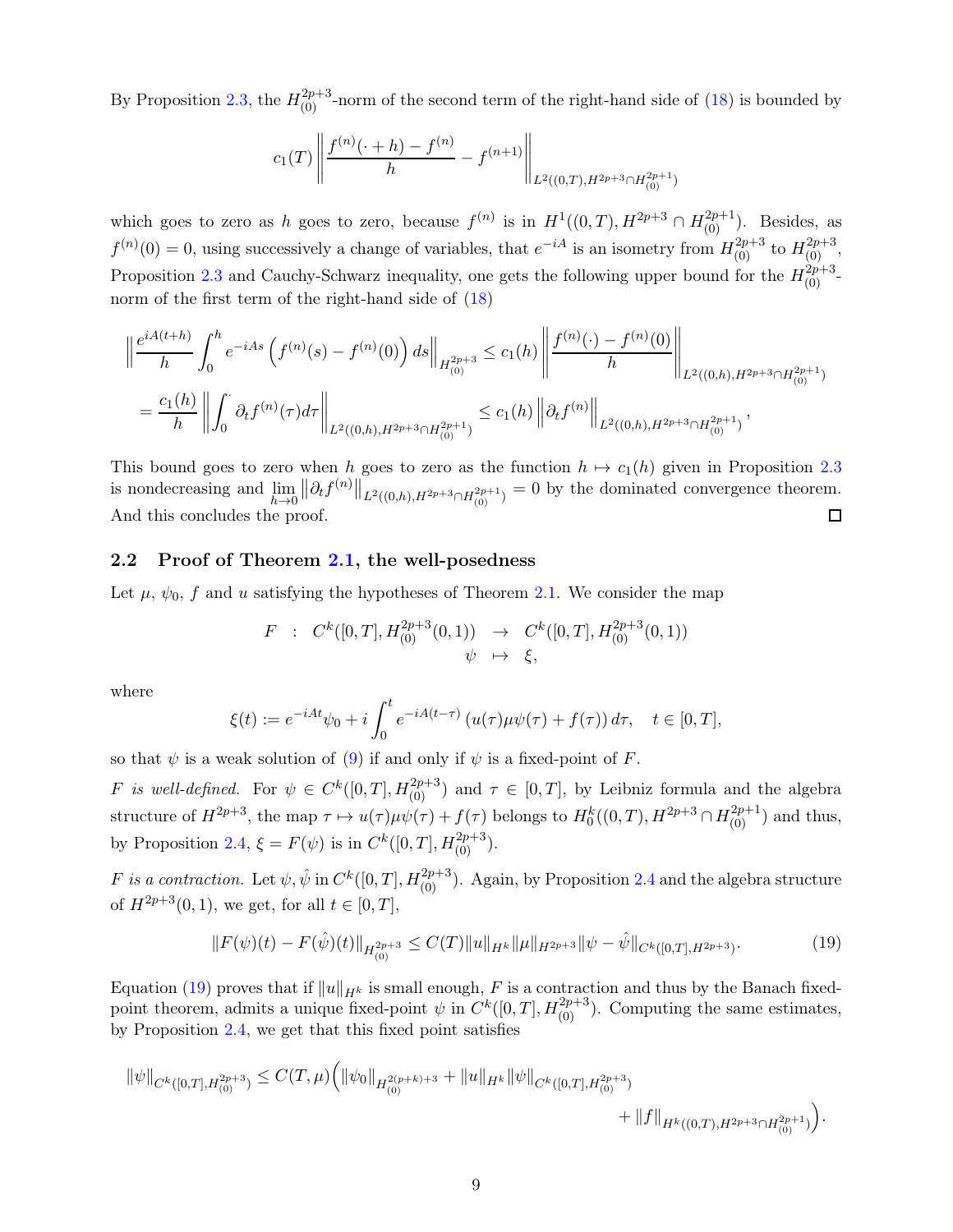Therefore, for  $u \in H_0^k(0,T)$  such that  $C(T,\mu) \|u\|_{H^k} \leq 1/2$ , we get [\(10\)](#page-5-4). If u in  $B_{H^k(0,T)}(0,R)$  is not small enough in  $H_0^k$ , one can consider a subdivision  $0 = T_0 < \ldots < T_N = T$  such that for all  $i \in \{0, \ldots, N-1\}$ ,  $||u||_{H^k(T_i, T_{i+1})}$  is small enough to apply the previous argument on  $[T_i, T_{i+1}]$ . Notice that as the constant  $T \mapsto C(T)$  is nondecreasing, N only depends on R so that the constant in [\(10\)](#page-5-4) does only depend on  $T$ ,  $\mu$  and  $R$ , as claimed in the theorem.

### <span id="page-9-0"></span>3 Solvability of a moment problem with simultaneous estimates

The goal of this section is the proof of a new result about trigonometric moment problems. More precisely, the aim is to prove the solvability of a moment problem in high-regularity spaces, with simultaneous estimates on the operator solving the moment problem. This will allow to build a control map for the linearized system with estimates in various control/data spaces in the following section.

### <span id="page-9-1"></span>3.1 Assumptions on the frequencies

Given an increasing sequence  $\omega = (\omega_j)_{j \in \mathbb{N}}$  of  $[0, +\infty)$  with  $\omega_0 = 0$ , we define, for all  $m \in \mathbb{N}$ ,

$$
h_{\omega,r}^{2m}(\mathbb{N},\mathbb{C}):=\Big\{(d_j)_{j\in\mathbb{N}}\in l^2(\mathbb{N},\mathbb{C});\ d_0\in\mathbb{R}\text{ and }\ \|d\|_{h_{\omega}^{2m}}^2:=\sum_{j=0}^{+\infty}\big|\big(\delta_{j,0}+\omega_j^m\big)\,d_j\big|^2<+\infty\Big\}.
$$

When  $m = 0$ , we will simply write  $l_r^2$  instead of  $h_{\omega,r}^0$ . Moreover, we will say that a sequence  $(\omega_j)_{j \in \mathbb{N}}$ satisfies an asymptotic gap if

<span id="page-9-5"></span><span id="page-9-3"></span>
$$
\omega_{j+1} - \omega_j \to +\infty \text{ when } j \to +\infty,
$$
 (AsymptGap)

and satisfies a polynomial asymptotic gap if

there exists 
$$
\varepsilon > 0
$$
,  $N_0 \in \mathbb{N}$  and  $c > 0$  s.t. for all  $j \ge N_0$ ,  $\omega_{j+1} - \omega_j \ge c j^{\varepsilon}$ . (AsymptGapPoly)

<span id="page-9-2"></span>If not mentioned, for all  $j \in \mathbb{Z}$ ,  $j < 0$ , we denote by  $\omega_j = -\omega_{-j}$ .

### 3.2 Solvability of a moment problem in  $L^2(0,T)$  with polynomial constraints

First, following some known results about trigonometric moment problems, one can prove the solvability in high-regularity spaces of such problems but without simultaneous estimates. This can be deduced from the solvability of a moment problem in  $L^2(0,T)$  with polynomial constraints, which is therefore the starting point of this section. The results presented in this subsection are a generalization of the work [\[5,](#page-27-0) Appendix B]. Therein, the full proofs are left to the reader.

First, one can state that under an asymptotic gap condition, the family of complex exponentials, with an added finite number of polynomials, has a biorthogonal family.

**Lemma 3.1.** Let  $T > 0$  and  $(\omega_j)_{j \in \mathbb{N}}$  an increasing sequence of  $[0, +\infty)$  such that  $\omega_0 = 0$  and  $satisfying \text{ (AsymptGap)}. Then, for all  $n \in \mathbb{N}^*$ , the family  $\Theta_n := \{t^q; q = 1, ..., n\} \cup \{e^{i\omega_j t}; j \in \mathbb{Z}\}\$$  $satisfying \text{ (AsymptGap)}. Then, for all  $n \in \mathbb{N}^*$ , the family  $\Theta_n := \{t^q; q = 1, ..., n\} \cup \{e^{i\omega_j t}; j \in \mathbb{Z}\}\$$  $satisfying \text{ (AsymptGap)}. Then, for all  $n \in \mathbb{N}^*$ , the family  $\Theta_n := \{t^q; q = 1, ..., n\} \cup \{e^{i\omega_j t}; j \in \mathbb{Z}\}\$$ is minimal in  $L^2(0,T)$  and thus admits a biorthogonal family.

<span id="page-9-4"></span>From this result and the work of Haraux [\[21\]](#page-28-11), one can state the solvability of trigonometric moment problem in  $L^2(0,T)$  with a finite number of constraints on polynomial moments.

**Theorem 3.2.** Let  $T > 0$ ,  $n \in \mathbb{N}^*$  and  $(\omega_j)_{j \in \mathbb{N}}$  an increasing sequence of  $[0, +\infty)$  such that  $\omega_0 = 0$ and satisfying [\(AsymptGap\)](#page-9-3). There exists a constant  $C > 0$  and a continuous linear map  $\mathcal{L}_0^T : \mathbb{R}^n \times$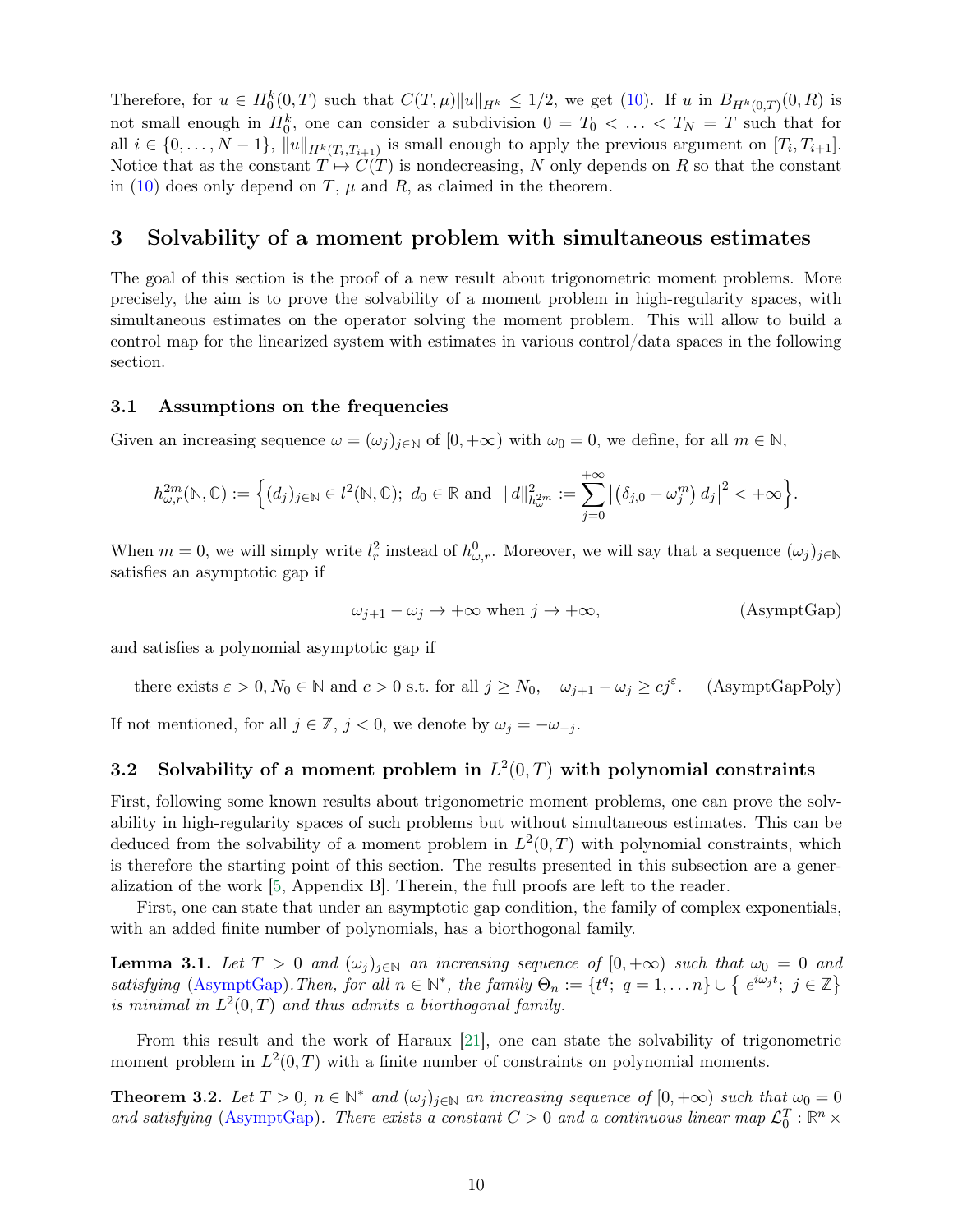$l_r^2(\mathbb{N}, \mathbb{C}) \to L^2((0,T), \mathbb{R})$  such that for every sequence  $d = ((d_{-q})_{q=1,\dots,n}, (d_j)_{j\in\mathbb{N}}) \in \mathbb{R}^n \times l_r^2(\mathbb{N}, \mathbb{C}),$ the control  $u := \mathcal{L}_0^T(d) \in L^2((0,T),\mathbb{R})$  satisfies the moment problem

$$
\forall j \in \mathbb{N}, \int_0^T u(t)e^{i\omega_j t}dt = d_j \quad \text{and} \quad \forall q = 1, \dots, n, \int_0^T t^q u(t)dt = d_{-q},
$$

and the following size estimate

$$
||u||_{L^{2}(0,T)} \leq C \left(\sum_{j=-n}^{+\infty} |d_j|^2\right)^{1/2}
$$

<span id="page-10-1"></span>Then, we deduce, for any integer k, the solvability of such moment problems in  $H_0^k(0,T)$  with only an estimate in the most regular space.

**Theorem 3.3.** Let  $T > 0$ ,  $(n, k) \in (\mathbb{N}^*)^2$  and  $(\omega_j)_{j \in \mathbb{N}}$  an increasing sequence of  $[0, +\infty)$  such that  $\omega_0 = 0$  and satisfying [\(AsymptGap\)](#page-9-3). There exists a constant  $C > 0$  and a continuous linear map  $\widetilde{\mathcal{L}}_k^T : \mathbb{R}^n \times h_{\omega,r}^{2k}(\mathbb{N}, \mathbb{C}) \to H_0^k((0,T), \mathbb{R})$  such that for every sequence  $d = ((d_{-q})_{q=1,\dots,n}, (d_j)_{j \in \mathbb{N}}) \in$  $\mathbb{R}^n \times h_{\omega,r}^{2k}(\mathbb{N}, \mathbb{C})$ , the control  $u := \widetilde{\mathcal{L}}_k^T(d) \in H_0^k((0,T), \mathbb{R})$  satisfies the moment problem

$$
\forall j \in \mathbb{N}, \int_0^T u(t)e^{i\omega_j t}dt = d_j \quad \text{and} \quad \forall q = 1, \dots, n, \int_0^T t^q u(t)dt = d_{-q},
$$

and the following size estimate

$$
||u||_{H_0^k(0,T)} \leq C \left( \sum_{j=-n}^{+\infty} \left| \left( \delta_{j,0} + \omega_j^k \right) d_j \right|^2 \right)^{1/2}.
$$

*Proof.* The proof follows with  $\widetilde{\mathcal{L}}_k^T := \mathcal{B}_k \circ \mathcal{L}_0^T \circ \mathcal{A}_k$  where  $\mathcal{L}_0^T$  is defined in Theorem [3.2,](#page-9-4)  $\mathcal{A}_k$ :<br> $\mathbb{R}^n \times h_{\omega,r}^{2k}(\mathbb{N}, \mathbb{C}) \to \mathbb{R}^{k+n} \times l_r^2(\mathbb{N}, \mathbb{C})$  and  $\mathcal{B}_k : L^2((0,T), \mathbb$ 

$$
\mathcal A_k\left((d_{-q})_{q=1,\ldots,n},\ (d_j)_{j\in\mathbb N}\right):=\left(\left(\frac{(-1)^kq!}{(q-k)!}d_{-q+k}1\hspace{-0.1cm}1_{q\in\{k,\ldots,k+n\}}\right)_{q=1,\ldots,k+n},\ \left((-i\omega_j)^kd_j1\hspace{-0.1cm}1_{j\in\mathbb N^*}\right)_{j\in\mathbb N}\right),
$$

and

<span id="page-10-3"></span>
$$
\mathcal{B}_k(v) := \left( t \mapsto \int_0^t \frac{(t-\tau)^{k-1}}{(k-1)!} v(\tau) d\tau \right). \tag{20}
$$

.

## <span id="page-10-0"></span>3.3 Solvability of a moment problem in  $H_0^k(0,T)$  with various estimates

Notice that Theorem [3.3](#page-10-1) provides operators  $\widetilde{\mathcal{L}}_k^T$ :  $((d_{-q})_{q=1,\ldots,n}, (d_j)_{j\in\mathbb{N}}) \in \mathbb{R}^n \times h_{\omega,r}^{2k}(\mathbb{N}, \mathbb{C}) \mapsto u \in$  $H_0^k((0,T),\mathbb{R})$  solving the moment problem which depend on k, preventing from having estimates on u, for a given sequence  $(d_i)$ , simultaneously in various Sobolev spaces. Therefore, the goal of this subsection is to prove that one can solve trigonometric moment problems in  $H_0^k(0,T)$  with simultaneous estimates on the control.

<span id="page-10-2"></span>First, the result can be proved when dealing with only a finite number of moments.

**Proposition 3.4.** Let  $T > 0$ ,  $(n, k, N) \in \mathbb{N}^* \times \mathbb{N}^2$  and  $(\omega_j)_{j \in \mathbb{N}}$  an increasing sequence of  $[0, +\infty)$ such that  $\omega_0 = 0$  and satisfying [\(AsymptGap\)](#page-9-3). There exists a constant  $C_N > 0$  and a con- $\lim_{\text{row 1}}$  linear map  $\mathcal{L}_{\text{lf}}^{N,T}$  :  $\mathbb{R}^n \times (\mathbb{R} \times \mathbb{C}^{N-1}) \to H_0^k((0,T),\mathbb{R})$  such that for every sequence  $d =$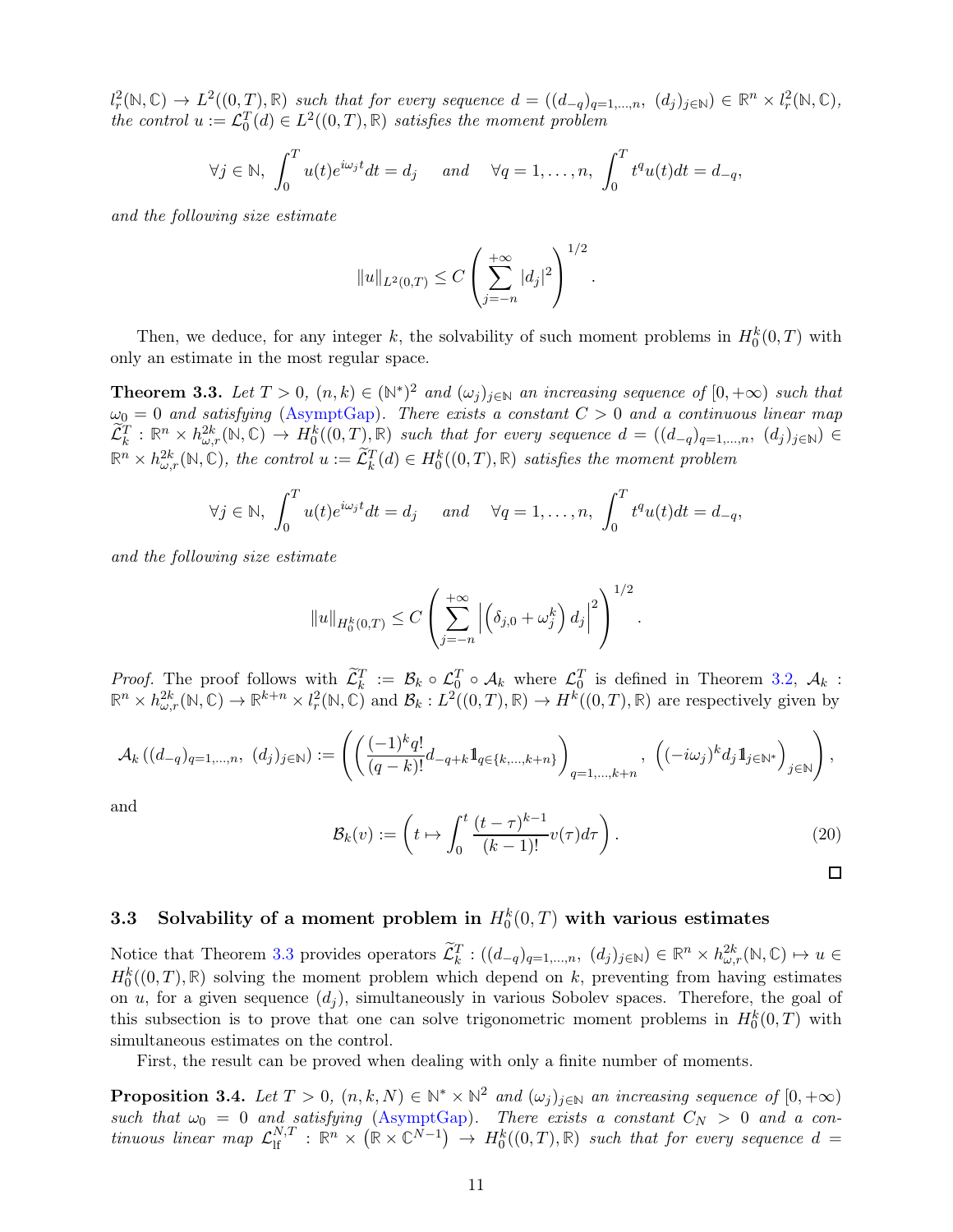$((d_{-q})_{q=1,...,n}, (d_j)_{j=0,...,N-1})$  ∈  $\mathbb{R}^n \times (\mathbb{R} \times \mathbb{C}^{N-1})$ , the control  $u := \mathcal{L}_{\text{lf}}^{N,T}(d) \in H_0^k((0,T), \mathbb{R})$  satisfies the moment problem

$$
\forall j = 0, \dots, N - 1, \int_0^T u(t)e^{i\omega_j t}dt = d_j, \quad \text{and} \quad \forall j \ge N, \int_0^T u(t)e^{i\omega_j t}dt = 0,
$$

$$
\forall q = 1, \dots, n, \int_0^T t^q u(t)dt = d_{-q},
$$

and the size estimates

<span id="page-11-1"></span>
$$
||u||_{H_0^m(0,T)} \le C_N \left( \sum_{j=-n}^{N-1} \left| \left( \delta_{j,0} + \omega_j^m \right) d_j \right|^2 \right)^{1/2}, \quad \forall m = 0, \dots, k. \tag{21}
$$

Proof. The proof follows with

$$
\mathcal{L}_{\text{lf}}^{N,T} \left( (d_{-q})_{q=1,\dots,n}, (d_j)_{j=0,\dots,N-1} \right) := \widetilde{\mathcal{L}}_k^T \left( (d_{-q})_{q=1,\dots,n}, (d_j 1_{j=0,\dots,N-1})_{j\in\mathbb{N}} \right)
$$

where  $\mathcal{L}_k^T$  is defined in Theorem [3.3,](#page-10-1) using the equivalence of norms in finite dimension.

 $\Box$ 

It remains to deal with the high frequencies. To that end, we will assume from now on that the sequence of frequencies satisfies the polynomial asymptotic gap [\(AsymptGapPoly\)](#page-9-5). In other words, the goal is to prove that the map

$$
L: u \mapsto \left(\int_0^T u(t)e^{i\omega_j t}dt\right)_{j \in \mathbb{N}}
$$

admits a continuous-right inverse  $P: h^{2k}_{\omega,r}(\mathbb{N}, \mathbb{C}) \to H_0^k((0,T), \mathbb{R})$  which is still continuous from  $h_{\omega,r}^{2m}(\mathbb{N},\mathbb{C})$  to  $H_0^m((0,T),\mathbb{R})$  for all  $m=0,\ldots,k$ . Usually, a continuous right inverse of L i.e. an operator solving the moment problem is sought under the form  $P(d) = \sum d_j \xi_j^*$  where  $\{\xi_j^*, j \in \mathbb{Z}\}\$ is the biorthogonal family of  $\{e^{i\omega_j}$ ;  $j \in \mathbb{Z}\}$ . To conclude, one would need to be able to estimate such biorthogonal family simultaneously in all the Sobolev spaces  $H_0^m(0,T)$ , for  $m = 0, \ldots, k$ .

Such strategies have already been used. Explicit computations of the biorthogonal family with good estimates have, for example, been used: in [\[31\]](#page-29-7) to prove upper bounds for the control cost in the case of systems governed by the Schrödinger or the heat equation, in [\[24\]](#page-28-12) to study the cost of the control in the case of a minimal time for the one-dimensional heat equation or in [\[9\]](#page-28-13) to characterize the null controllability of a system of  $n$  parabolic equations in cylindrical domains. Sharp estimates for biorthogonal families of exponential functions without gap conditions have been given in [\[20\]](#page-28-14) and used to prove new results on the cost of the boundary null controllability of parabolic systems. A new block resolution technique, together with sharp estimates, has also been used in [\[10\]](#page-28-15) to characterize the minimal null control time for abstract linear control problem.

However, here we choose to not compute the biorthogonal family. As the exponentials are "almost orthogonal" for high frequencies, the main idea is to rather seek a solution of the moment problem under the form

<span id="page-11-0"></span>
$$
P(d)(t) = \sum_{j=-\infty}^{+\infty} d_j e^{i\omega_j t} \chi(t),
$$
\n(22)

with  $\chi$  a weight function which allows to improve the decay of the coefficients  $(\langle e^{i\omega_j}\chi, e^{i\omega_p}\rangle)_{j\neq p}$  at high frequencies. As such P will no longer exactly solve the moment problem, the right inverse of L will be constructed as an iteration of  $(22)$ , quantifying the error term. Besides, the explicit form of P will allow to easily estimate it in various spaces.

To implement such strategy, we start by introducing the operator giving the moment problem for high frequencies and the operator which will almost be its right-inverse.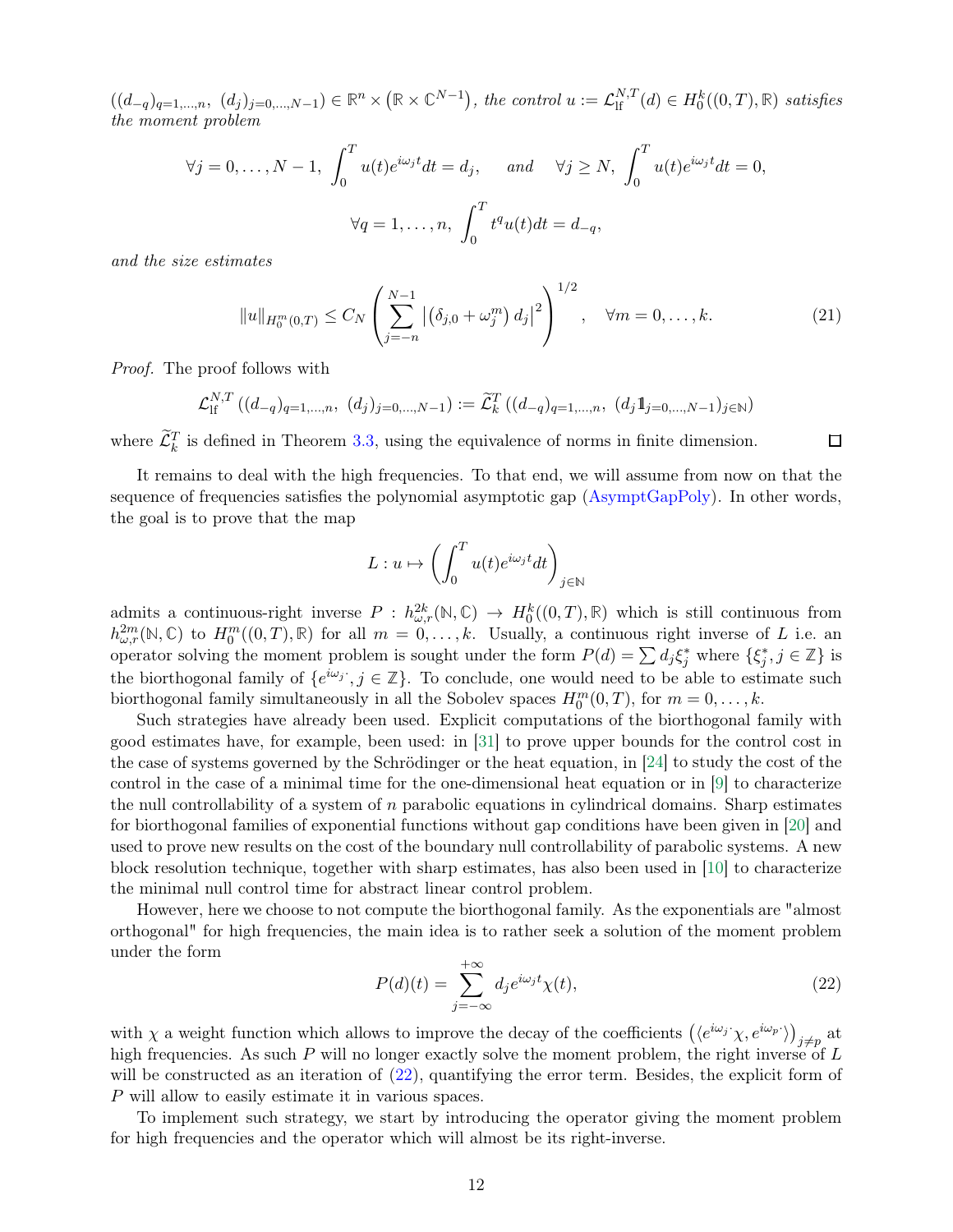Lemma 3.5. Define, for all  $m \in \mathbb{N}$  and  $N \in \mathbb{N}^*$ ,

$$
L_N^m: H_0^m((0,T), \mathbb{R}) \to h_{\omega, r}^{2m}(\mathbb{N}, \mathbb{C})
$$
  

$$
u \mapsto \left(\int_0^T u(t)e^{i\omega_j t}dt\right)_{j \geqslant N}, \begin{vmatrix} P_N^m: h_{\omega, r}^{2m}(\mathbb{N}, \mathbb{C}) \to H_0^m((0,T), \mathbb{R}) \\ (d_j)_{j \geqslant N} \mapsto \sum_{|j| \geqslant N} d_j \tilde{\xi}_j, \end{vmatrix}
$$

where for all  $j \in \mathbb{Z}$ ,  $j < 0$ ,  $d_j := \overline{d_{-j}}$  and for all  $j \in \mathbb{Z}$ , for all  $t \in [0, T]$   $\widetilde{\xi}_j(t) := \frac{1}{T} e^{-i\omega_j t} \chi(t)$  with  $\chi \in C_c^{\infty}((0,T),\mathbb{R})$  such that  $\int_0^T \chi(t)dt = 1$ . Then, for all  $m \in \mathbb{N}$  and  $N \in \mathbb{N}^*$ ,  $L_N^m$  and  $P_N^m$  are linear continuous applications.

*Proof.* Let  $m \in \mathbb{N}$  and  $N \in \mathbb{N}^*$ . First, the continuity of  $L_N^m$  comes from that for all  $u \in H_0^m(0,T)$ , by integrations by parts,

$$
\sum_{j=N}^{+\infty} \left| \omega_j^m \int_0^T u(t) e^{i\omega_j t} dt \right|^2 = \sum_{j=N}^{+\infty} \left| \langle u^{(m)}, e^{i\omega} \rangle \right|^2 \leq C \| u^{(m)} \|_{L^2(0,T)}^2,
$$

as the family  $(e^{i\omega_j})_{j\in\mathbb{Z}}$  is a Riesz basis. Secondly, the continuity of  $P_N^m$  stems from the fact that for all  $(d_j)_{j\geq N}$  in  $h^{2m}_{\omega,r}(\mathbb{N}, \mathbb{C})$ , by the algebra structure of  $H_0^m(0,T)$ ,

$$
\left\|\sum_{|j|\geq N}d_j\tilde{\xi_j}\right\|_{H_0^m(0,T)} \leq \|\chi\|_{H^m(0,T)} \left\|\sum_{|j|\geq N} \omega_j^m d_j e^{-i\omega_j}\right\|_{L^2(0,T)} \leq C \|\left(\omega_j^m d_j\right)_{|j|\geq N} \|_{l^2(\mathbb{N},\mathbb{C})},
$$

as the family  $(e^{i\omega_j})_{j\in\mathbb{Z}}$  is a Riesz basis. The reader can for example refer to [\[5,](#page-27-0) Proposition 19] to find the results on Riesz basis used in this proof. □

With these notations, our goal is to prove that, for N large enough, the application  $L_N^m$  has a common continuous right inverse for all  $m = 0, \ldots, k$ . To that end, we start by quantifying in which way  $P_N^m$  is almost the right-inverse of  $L_N^m$ .

<span id="page-12-0"></span>**Lemma 3.6.** Let  $k \in \mathbb{N}^*$ . For all  $\varepsilon > 0$ , there exists  $N_1 \in \mathbb{N}^*$  such that for all  $N \ge N_1$ , for all  $m = 0, \ldots, k$ , for all  $d \in h_{\omega, r}^{2m}(\mathbb{N}, \mathbb{C}),$ 

$$
||L_N^m \circ P_N^m(d) - d||_{h^{2m}_{\omega,r}(\mathbb{N},\mathbb{C})} \leq \varepsilon ||d||_{h^{2m}_{\omega,r}(\mathbb{N},\mathbb{C})}.
$$

*Proof.* Let  $m \in \{0, ..., k\}$  and  $N \ge \min(N_0+1, 2)$  where  $N_0$  is defined in [\(AsymptGapPoly\)](#page-9-5). Notice that, performing integrations by parts (with no boundary terms as  $\chi$  has a compact support), for all  $\alpha \in \mathbb{N}^*$ , there exists a constant  $C = C(\chi^{(\alpha)}, T) > 0$  such that, for all  $j, p \in \mathbb{N}$ ,

$$
\int_0^T \widetilde{\xi_j}(t) e^{i\omega_j t} dt = 1 \quad \text{and} \quad \left| \int_0^T \widetilde{\xi_j}(t) e^{i\omega_k t} dt \right| \le \frac{C}{|\omega_k - \omega_j|^{\alpha}} \text{ if } j \ne k.
$$

The coefficient  $\alpha$  will be chosen later as large as needed. Using this remark, together with the following equality

$$
(L_N^m \circ P_N^m(d))_p = \int_0^T P_N^m(d)(t)e^{i\omega_p t}dt = d_p + \sum_{|j| \ge N, \ j \ne p} d_j \int_0^T \widetilde{\xi_j}(t)e^{i\omega_p t}dt, \quad \forall p \in \mathbb{N},
$$

we get, using Cauchy-Schwarz inequality,

$$
||L_N^m \circ P_N^m - d||_{h_{\omega,r}^{2m}}^2 = \sum_{p \ge N} \omega_p^{2m} \Big| \sum_{\substack{|j| \ge N, \ j \ne p}} d_j \int_0^T \widetilde{\xi_j}(t) e^{i\omega_p t} dt \Big|^2
$$
  

$$
\le C ||d||_{h_{\omega,r}^{2m}}^2 \sum_{\substack{p \ge N \ j \ge N}} \sum_{\substack{j \ge N \ j \ne p}} \frac{\omega_p^{2m}}{\omega_j^{2m} |\omega_j - \omega_p|^{2\alpha}}.
$$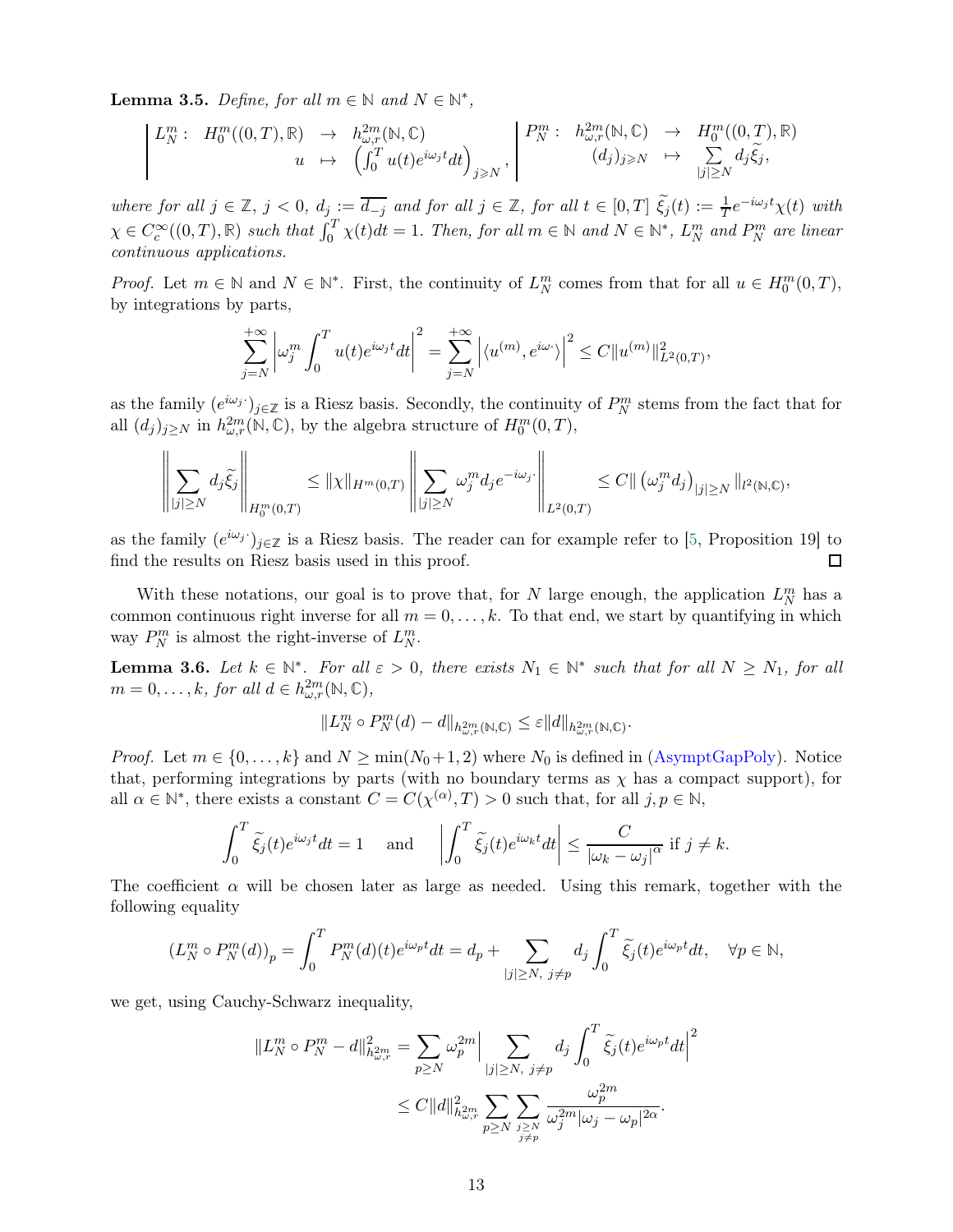Yet, by the triangular inequality, for all  $(j, p) \in \mathbb{N}^*, j \neq p$ ,

$$
\frac{\omega_p^{2m}}{\omega_j^{2m}|\omega_j-\omega_p|^{2\alpha}}\leq C\left(\frac{1}{\omega_j^{2m}|\omega_j-\omega_p|^{2(\alpha-m)}}+\frac{1}{|\omega_j-\omega_p|^{2\alpha}}\right).
$$

Thus, as the sequence  $(\omega_j)_{j\in\mathbb{N}^*}$  is bounded by below by  $\omega_1$ , it is sufficient to prove that for  $\beta$  large enough, the series  $\sum_{j,p} \frac{1}{|\omega_j - \omega_j|}$  $\frac{1}{|\omega_j-\omega_p|^{\beta}}$  converges to get that choosing  $\alpha$  large enough, for all  $\varepsilon > 0$ , there exists  $N_1 > 0$  such that for all  $N \ge N_1$ , for all  $m = 0, \ldots, k$ ,

$$
\sum_{p\geq N}\sum_{\stackrel{j\geq N}{j\neq p}}\frac{\omega_p^{2m}}{\omega_j^{2m}|\omega_j-\omega_p|^{2\alpha}}\leq \varepsilon,
$$

which will conclude the proof. Yet, using the polynomial growth [\(AsymptGapPoly\)](#page-9-5), for all  $j, p \geq N$ ,  $j \neq p$ ,

$$
|\omega_j - \omega_p| \ge \min\left(\sqrt{(\omega_j - \omega_{j-1})(\omega_{p+1} - \omega_p)}, \sqrt{(\omega_{j+1} - \omega_j)(\omega_p - \omega_{p-1})}\right) \ge c(j-1)^{\varepsilon/2}(p-1)^{\varepsilon/2}.
$$

And thus, for all  $\beta > \frac{2}{\varepsilon}$ , the series  $\sum_{j,p} \frac{1}{|\omega_j - \omega_j|}$  $\frac{1}{|\omega_j-\omega_p|^{\beta}}$  indeed converges.

<span id="page-13-2"></span>By iterating the error estimate given in Lemma [3.6,](#page-12-0) we deduce a common continuous right-inverse for  $L_N^m$ , the operator of the moment problem.

**Lemma 3.7.** Let  $k \in \mathbb{N}^*$ . There exists  $N_1 \in \mathbb{N}^*$  such that for all  $N \geq N_1$ ,  $L_N^m$  admits the same linear continuous right inverse for all  $m = 0, \ldots, k$ . More precisely, for all  $N \geq N_1$ , there exists an operator  $M_N$  such that for all  $m = 0, \ldots, k$ ,  $M_N^m : h_{\omega,r}^{2m}(\mathbb{N}, \mathbb{C}) \to H_0^m((0,T), \mathbb{R})$ ,  $d \to M_N(d)$  is continuous and satisfies

$$
L_N^m \circ M_N^m = \mathrm{Id}_{h^{2m}}.
$$

*Proof.* By Lemma [3.6](#page-12-0) with  $\varepsilon = \frac{1}{2}$  $\frac{1}{2}$ , set  $N_1 > 0$  such that for all  $N \ge N_1$ , for all  $m = 0, \ldots, k$ , we have,

<span id="page-13-0"></span>
$$
||L_N^m \circ P_N^m(d) - d||_{h_{\omega,r}^{2m}(\mathbb{N},\mathbb{C})} \le \frac{1}{2} ||d||_{h_{\omega,r}^{2m}(\mathbb{N},\mathbb{C})}, \quad \forall d \in h_{\omega,r}^{2m}(\mathbb{N},\mathbb{C}).
$$
\n(23)

 $\Box$ 

 $\Box$ 

Let  $N \geq N_1$  and  $m \in \{0, \ldots, k\}$ . In the following proof, for the sake of clarity, we will forget all the exponents  $m$  on the name of the applications, that recall the spaces in which we work. First, if we define  $\Sigma := L_N \circ P_N - \text{Id}$ , an induction gives that

<span id="page-13-1"></span>
$$
L_N \circ \sum_{p=0}^n (-1)^p P_N \circ \Sigma^p = \text{Id} + (-1)^n \Sigma^{n+1}, \quad \forall n \in \mathbb{N}.
$$
 (24)

Yet,  $\Sigma$  is a linear and continuous application from  $h_{\omega,r}^{2m}(\mathbb{N},\mathbb{C})$  to  $h_{\omega,r}^{2m}(\mathbb{N},\mathbb{C})$  with its operator norm satisfying  $\|\Sigma\|_{h^{2m},h^{2m}} \leq 1/2$  by [\(23\)](#page-13-0). Thus, the series  $\sum_{p} (-1)^p P_N \circ \Sigma^p$  absolutely converges in the space  $\mathcal{L}_c(h_{\omega,r}^{2m}(\mathbb{N}, \mathbb{C}), H_0^m((0,T), \mathbb{R})$ ). Therefore, passing to the limits  $[n \to +\infty]$  in the equality [\(24\)](#page-13-1), we get,

$$
L_N \circ M_N = \text{Id}
$$
 with  $M_N := \sum_{p=0}^{+\infty} (-1)^p P_N \circ \Sigma^p$ ,

which is continuous from  $h_{\omega,r}^{2m}(\mathbb{N}, \mathbb{C})$  to  $H_0^m((0,T), \mathbb{R})$  for all  $m = 0, \ldots, k$ .

<span id="page-13-3"></span>Now, from Lemma [3.7,](#page-13-2) one can prove the solvability of a moment problem with simultaneous estimates on the control for high frequencies.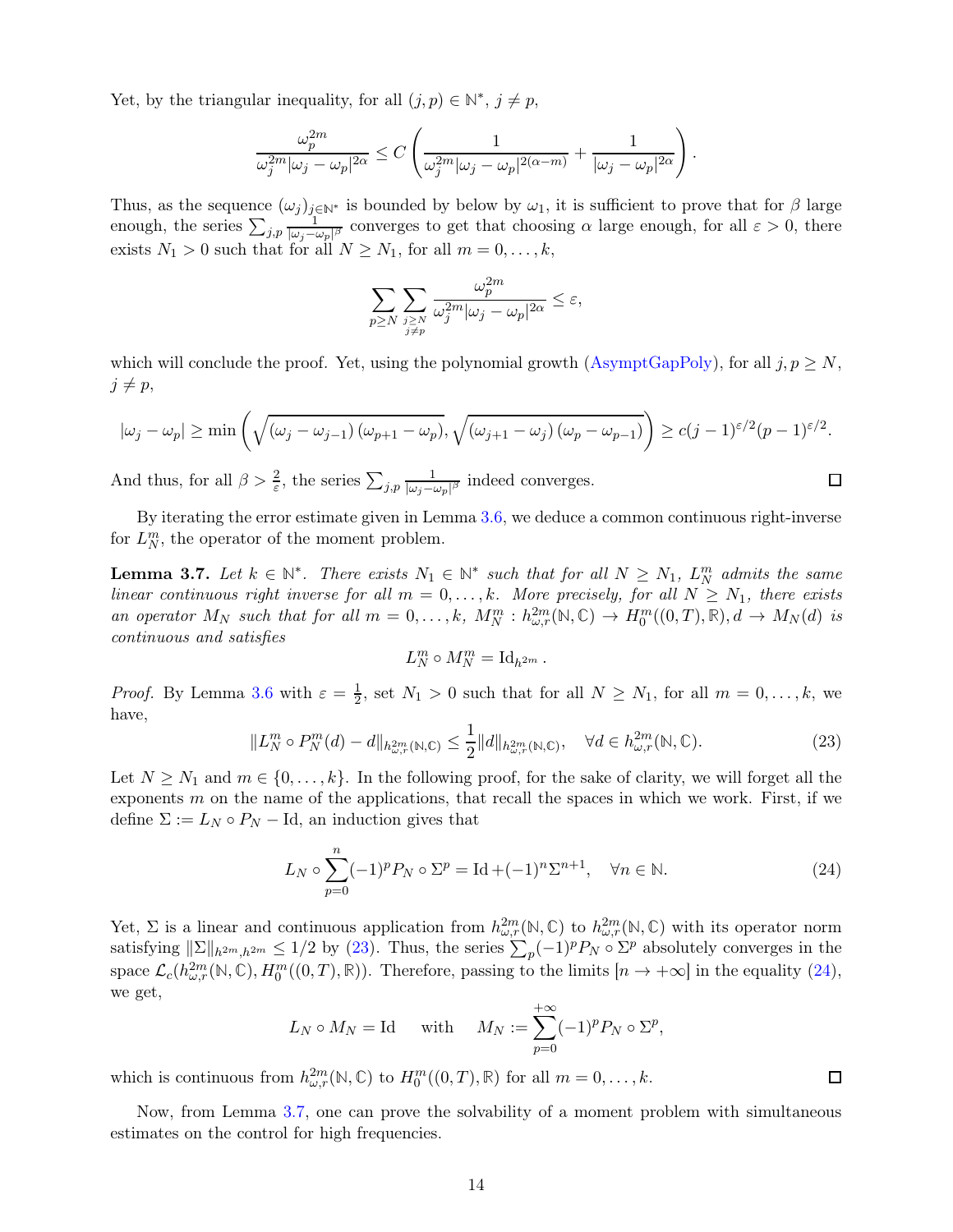**Proposition 3.8.** Let  $T > 0$ ,  $k \in \mathbb{N}$  and  $(\omega_j)_{j \in \mathbb{N}}$  an increasing sequence of  $[0, +\infty)$  such that  $\omega_0 = 0$  and satisfying [\(AsymptGapPoly\)](#page-9-5). There exists an integer  $N \in \mathbb{N}^*$ , a constant  $C > 0$  and a continuous linear map  $\mathcal{L}_{\text{hf}}^{N,T} : h_{\omega,r}^{2k}(\mathbb{N}, \mathbb{C}) \to H_0^k((0,T), \mathbb{R})$  such that for every sequence  $d = (d_j)_{j \in \mathbb{N}} \in$  $h_{\omega,r}^{2k}(\mathbb{N},\mathbb{C})$ , the control  $u:=\mathcal{L}_{\text{hf}}^{N,T}(d) \in H_0^k((0,T),\mathbb{R})$  satisfies the moment problem

<span id="page-14-0"></span>
$$
\int_0^T u(t)e^{i\omega_j t}dt = d_j, \quad \forall j \ge N,
$$
\n(25)

and the following estimates

<span id="page-14-1"></span>
$$
||u||_{H_0^m(0,T)} \le C \left(\sum_{j=N}^{+\infty} |\omega_j^m d_j|^2\right)^{1/2}, \quad \forall m = 0,\dots,k.
$$
 (26)

*Proof of Proposition [3.8.](#page-13-3)* Let  $k \in \mathbb{N}$  and  $T > 0$ . Let  $N_1 \in \mathbb{N}$  as in Lemma [3.7](#page-13-2) and  $N \geq N_1$ . The proof follows with  $\mathcal{L}_{\text{hf}}^{N,T} := M_N$  where  $M_N$  is defined in Lemma [3.7.](#page-13-2) Indeed, for all  $d \in h_{\omega,r}^{2k}(\mathbb{N}, \mathbb{C})$ , as  $L_N \circ M_N = \text{Id}$ , the function  $u := M_N(d) \in H_0^k((0,T), \mathbb{R})$  satisfies the moment problem [\(25\)](#page-14-0). And the estimates [\(26\)](#page-14-1) hold by continuity of  $M_N$  from  $h_{\omega,r}^{2m}(\mathbb{N}, \mathbb{C})$  to  $H_0^m((0,T), \mathbb{R})$ , for every  $m = 0, \ldots, k$ .

<span id="page-14-2"></span>Now, from Proposition [3.4](#page-10-2) dealing with low frequencies and Proposition [3.8](#page-13-3) dealing with high frequencies, one can prove the main result.

**Theorem 3.9.** Let  $T > 0$ ,  $k \in \mathbb{N}$ ,  $n \in \mathbb{N}^*$  and  $(\omega_j)_{j \in \mathbb{N}}$  an increasing sequence of  $[0, +\infty)$  such that  $\omega_0 = 0$  and satisfying [\(AsymptGapPoly\)](#page-9-5). There exists a constant  $C > 0$  and a continuous linear  $map \ L_k^T : \mathbb{R}^n \times h_{\omega,r}^{2k}(\mathbb{N}, \mathbb{C}) \to H_0^k((0,T), \mathbb{R})$  such that for every sequence  $d = ((d_{-q})_{q=1,\dots,n}, (d_j)_{j \in \mathbb{N}}) \in$  $\mathbb{R}^n \times h_{\omega,r}^{2k}(\mathbb{N}, \mathbb{C})$ , the control  $u := \mathcal{L}_k^T(d) \in H_0^k((0,T), \mathbb{R})$  satisfies the moment problem

<span id="page-14-3"></span>
$$
\forall j \in \mathbb{N}, \int_0^T u(t)e^{i\omega_j t}dt = d_j \quad \text{and} \quad \forall q = 1, \dots, n, \int_0^T t^q u(t)dt = d_{-q}, \tag{27}
$$

with the following size estimates,

<span id="page-14-5"></span>
$$
||u||_{H_0^m(0,T)} \le C \left( \sum_{j=-n}^{+\infty} |(\delta_{j,0} + \omega_j^m) d_j|^2 \right)^{1/2}, \quad \forall m = 0, \dots, k.
$$
 (28)

Proof of Theorem [3.9.](#page-14-2) Let  $T > 0$ ,  $k \in \mathbb{N}$ ,  $n \in \mathbb{N}^*$ . Let  $(d_{-q})_{q=1,\dots,n} \in \mathbb{R}^n$  and  $(d_j)_{j\in\mathbb{N}} \in h_{\omega,r}^{2k}(\mathbb{N}, \mathbb{C})$ . The proof follows with

$$
u = \mathcal{L}_{k}^{T} ((d_{-q})_{q=1,\dots,n}, (d_{j})_{j \in \mathbb{N}}) := \mathcal{L}_{\text{hf}}^{N,T} ((d_{j})_{j \in \mathbb{N}})
$$
  
+ 
$$
\mathcal{L}_{\text{hf}}^{N,T} \left( \left( d_{-q} - \int_{0}^{T} t^{q} \mathcal{L}_{\text{hf}}^{N,T}(d_{j})(t) dt \right)_{q=1,\dots,n}, \left( d_{j} - \int_{0}^{T} \mathcal{L}_{\text{hf}}^{N,T}(d_{j})(t) e^{i\omega_{j}t} dt \right)_{j=0,\dots,N-1} \right).
$$

Indeed, by linearity and by construction of the operators  $\mathcal{L}_{hf}^{N,T}$  and  $\mathcal{L}_{lf}^{N,T}$  (given respectively in Proposition [3.8](#page-13-3) and Proposition [3.4,](#page-10-2) the control u satisfies the moment problem  $(27)$ . Furthermore, by [\(21\)](#page-11-1) and [\(26\)](#page-14-1), there exists a constant  $C > 0$  such that for all  $m = 0, \ldots, k$ ,

<span id="page-14-4"></span>
$$
||u||_{H_0^m(0,T)} \le C \left( \left( \sum_{j=N}^{+\infty} |\omega_j^m d_j|^2 \right)^{1/2} + \left( \sum_{j=-n}^{N-1} \left| (\delta_{j,0} + \omega_j^m) \left( \widetilde{d}_j - d_j \right) \right|^2 \right)^{1/2} \right). \tag{29}
$$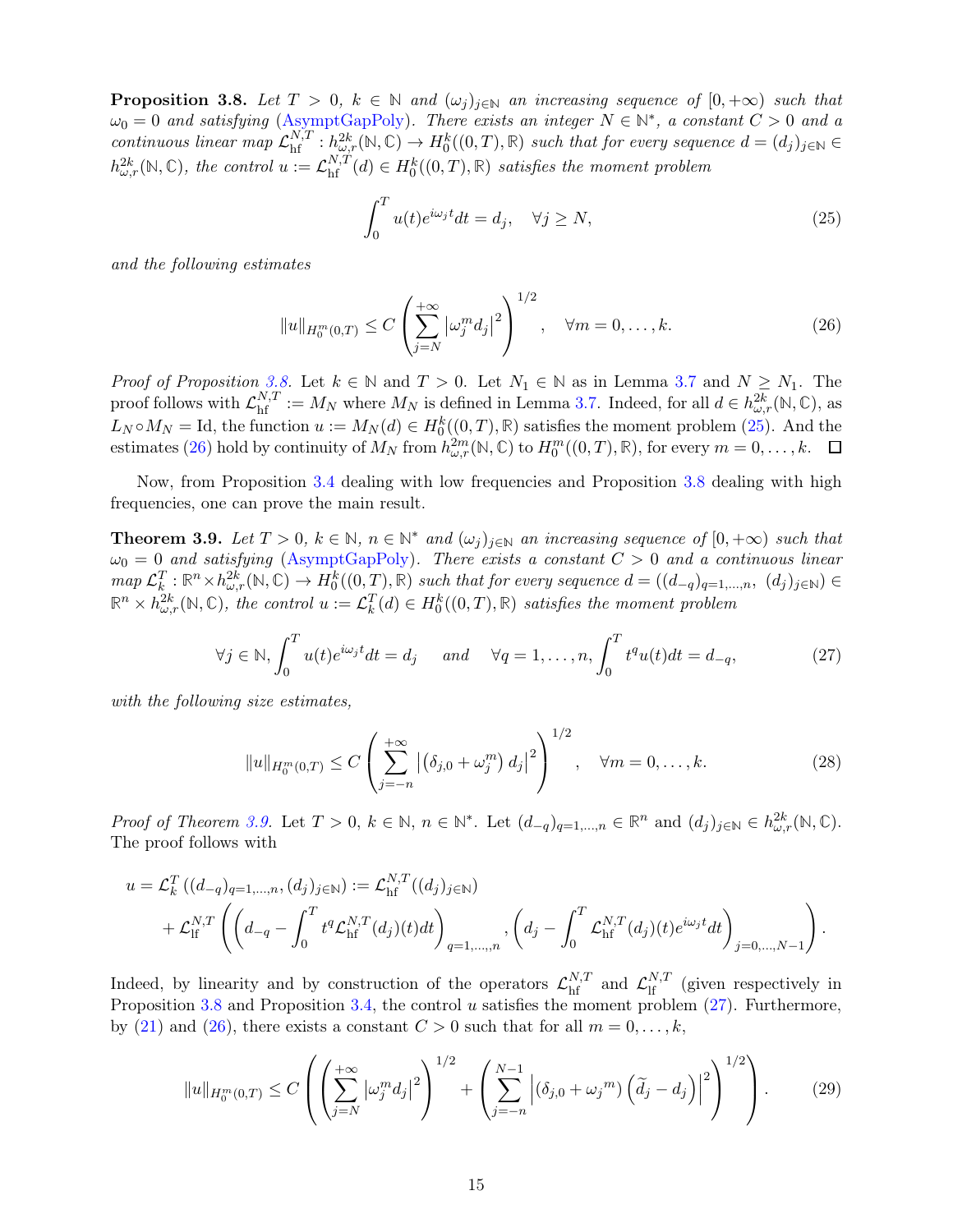where, if  $v := \mathcal{L}_{\text{hf}}^{N,T}((d_j)_{j \in \mathbb{N}})$ ,

$$
\forall j = 0, \dots, N-1, \ \widetilde{d}_j := \int_0^T v(t)e^{i\omega_j t}dt \quad \text{ and } \quad \forall q = 1, \dots, n, \ \widetilde{d}_{-q} := \int_0^T t^q v(t)dt.
$$

Besides, using Cauchy-Schwarz inequality and the size estimate [\(26\)](#page-14-1) on v (for  $m = 0$ ), we get, for all  $j = 0, ..., N - 1$ , for all  $m = 0, ..., k$ ,

$$
|\widetilde{d}_j| = \left| \int_0^T v(t) e^{i\omega_j t} dt \right| \leq \sqrt{T} ||v||_{L^2(0,T)} \leq C \left( \sum_{j=N}^{+\infty} |d_j|^2 \right)^{1/2} \leq C \left( \sum_{j=-n}^{+\infty} |(\delta_{j,0} + \omega_j^m) d_j|^2 \right)^{1/2},
$$

as the injection  $h_{\omega,r}^{2m}(\mathbb{N},\mathbb{C}) \subset l_r^2(\mathbb{N},\mathbb{C})$  is continuous. The same estimates can be proved on  $(\widetilde{d}_{-q})_{q=1,\dots,n}$ . Together with  $(29)$ , this gives  $(28)$ .

<span id="page-15-0"></span>Finally, from Theorem [3.9,](#page-14-2) one can deduce the solvability of moment problem with estimates on the function, some of its derivatives but also some of its primitives.

**Theorem 3.10.** Let  $T > 0$ ,  $k \in \mathbb{N}^*$  and  $(\omega_j)_{j \in \mathbb{N}}$  an increasing sequence of  $[0, +\infty)$  such that  $\omega_0 = 0$  and satisfying [\(AsymptGapPoly\)](#page-9-5). There exists a constant  $C > 0$  and a continuous linear  $map \ \mathcal{M}_k^T : h_{\omega,r}^{2k}(\mathbb{N},\mathbb{C}) \to H_0^k((0,T),\mathbb{R})$  such that for every  $d = (d_j)_{j\in\mathbb{N}} \in h_{\omega,r}^{2k}(\mathbb{N},\mathbb{C})$ , the control  $u := \mathcal{M}_k^T(d) \in H_0^k((0,T), \mathbb{R})$  satisfies the moment problem

<span id="page-15-4"></span>
$$
\int_0^T u(t)e^{i\omega_j t}dt = d_j, \quad \forall j \in \mathbb{N},\tag{30}
$$

with the boundary conditions

<span id="page-15-1"></span>
$$
u_2(T) = u_3(T) = \dots = u_{k+1}(T) = 0,\tag{31}
$$

and the following size estimates,

<span id="page-15-5"></span>
$$
||u||_{H_0^m(0,T)} \le C||d||_{h_\omega^{2m}(\mathbb{N},\mathbb{C})}, \quad \forall m = -(k+1), \dots, 0, \dots, k. \tag{32}
$$

*Proof of Theorem [3.10.](#page-15-0)* Let  $(d_j)_{j\in\mathbb{N}}$  in  $h^{2k}_{\omega,r}(\mathbb{N}, \mathbb{C})$ . The operator  $\mathcal{M}_k^T$  is given by,

$$
\mathcal{M}_{k}^{T}\left((d_{j})_{j\in\mathbb{N}}\right):=D^{(k+1)}\circ\mathcal{L}_{2k+1}^{T}\left(\frac{d_{j}}{(-i\omega_{j})^{k+1}}1\!\!1_{j\in\mathbb{N}^{*}}\right)_{j\in\mathbb{N}}+\mathcal{L}_{k}^{T}\left(\left(T^{q}d_{0}\right)_{q=1,\ldots,k},\left(d_{0}\delta_{j,0}\right)_{j\in\mathbb{N}}\right),
$$

where  $\mathcal{L}_{2k+1}^T$  and  $\mathcal{L}_k^T$  are defined in Theorem [3.9](#page-14-2) and  $D^{(k+1)}$  is the differential operator  $u \mapsto u^{(k+1)}$ . Step 1. Solving the moment problem except for the first moment. Indeed, if we denote by

$$
v:=f^{(k+1)}\in H_0^k(0,T)\quad \text{ with }\quad f:=\mathcal{L}^T_{2k+1}\left(\frac{d_j}{(-i\omega_j)^{k+1}}1\!\!1_{j\in\mathbb{N}^*}\right)_{j\in\mathbb{N}}\in H_0^{2k+1}(0,T),
$$

then, performing  $k+1$  integrations by parts, as  $f^{(m)}$  has vanishing boundary terms for all  $m=$  $0, \ldots, k$ , we get, for all  $j \in \mathbb{N}^*$ ,

<span id="page-15-2"></span>
$$
\int_0^T v(t)e^{i\omega_j t}dt = (-i\omega_j)^{k+1} \int_0^T f(t)e^{i\omega_j t}dt = d_j,
$$
\n(33)

by construction of f. However, for  $j = 1$ , we get

<span id="page-15-3"></span>
$$
\int_{0}^{T} v(t)dt = f^{(k)}(T) = 0,
$$
\n(34)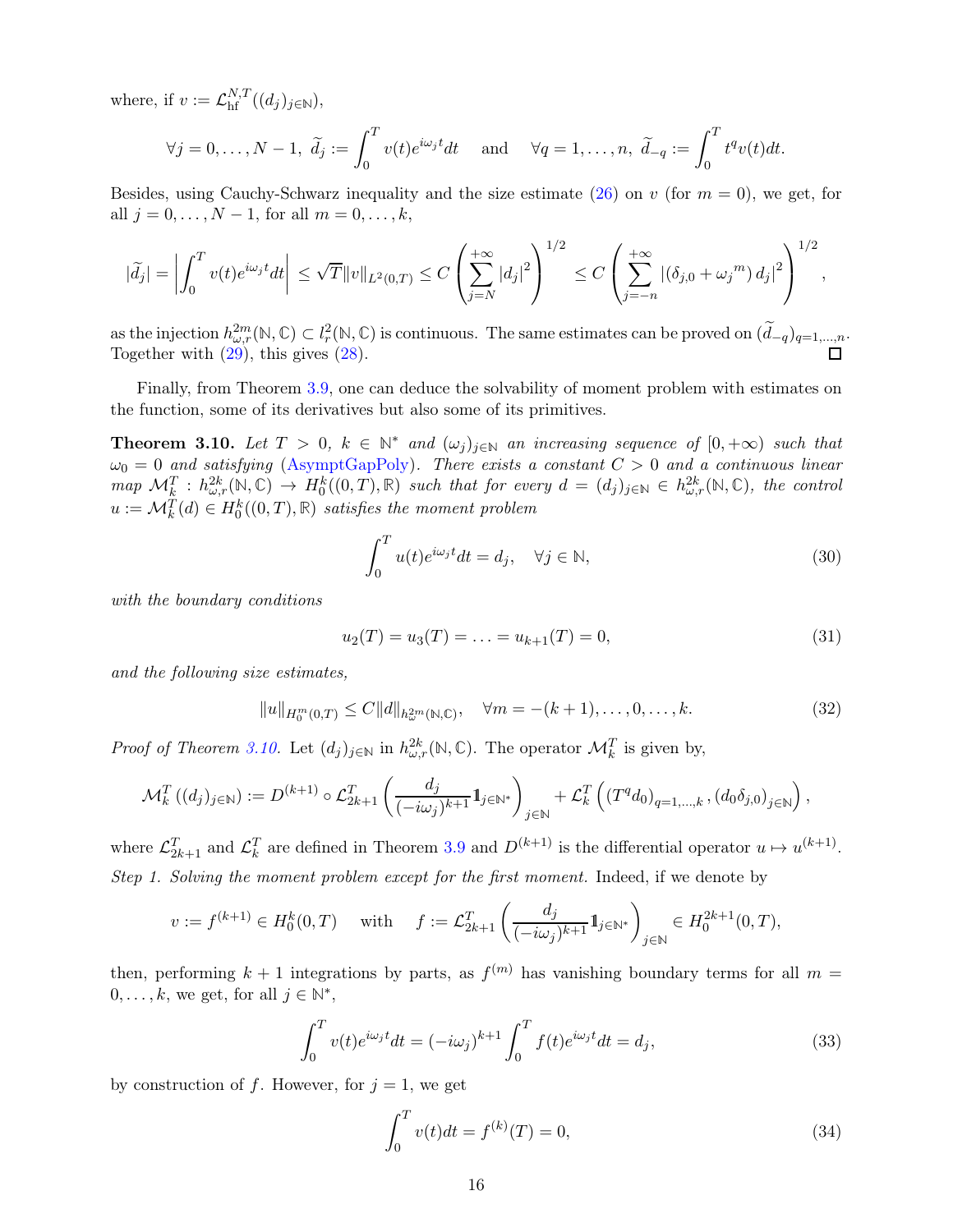and therefore, the first moment needs to be corrected in a second time. Moreover, by construction, we have the boundary conditions [\(31\)](#page-15-1) on v and from estimates [\(28\)](#page-14-5) on f, if we denote by  $u^{(m)} = u_{-m}$ when  $m < 0$ , we deduce

$$
||v||_{H^m} = ||v^{(m)}||_{L^2} = ||f^{(k+1+m)}||_{L^2} \le C||c||_{h_{\omega,r}^{2(k+1+m)}} \le C||d||_{h_{\omega,r}^{2m}}, \quad \forall m = -(k+1), \dots, k. \tag{35}
$$

Step 2. Correcting the first component. If we denote by

$$
w:=\mathcal{L}^T_k\left(\left(T^q d_0\right)_{q=1,\ldots,k}, \left(d_0 \delta_{j,0}\right)_{j\in\mathbb{N}}\right)\in H^k_0(0,T),
$$

then by construction, together with [\(33\)](#page-15-2)-[\(34\)](#page-15-3), the control  $u := v + w$  in  $H_0^k(0,T)$  solves the moment problem  $(30)$ . Moreover, by construction, w solves the polynomial moment

<span id="page-16-2"></span>
$$
\int_0^T t^q w(t) dt = T^q d_0, \quad \forall q = 1, \dots, k
$$

and thus, by integration by parts, as  $w_1(T) = d_0$  by construction, we get the boundary conditions  $(31)$  on w. Then, by linearity,  $(31)$  holds for u. Moreover, by construction, w satisfies the size estimates

<span id="page-16-3"></span>
$$
||w||_{H^m(0,T)} \le C_T |d_0|, \quad \forall m = 0, \dots, k. \tag{36}
$$

Thus, Cauchy-Schwarz inequality entails that

<span id="page-16-4"></span>
$$
||w_m||_{L^2(0,T)} \le T^m ||w||_{L^2(0,T)} \le T^m C_T |d_0|, \quad \forall m = 1, \dots, k+1.
$$
 (37)

<span id="page-16-0"></span>Finally, estimates [\(35\)](#page-16-2) on v and estimates [\(36\)](#page-16-3)-[\(37\)](#page-16-4) on w gives all the estimates [\(32\)](#page-15-5) on u.  $\Box$ 

### 4 Nonlinear control in projection with simultaneous estimates

The goal of this section is the proof of Theorem [1.2.](#page-2-1) It relies on the controllability of the linearized system with simultaneous estimates, given in Subsection [4.1,](#page-16-1) which is then propagated to the nonlinear system through the iterations of the inverse mapping theorem thanks to estimates on the linear approximation of the end-point map given in Subsection [4.2.](#page-18-0) In this section, if  $\psi$  is in  $S$ ,  $T_S\psi$  the tangent space at  $\psi$  of S and  $\Pi_{\psi}$  the orthogonal projection on  $T_{\mathcal{S}}\psi$ , are respectively given by

$$
T_{\mathcal{S}}\psi := \{ \xi \in L^2(0,1); \ \Re \langle \xi, \psi \rangle = 0 \} \quad \text{and} \quad \Pi_{\psi}(\xi) := \xi - \Re \langle \xi, \psi \rangle \psi.
$$

#### <span id="page-16-1"></span>4.1 C  $C<sup>1</sup>$  - regularity of the end-point map

Let  $T > 0$ . We consider the end-point map defined by,

<span id="page-16-5"></span>
$$
\Theta_T : \mathcal{S} \cap H^{2(p+k)+3}_{(0)} \times H^k_0 \to \mathcal{S} \cap H^{2(p+k)+3}_{(0)} \times \left[ T_{\mathcal{S}} \psi_1(T) \cap \mathcal{H}_J \cap H^{2(p+k)+3}_{(0)} \right] \qquad (38)
$$
  

$$
(\psi_0, u) \mapsto (\psi_0, \Pi_{\psi_1(T)} \circ \mathbb{P}_J [\psi(T)])
$$

where  $\psi$  is the solution of

$$
\begin{cases}\ni\partial_t\psi(t,x) = -\partial_x^2\psi(t,x) - u(t)\mu(x)\psi(t,x), & (t,x) \in (0,T) \times (0,1), \\
\psi(t,0) = \psi(t,1) = 0, & t \in (0,T), \\
\psi(0,x) = \psi_0(x), & x \in (0,1).\n\end{cases}
$$

Remark 4.1. To prove Theorem [1.2,](#page-2-1) we want estimates [\(8\)](#page-3-0) on the control with respect to the final state but also to the initial data, that is why the initial data is added as an argument of the end-point map  $\Theta_T$ . Moreover, in the definition of  $\Theta_T$ , the end-point of the solution is composed with  $\mathbb{P}_J$  as we investigate exact controllability in projection. It is also composed with  $\Pi_{\psi_1(T)}$  as only the imaginary part of the first component of the solution can be controlled (we gain back the real part of the first component as the solution lives in the  $L^2(0,1)$ -sphere  $S$ ).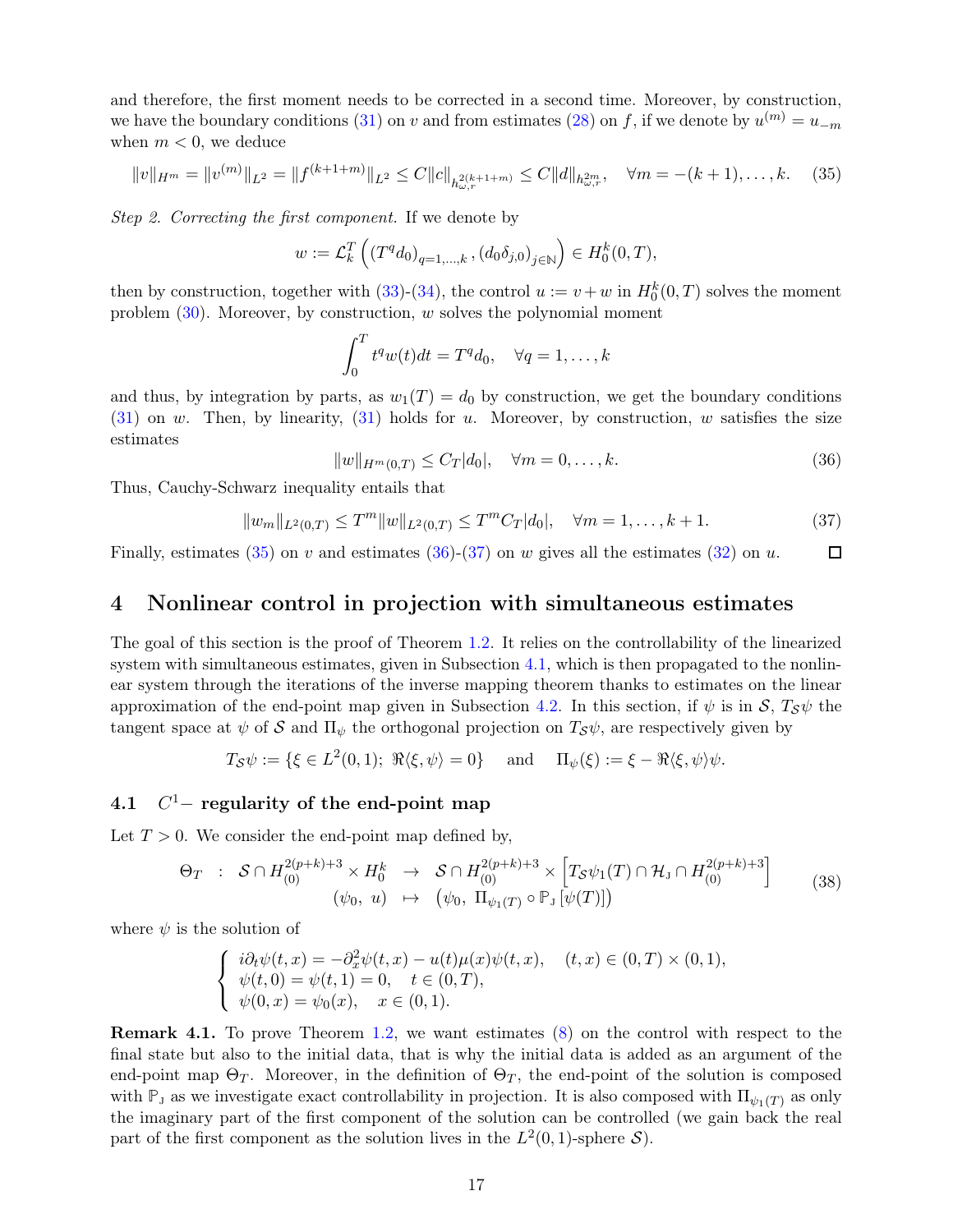<span id="page-17-1"></span>The  $C<sup>1</sup>$ -regularity of this end-point map is given in the following proposition.

**Proposition 4.2.** Let  $\mu \in H^{2(p+k)+3}((0,1),\mathbb{R})$  with  $\mu^{(2n+1)}(0) = \mu^{(2n+1)}(1) = 0$  for all  $n =$  $0,\ldots,p-1$ . The map  $\Theta_T$  defined in [\(38\)](#page-16-5) is  $C^1$ . Moreover, for every  $(\psi_0,u)$  in  $H^{2(p+k)+3}_{(0)}(0,1)\times$  $H_0^k(0,T)$ , the differential at  $(\psi_0, u)$  is given by,

$$
d\Theta_T(\psi_0, u).(\Psi_0, v) = (\Psi_0, \Pi_{\psi_1(T)} \circ \mathbb{P}_J [\Psi(T)]), \quad (\Psi_0, v) \in H^{2(p+k)+3}(0, 1) \times H^k_0(0, T),
$$

where  $\Psi$  is the solution of the linearized system around the trajectory  $(u, \psi(\cdot; u, \psi_0))$  given by

<span id="page-17-2"></span>
$$
\begin{cases}\n i\partial_t \Psi(t,x) = -\partial_x^2 \Psi(t,x) - u(t)\mu(x)\Psi(t,x) - v(t)\mu(x)\psi(t; u, \psi_0), \\
 \Psi(t,0) = \Psi(t,1) = 0, \quad t \in (0,T), \\
 \Psi(0,x) = \Psi_0, \quad x \in (0,1),\n\end{cases}
$$
\n(39)

Notice that  $\Theta_T$  is well-defined thanks to Remark [2.2.](#page-5-5) The proof of Proposition [4.2](#page-17-1) is the same as [\[5,](#page-27-0) Proposition 3, Proposition 6] using Theorem [2.1](#page-5-2) (and Remark [2.2\)](#page-5-5) instead of their well-posedness result and thus is left to the reader.

In the following proposition, we state that one can build a right inverse of  $d\Theta_T(\varphi_1, 0)$  which is continuous simultaneously in several spaces, meaning that one can control the linearized equation of [\(1\)](#page-1-2) around the ground state with various estimates on the control.

<span id="page-17-0"></span>**Proposition 4.3.** Let  $\mu$  in  $H^{2(p+k)+3}((0,1),\mathbb{R})$  with  $\mu^{(2n+1)}(0) = \mu^{(2n+1)}(1) = 0$  for all  $n =$  $0, \ldots, p-1$  and satisfying [\(4\)](#page-2-3). Then, the linear map

$$
d\Theta_T(\varphi_1,0): [T_S\varphi_1 \cap H_{(0)}^{2(p+k)+3}] \times H_0^k \to [T_S\varphi_1 \cap H_{(0)}^{2(p+k)+3}] \times [T_S\psi_1(T) \cap \mathcal{H}_J \cap H_{(0)}^{2(p+k)+3}]
$$

has a continuous right inverse

$$
d\Theta_T(\varphi_1,0)^{-1}: [T_\mathcal{S}\varphi_1 \cap H^{2(p+k)+3}_{(0)}] \times [T_\mathcal{S}\psi_1(T) \cap \mathcal{H}_J \cap H^{2(p+k)+3}_{(0)}] \to [T_\mathcal{S}\varphi_1 \cap H^{2(p+k)+3}_{(0)}] \times H^k_0,
$$

which satisfies that there exists a constant  $C_T > 0$  such that for all  $\psi_0$  in  $T_S\varphi_1 \cap H^{2(p+k)+3}_{(0)}$  and  $\psi_f$  $\inf T_{\mathcal{S}}\psi_1(T) \cap \mathcal{H}_J \cap H^{2(p+k)+3}_{(0)}$ , the control  $u \in H^k_0(0,T)$  defined by  $(\psi_0, u) := d\Theta_T(\varphi_1, 0)^{-1}(\psi_0, \psi_f)$ satisfies the following boundary conditions

<span id="page-17-3"></span>
$$
u_2(T) = \ldots = u_{k+1}(T) = 0 \tag{40}
$$

and the following size estimates

<span id="page-17-4"></span>
$$
||u||_{H_0^m(0,T)} \le C ||(\psi_0, \psi_f)||_{H_{(0)}^{2(p+m)+3}(0,1) \times H_{(0)}^{2(p+m)+3}(0,1)}, \quad \forall m = -(k+1), \dots, k. \tag{41}
$$

The proof follows from the solvability of a trigonometric moment problem with simultaneous estimates given in Theorem [3.10.](#page-15-0)

Proof of Proposition [4.3.](#page-17-0) By Proposition [4.2,](#page-17-1) for all  $u \in H_0^k(0,T)$  and  $\psi_0 \in H_{(0)}^{2(p+k)+3}(0,1)$ ,

$$
d\Theta_T(\varphi_1,0).(\psi_0,u) = (\psi_0, \mathbb{P}_J \left[\Psi(T)\right]),
$$

where  $\Psi$  is the solution of the linearized system [\(39\)](#page-17-2) around  $(u, \psi_1)$  and can be computed as

<span id="page-17-5"></span>
$$
\Psi(T) = \sum_{j=1}^{+\infty} \langle \psi_0, \varphi_j \rangle \psi_j(T) + i \sum_{j=1}^{+\infty} \left( \langle \mu \varphi_1, \varphi_j \rangle \int_0^T u(t) e^{i(\lambda_j - \lambda_1)t} dt \right) \psi_j(T). \tag{42}
$$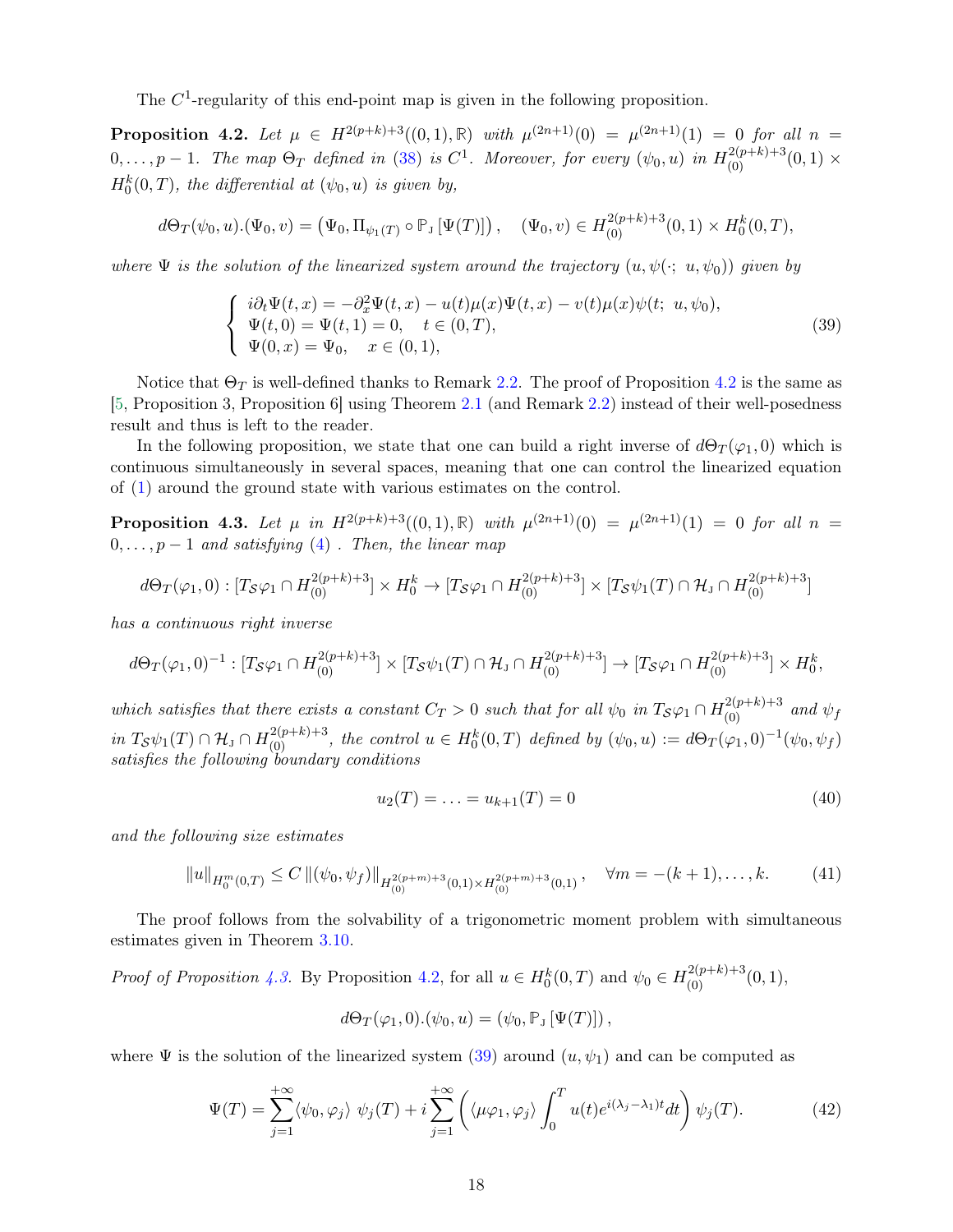Let  $(\psi_0, \psi_f) \in [T_\mathcal{S} \varphi_1 \cap H^{2(p+k)+3}_{(0)}] \times [T_\mathcal{S} \psi_1(T) \cap \mathcal{H}_J \cap H^{2(p+k)+3}_{(0)}]$ . The equality  $\mathbb{P}_J \Psi(T) = \psi_f$  is then equivalent to the trigonometric moment problem

<span id="page-18-1"></span>
$$
\int_0^T u(t)e^{i(\lambda_j - \lambda_1)t}dt = \frac{\langle \psi_f, \psi_j(T) \rangle - \langle \psi_0, \varphi_j \rangle}{i \langle \mu \varphi_1, \varphi_j \rangle} := d_{j-1}(\psi_0, \psi_f), \quad \forall j \in J. \tag{43}
$$

Applying Theorem [3.10](#page-15-0) with  $(\omega_j := \lambda_{j+1} - \lambda_1)_{j \in \mathbb{N}}$  which satisfies [\(AsymptGapPoly\)](#page-9-5), the proof of Proposition [4.3](#page-17-0) follows with

<span id="page-18-2"></span>
$$
d\Theta_T(\varphi_1, 0)^{-1}(\psi_0, \psi_f) := (\psi_0, \mathcal{M}_k^T [d(\psi_0, \psi_f)]) , \qquad (44)
$$

where  $d(\psi_0, \psi_f) := (d_j(\psi_0, \psi_f) \mathbb{1}_{j \in J})_{j \in \mathbb{N}}$  and  $\mathcal{M}_k^T$  is defined in Theorem [3.10.](#page-15-0) Indeed, by construction, the control  $u := \mathcal{M}_k^T [d(\psi_0, \psi_f)]$  satisfies the moment problem [\(43\)](#page-18-1) after a shift in the indexes, entailing that the function defined by [\(44\)](#page-18-2) is a right inverse of  $d\Theta_T(\varphi_1, 0)$ . Finally, Theorem [3.10](#page-15-0) also gives that the control satisfies the boundary conditions [\(40\)](#page-17-3) and gives the existence of a constant  $C_T > 0$  (not depending on  $\psi_0$  nor on  $\psi_f$ ) such that,

$$
||u||_{H_0^m(0,T)} \leq C||d||_{h^{2m}(\mathbb{N},\mathbb{C})}, \quad \forall m = -(k+1), \dots, k.
$$

Yet, as the function  $\mu$  satisfies the hypothesis [\(4\)](#page-2-3), we get for all  $m = -(k+1), \ldots, k$ ,

$$
||u||_{H_0^m(0,T)} \le C ||(\langle \psi_f, \psi_j(T) \rangle - \langle \psi_0, \varphi_j \rangle)||_{h^{2(m+p)+3}(J,\mathbb{C})}
$$
  
 
$$
\le C \left( ||\psi_f||_{H_{(0)}^{2(p+m)+3}(0,1)} + ||\psi_0||_{H_{(0)}^{2(p+m)+3}(0,1)} \right).
$$

<span id="page-18-4"></span> $\Box$ 

Remark 4.4. The boundary conditions [\(40\)](#page-17-3) allow to ease the propagation of estimates [\(41\)](#page-17-4) to the nonlinear dynamics (see in the following Proposition [4.5](#page-18-3) where those boundary conditions are useful to quantify the error between the nonlinear and the linearized dynamics). Notice that one can't add the boundary condition  $u_1(T) = 0$  to [\(40\)](#page-17-3) as the term  $u_1(T)$  drives the behavior of the first component of the linearized system (see [\(42\)](#page-17-5)).

#### <span id="page-18-0"></span>4.2 Error estimates between the nonlinear and linearized dynamics

The proof of Theorem [1.2](#page-2-1) relies on the inverse mapping theorem: the control steering the solution of the Schrödinger equation [\(1\)](#page-1-2) from  $\Psi_0$  to  $\Psi_f$  is constructed as the fixed point of the map

$$
\Phi : (\psi_0, u) \mapsto (\psi_0, u) - d\Theta_T(\varphi_1, 0)^{-1} \cdot [\Theta_T(\psi_0, u) - (\Psi_0, \Psi_f)].
$$

Notice that such function can be rewritten as,

$$
\Phi(\psi_0, u) - (\varphi_1, 0) = -d\Theta_T(\varphi_1, 0)^{-1} \cdot [\Theta_T(\psi_0, u) - d\Theta_T(\varphi_1, 0) \cdot (\psi_0 - \varphi_1, u) - (\Psi_0, \Psi_f)].
$$

<span id="page-18-3"></span>Therefore, estimates on the nonlinear control map  $(\Psi_0, \Psi_f) \mapsto u$  are closely linked to estimates on the linear approximation of the end-point map  $\Theta_T$ , given in the following proposition.

**Proposition 4.5.** Let  $T > 0$ ,  $(p, k) \in \mathbb{N}^2$  with  $p \ge k$ ,  $\mu \in H^{2(p+k)+3}(0, 1)$  with  $\mu^{(2n+1)}(0) =$  $\mu^{(2n+1)}(1) = 0$  for all  $n = 0, \ldots, p-1$ ,  $u \in H_0^k(0,T)$  and  $\psi_0 \in H_{(0)}^{2(p+k)+3}(0,1)$ . For every  $R > 0$ , there exists a constant  $C = C(T, \mu, R) > 0$  such that if  $||u||_{H_0^k(0,T)} < R$  and  $u_2(T) = \ldots = u_{k+1}(T) =$ 0, then the following estimates hold

$$
\|\Theta_T(\psi_0, u) - \Theta_T(\varphi_1, 0) - d\Theta_T(\varphi_1, 0).(\psi_0 - \varphi_1, u)\|_{H_{(0)}^{2(p+m)+3} \times H_{(0)}^{2(p+m)+3}}\leq C \|u\|_{H^m} \left( \|\psi_0 - \varphi_1\|_{H_{(0)}^{2(p+k)+3}} + \|u\|_{H_0^k} \right), \quad \forall m = -(k+1), \dots, k. \quad (45)
$$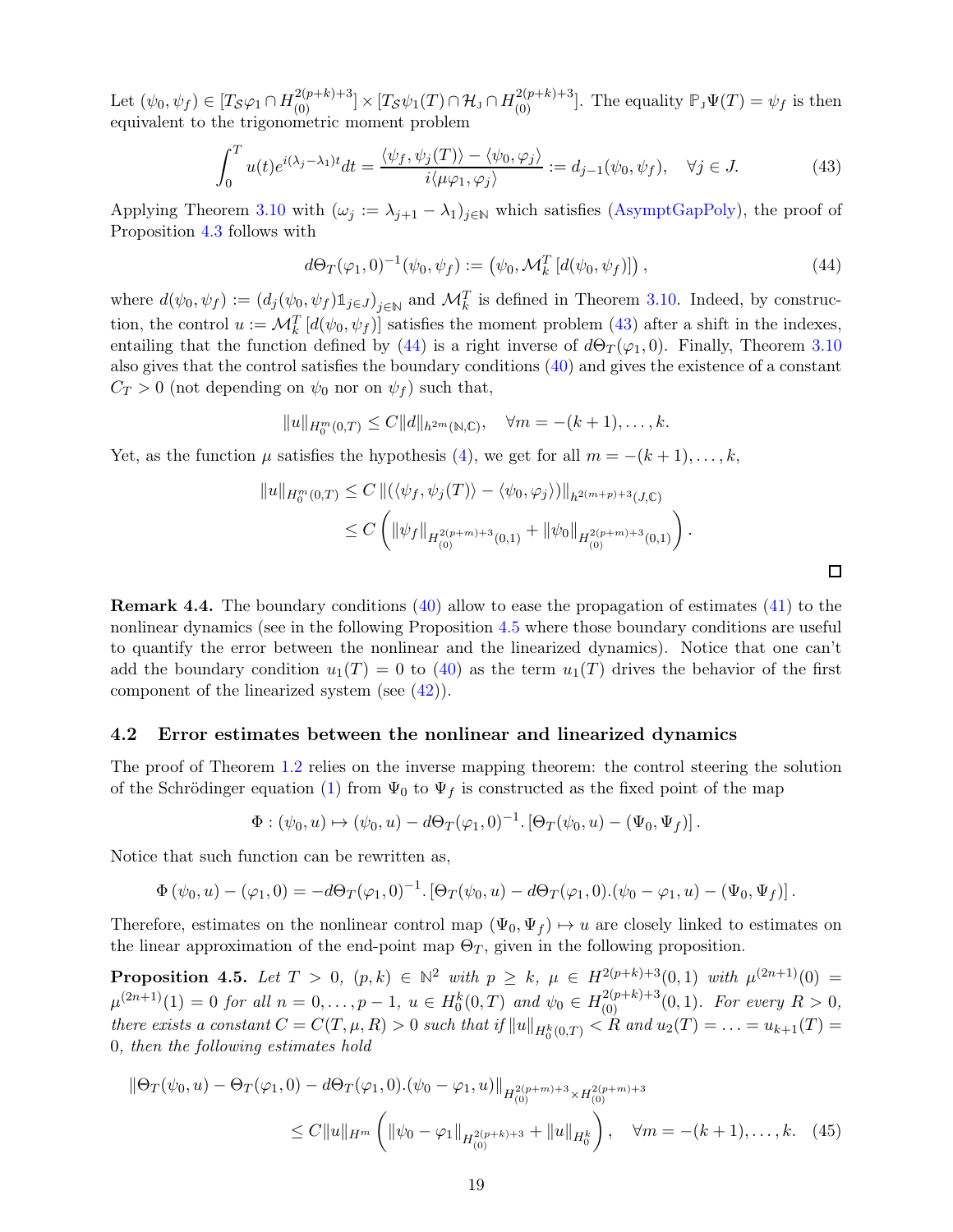**Remark 4.6.** The assumption  $p \geq k$  appears here to make sure that all the spaces  $H_{(0)}^s(0,1)$ involved are positive Sobolev spaces.

<span id="page-19-4"></span>To prove Proposition [4.5,](#page-18-3) we first show estimates on the solution of the Schrödinger equation in regular spaces.

**Proposition 4.7.** Let  $T > 0$ ,  $(p, k) \in \mathbb{N}^2$ ,  $\mu \in H^{2(p+k)+3}((0, 1), \mathbb{R})$  with  $\mu^{(2n+1)}(0) = \mu^{(2n+1)}(1) = 0$  $for \ all \ n = 0, \ldots, p - 1, \ u \in H_0^k((0, T), \mathbb{R}), \ \psi_0 \in H_{(0)}^{2(p+k)+3}(0, 1).$  Then, if  $\psi := \psi(\cdot; u, \psi_0),$ 

$$
\psi - \psi_1 \in C^k([0,T], H^{2p+3}_{(0)}(0,1)) \cap H^{k+1}((0,T), H^{2p+1}_{(0)}(0,1)).
$$

Moreover, for all  $R > 0$ , there exists a constant  $C = C(T, \mu, R) > 0$  such that if  $||u||_{H_0^k(0,T)} < R$ then the following estimates hold

$$
\|\partial_t^n \left( \psi - \psi_1 \right) \|_{C^0([0,T], H_{(0)}^{2p+3})} \le C \left( \|\psi_0 - \varphi_1\|_{H_{(0)}^{2(p+n)+3}} + \|u\|_{H^n} \right), \quad \forall n = 0, \dots, k,
$$
 (46)

$$
\left\| \partial_t^{k+1} \left( \psi - \psi_1 \right) \right\|_{L^2((0,T), H_{(0)}^{2p+1})} \le C \left( \left\| \psi_0 - \varphi_1 \right\|_{H_{(0)}^{2(p+k)+3}} + \left\| u \right\|_{H^k} \right). \tag{47}
$$

*Proof.* Let  $\mu$  in  $H^{2(p+k)+3}((0,1), \mathbb{R})$  with  $\mu^{(2n+1)}(0) = \mu^{(2n+1)}(1) = 0$  for all  $n = 0, \ldots, p-1$  and  $\psi_0$  in  $H^{2(p+k)+3}_{(0)}(0,1)$ . Let  $R>0$  and  $u \in H^k_0(0,T)$  such that  $||u||_{H^k_0(0,T)} < R$ . First, as  $\psi$  is the solution of [\(1\)](#page-1-2),  $\psi - \psi_1$  is the solution of the following Cauchy problem

<span id="page-19-3"></span><span id="page-19-1"></span><span id="page-19-0"></span>
$$
\begin{cases}\n i\partial_t (\psi - \psi_1) = -\partial_x^2 (\psi - \psi_1) - u(t)\mu(x)\psi, \\
 (\psi - \psi_1)(t, 0) = (\psi - \psi_1)(t, 1) = 0, \\
 (\psi - \psi_1)(0, \cdot) = \psi_0 - \varphi_1.\n\end{cases}
$$
\n(48)

By Theorem [2.1,](#page-5-2)  $\psi - \psi_1$ , is in  $C^k([0, T], H^{2p+3}_{(0)}(0, 1))$  and there exists  $C = C(T, \mu, R) > 0$  such that

$$
\|\psi - \psi_1\|_{C^n([0,T],H^{2p+3}_{(0)}(0,1))} \leq C \left( \|\psi_0 - \varphi_1\|_{H^{2(p+n)+3}_{(0)}(0,1)} + \|u\|_{H^n(0,T)} \right), \quad \forall n = 0,\ldots,k,
$$

using that  $\psi$  is bounded in  $C^k([0,T], H^{2p+3} \cap H^{2p+1}_{(0)})$ . To get [\(47\)](#page-19-0), we differentiate [\(48\)](#page-19-1) in a distribution sense, using Leibniz formula,

<span id="page-19-2"></span>
$$
i\partial_t^{k+1} (\psi - \psi_1) = A \partial_t^k (\psi - \psi_1) - \mu \sum_{n=0}^k u^{(n)} \partial_t^{k-n} \psi.
$$
 (49)

Yet, as  $\psi - \psi_1$  and  $\psi$  belong to  $C^k([0,T], H^{2p+3}_{(0)}(0,1)), u$  is in  $H^k_0(0,T)$  and the space  $H^{2p+1}_{(0)}$  is stable by multiplication by  $\mu$ , the right-hand side of [\(49\)](#page-19-2) belongs to  $L^2((0,T), H_{(0)}^{2p+1}(0,1))$ , giving that

$$
\partial_t^{k+1} \left( \psi - \psi_1 \right) \in L^2((0,T), H^{2p+1}_{(0)}(0,1)),
$$

with the following estimate,

$$
\left\|\partial_t^{k+1} \left(\psi - \psi_1\right)\right\|_{L^2((0,T),H_{(0)}^{2p+1})} \leq \left\|\partial_t^k \left(\psi - \psi_1\right)\right\|_{L^2((0,T),H_{(0)}^{2p+3})} + \|\mu\|_{H^{2p+1}} \|u\|_{H^k} \|\psi\|_{C^k([0,T],H_{(0)}^{2p+1})}
$$
  

$$
\leq C \left(\|\psi_0 - \varphi_1\|_{H_{(0)}^{2(p+k)+3}} + \|u\|_{H^k}\right),
$$

as  $\psi$  is bounded in  $C^k([0,T], H^{2p+3}_{(0)}(0,1))$  and using estimate [\(46\)](#page-19-3) for  $n = k$ .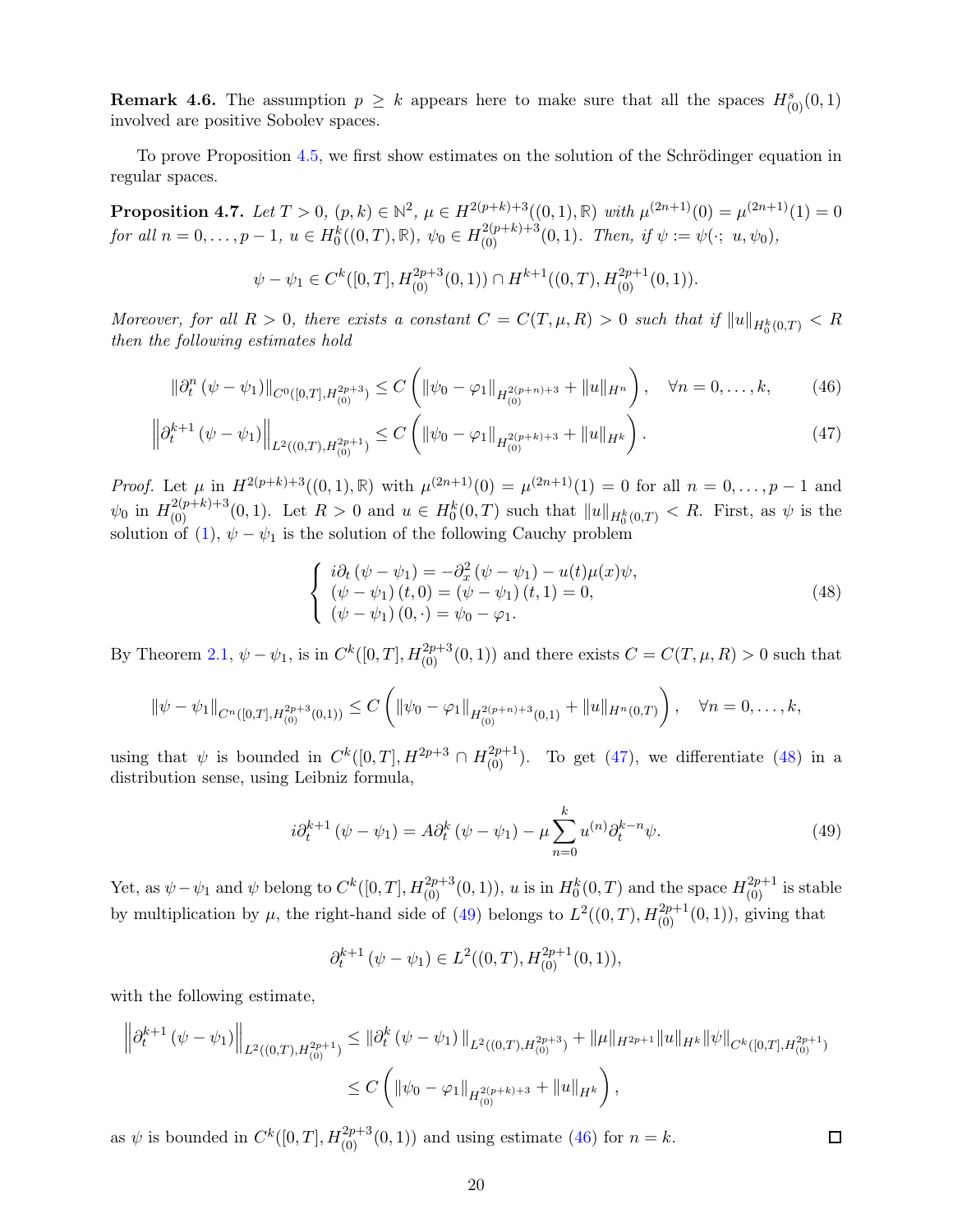Now, we can prove Proposition [4.5.](#page-18-3)

*Proof of Proposition [4.5.](#page-18-3)* By Proposition [4.2,](#page-17-1)

$$
\Theta_T(\psi_0, u) - \Theta_T(\varphi_1, 0) - d\Theta_T(\varphi_1, 0).(\psi_0 - \varphi_1, u) = (0, (\psi - \psi_1 - \Psi)(T)),
$$

where  $\psi := \psi(\cdot; u, \psi_0)$  and  $\Psi$  is the solution of the linearized system [\(39\)](#page-17-2) around  $(\varphi_1, \psi_1)$ . Then,  $\psi - \psi_1 - \Psi$  is the solution of the following Cauchy problem

<span id="page-20-0"></span>
$$
\begin{cases}\n i\partial_t(\psi - \psi_1 - \Psi) = -\partial_x^2(\psi - \psi_1 - \Psi) - u(t)\mu(x) (\psi - \psi_1), \\
 (\psi - \psi_1 - \Psi)(t, 0) = (\psi - \psi_1 - \Psi)(t, 1) = 0, \\
 (\psi - \psi_1 - \Psi)(0, \cdot) = 0.\n\end{cases}
$$
\n(50)

Let  $R > 0$  and a control in  $u \in H_0^k(0,T)$  such that  $||u||_{H_0^k(0,T)} < R$  and  $u_2(T) = \ldots = u_{k+1}(T) = 0$ . Step 1:  $m \in \{0, \ldots, k\}$ . Estimate [\(11\)](#page-5-6) on  $\psi - \psi_1 - \Psi$  and [\(46\)](#page-19-3) on  $\psi - \psi_1$  give  $C > 0$  such that

$$
\|(\psi - \psi_1 - \Psi)(T)\|_{H^{2(p+m)+3}_{(0)}(0,1)} \leq C \left( \|\psi_0 - \varphi_1\|_{H^{2(p+m)+3}_{(0)}(0,1)} + \|u\|_{H^m(0,T)} \right).
$$

Therefore, one gets [\(45\)](#page-18-4) for all  $m \in \{0, \ldots, k\}$  by inclusion of spaces.

Step 2:  $m \in \{- (k+1), \ldots, -1 \}$ . For the sake of simplicity, we will only treat the worst case  $m = -(k+1)$ . The general case for any  $m \in \{-(k+1), \ldots, -1\}$  can be proved exactly the same. First, notice that, solving explicitly [\(50\)](#page-20-0), the quadratic remainder is given by

$$
(\psi - \psi_1 - \Psi)(T) = i \int_0^T u(t) e^{-iA(T-t)} \mu (\psi - \psi_1) (t) dt.
$$

To estimate  $(\psi - \psi_1 - \Psi)(T)$  with respect to  $u_{k+1}$ , one can compute  $k+1$  integrations by parts in time to get, using Leibniz formula,

$$
(\psi - \psi_1 - \Psi)(T) = iu_1(T)\mu (\psi - \psi_1)(T)
$$
  
+  $(-1)^{k+1}i \int_0^T u_{k+1}(t)e^{-iA(T-t)} \sum_{n=0}^{k+1} (iA)^n \left(\mu \partial_t^{k+1-n} (\psi - \psi_1)(t)\right) dt.$ 

First, by definition [\(2\)](#page-2-4) of the  $H^{-(k+1)}(0,T)$ -norm and using [\(46\)](#page-19-3) as  $H^{2p+3}_{(0)}$  is included in  $H^{2(p-[k+1])+3}_{(0)}$ ,

$$
||u_1(T)\mu(\psi-\psi_1)(T)||_{H^{2(p-[k+1])+3}_{(0)}} \leq ||u||_{H^{-(k+1)}(0,T)} \left(||\psi_0-\varphi_1||_{H^{2p+3}_{(0)}}+||u||_{L^2}\right).
$$

Besides, by Proposition [4.7](#page-19-4) and as the space  $H_{(0)}^{2p+1}$  is invariant by multiplication by  $\mu$ , for a.e.  $t \in (0,T)$ ,  $\mu(\psi - \psi_1)(t)$  is in  $H^{2p+1}_{(0)}$  and so  $(iA)^n \left(\mu \partial_t^{k+1-n} (\psi - \psi_1)(t)\right)$  is in  $H^{2(p-n)+1}_{(0)}$ . When  $n = 0, \ldots, k, e^{iAs}$  is an isometry from  $H_{(0)}^{2(p-n)+1}$  to  $H_{(0)}^{2(p-n)+1}$  (as  $2(p-n)+1 > 0$  because  $p \ge k$ ) and thus the triangular inequality directly gives that

$$
\left\| \int_0^T u_{k+1}(t) e^{-iA(T-t)} \sum_{n=0}^k (iA)^n (\mu \partial_t^{k+1-n} (\psi - \psi_1)(t)) dt \right\|_{H_{(0)}^{2(p-n)+1}} \leq \int_0^T |u_{k+1}(t)| \sum_{n=0}^k \|\partial_t^{k+1-n} (\psi - \psi_1)(t)\|_{H_{(0)}^{2p+1}} dt
$$
  

$$
\leq \|u_{k+1}\|_{L^2} \left( \|\psi_0 - \varphi_1\|_{H_{(0)}^{2(p+k)+3}} + \|u\|_{H^k} \right),
$$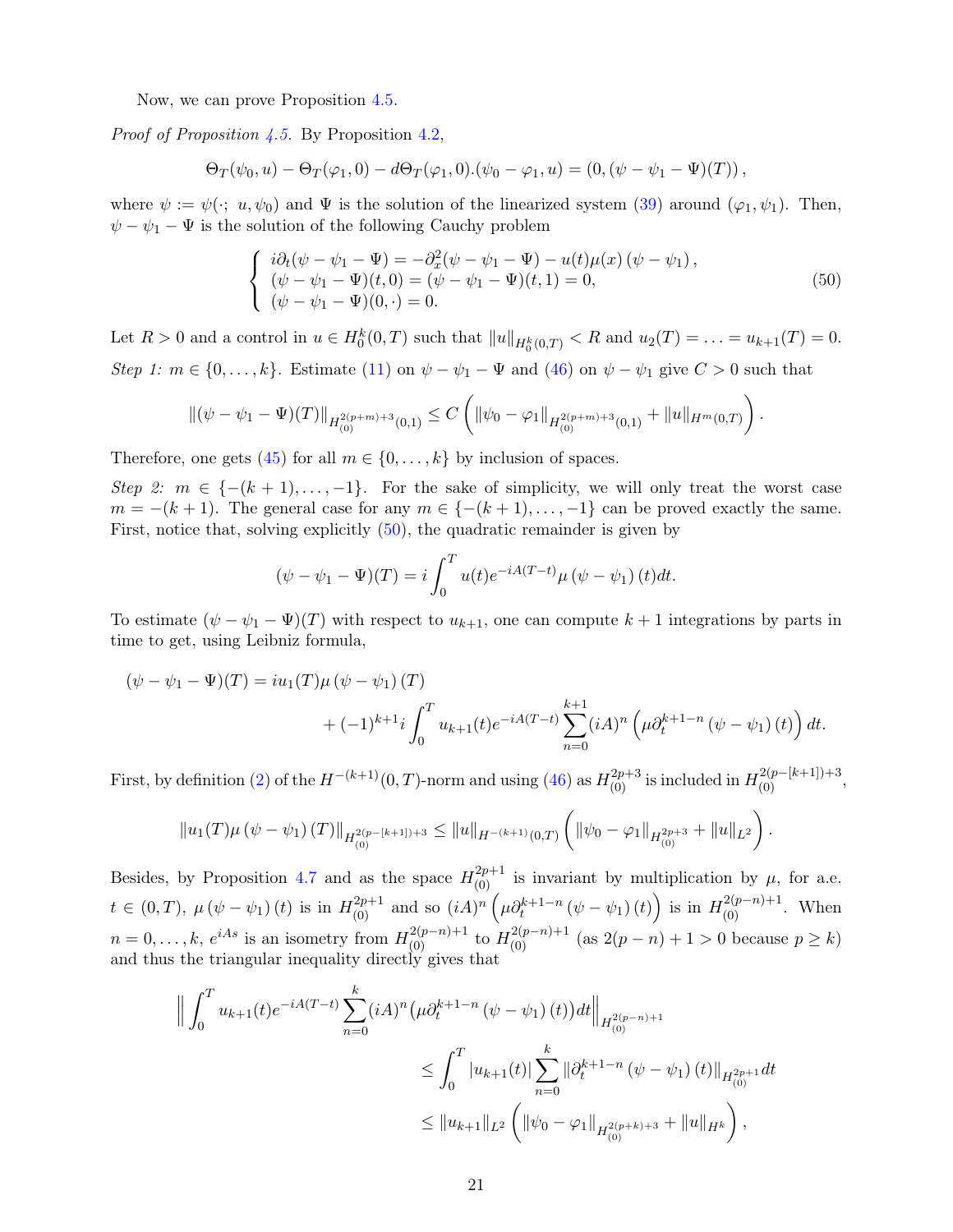using Cauchy-Schwarz inequality in time and estimates [\(46\)](#page-19-3)-[\(47\)](#page-19-0) on  $\psi - \psi_1$ . By inclusion of spaces, such bound still holds when we take the  $H^{2(p-[k+1])+3}$ -norm of the left hand-side. For the term  $n = 0$ , for a.e.  $t \in (0, T)$ ,  $\mu (\psi - \psi_1)(t)$  is in  $H^{2p+3} \cap H^{2p+1}_{(0)}$ , so  $A^{k+1} (\mu (\psi - \psi_1))$  is in  $H^{2(p-[k+1])+3} \cap$  $H_{(0)}^{2(p-[k+1])+1}$ . As  $p-[k+1] \ge -1$ , Proposition [2.3](#page-6-2) gives the existence of a constant  $C > 0$  such that

$$
\left\| \int_0^T u_{k+1}(t) e^{-iA(T-t)} A^{k+1} \left( \mu \left( \psi - \psi_1 \right)(t) \right) dt \right\|_{H^{2(p-[k+1])+3}_{(0)}} \leq C \|u_{k+1}\|_{L^2} \left( \|\psi_0 - \varphi_1\|_{H^{2p+3}_{(0)}} + \|u\|_{L^2} \right),
$$

 $\Box$ 

<span id="page-21-0"></span>using the algebra structure of  $H^{2p+3}$  and estimate [\(46\)](#page-19-3) on  $\psi - \psi_1$ .

#### 4.3 Proof of Theorem [1.2:](#page-2-1) STLC with simultaneous estimates on the control

Let  $p \ge k$  and  $\mu$  in  $H^{2(p+k)+3}(0,1)$  with  $\mu^{(2n+1)}(0) = \mu^{(2n+1)}(1) = 0$  for all  $n = 0, \ldots, p-1$  and satisfying [\(4\)](#page-2-3). By continuity with respect to the control (see Theorem [2.1\)](#page-5-2), there exists  $\widetilde{R} > 0$  such that for all u in  $B_{\tilde{R}}(H_0^k(0,T))$  and  $\psi_0 \in \mathcal{S} \cap H_{(0)}^{2(p+k)+3}(0,1)$ 

$$
\Re\langle\psi(T; u, \psi_0), \psi_1(T)\rangle > 0.
$$

Let  $\eta > 0$  so that for all  $\psi_f$  in  $S \cap H_{(0)}^{2(p+k)+3}(0,1)$  such that  $\|\psi_f - \psi_1(T)\|_{H_{(0)}^{2(p+k)+3}} < \eta$ , we have

$$
\Re\langle\psi_f,\psi_1(T)\rangle>0.
$$

Finally, let  $R \in (0, \widetilde{R})$ .

Step 1: Apply the inverse mapping theorem. By Proposition [4.2](#page-17-1) and [4.3,](#page-17-0) the end-point map  $\Theta_T$  is  $C^1$ on Banach spaces with its differential at  $(\varphi_1, 0)$  that admits a continuous right inverse. Therefore, by the inverse mapping theorem (see for example [\[5,](#page-27-0) Subsection 2.3] for more details), there exists  $\delta \in (0, \eta)$  and a  $C^1$ -map  $\Gamma : \Omega_0 \times \Omega_T \to H_0^k((0, T), \mathbb{R})$  (where  $\Omega_0$  and  $\Omega_T$  are respectively defined by [\(5\)](#page-3-1) and [\(6\)](#page-3-2)) such that for every  $(\Psi_0, \Psi_f) \in \Omega_0 \times \Omega_T$ ,

$$
\mathbb{P}_{J}\psi(T;\; \Gamma(\Psi_0,\Psi_f),\Psi_0)=\Psi_f.
$$

Step 2: Gaining the simultaneous estimates and boundary conditions on the nonlinear control. To prove that the estimates [\(8\)](#page-3-0), true at the linear level (see Proposition [4.3\)](#page-17-0), propagate to the nonlinear system, one must look inside the proof of the inverse mapping theorem. Let  $(\Psi_0, \Psi_f)$  in  $\Omega_0 \times \Omega_T$ . At Step 1, the inverse mapping theorem gave the existence of  $(\psi_0, u) \in \Omega_0 \times B_R(\check{H}_0^k(0,T))$  such that

$$
\mathbb{P}_{J}\psi(T; u, \psi_0) = \psi_f \quad \text{and} \quad \Psi_0 = \psi_0.
$$

This antecedent is constructed as the fixed point of the following application

$$
\begin{array}{rcl}\n\Phi_{(\Psi_0,\Psi_f)} & : & \Omega_0 \times B_R \left( H_0^k(0,T) \right) \quad \to \quad \Omega_0 \times B_R \left( H_0^k(0,T) \right) \\
& & (\psi_0,u) \quad \mapsto \quad (\psi_0,u) - d\Theta_T(\varphi_1,0)^{-1}.\left[ \Theta_T(\psi_0,u) - (\Psi_0,\Pi_{\psi_1(T)}\Psi_f) \right].\n\end{array}
$$

and therefore is given by

<span id="page-21-1"></span>
$$
(\psi_0, u) - (\varphi_1, 0) = -d\Theta_T(\varphi_1, 0)^{-1} \cdot \left[\Theta_T(\psi_0, u) - d\Theta_T(\varphi_1, 0) \cdot (\psi_0 - \varphi_1, u) - (\Psi_0, \Pi_{\psi_1(T)} \Psi_f)\right].
$$
 (51)

Step 2.1: Boundary conditions on the control. The linear control map is constructed in Proposi-tion [4.3](#page-17-0) so that any linear control defined as  $(\psi_0, u) := d\Theta_T(\varphi_1, 0)^{-1}(\psi_0, \psi_f)$  satisfies the boundary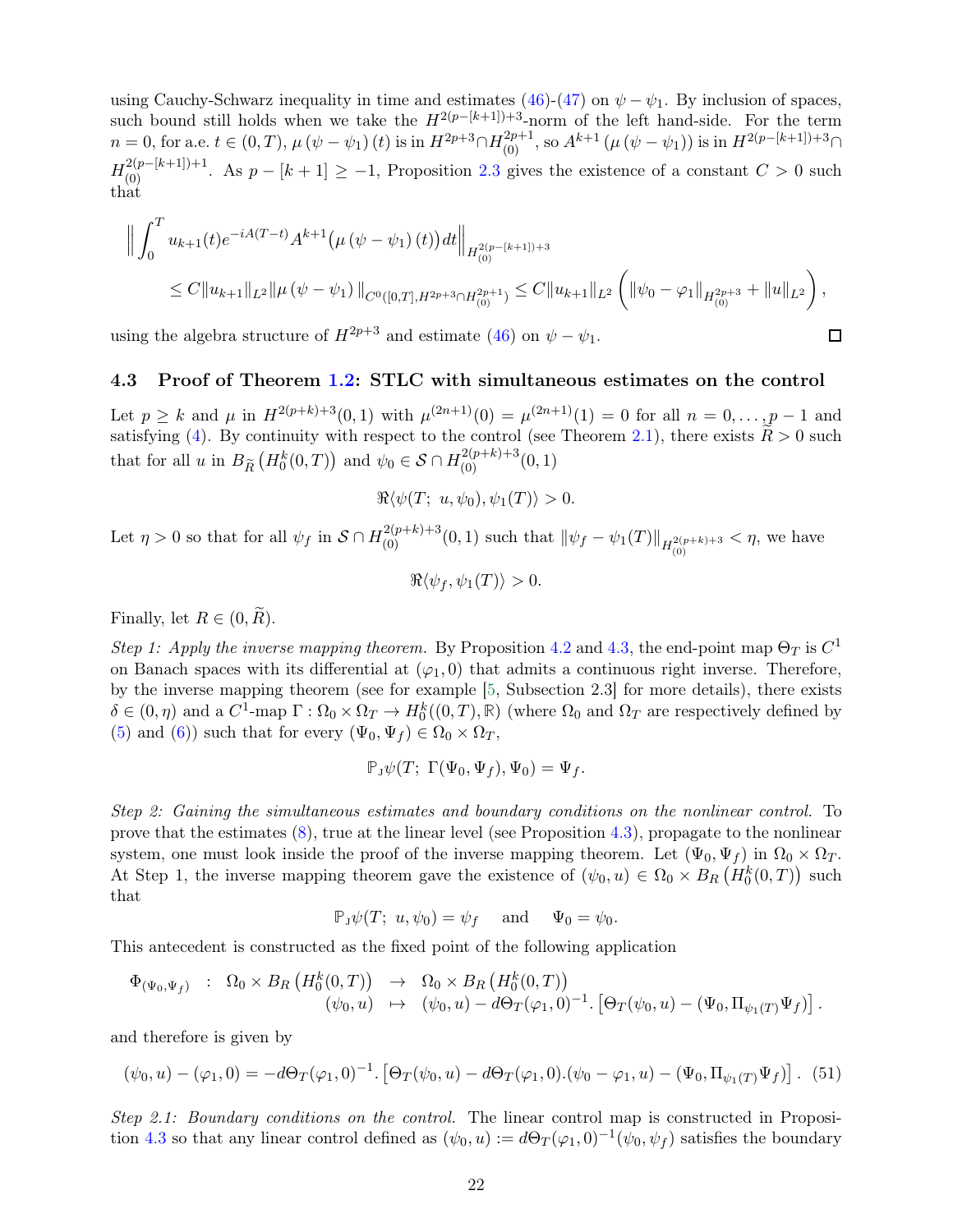conditions [\(7\)](#page-3-3). Thus from [\(51\)](#page-21-1), one deduces that the nonlinear control also satisfies [\(7\)](#page-3-3). Step 2.2: Simultaneous estimates on the control. Equation [\(51\)](#page-21-1) together with Proposition [4.3](#page-17-0) give the existence of a constant  $C = C(T) > 0$  such that, for all  $m = -(k+1), \ldots, k$ ,

$$
\begin{split} \left\|(\psi_0, u) - (\varphi_1, 0)\right\|_{H^{2(p+m)+3}_{(0)}}(0,1) \times H^m_0(0,T) \\ &\leq C\left\| \Theta_T(\psi_0, u) - d\Theta_T(\varphi_1, 0).(\psi_0 - \varphi_1, u) - (\Psi_0, \Pi_{\psi_1(T)} \Psi_f)\right\|_{H^{2(p+m)+3}_{(0)}}(0,1) \times H^{2(p+m)+3}_{(0)}(0,1) \end{split}.
$$

Moreover, Proposition [4.5](#page-18-3) gives  $C = C(T, \mu, \widetilde{R}) > 0$  such that, for all  $m = -(k+1), \ldots, k$ ,

$$
\|\Theta_T(\psi_0, u) - \Theta_T(\varphi_1, 0) - d\Theta_T(\varphi_1, 0) \cdot (\psi_0 - \varphi_1, u)\|_{H^{2(p+m)+3}_{(0)}(0, 1) \times H^{2(p+m)+3}_{(0)}}(0, 1)
$$
  

$$
\leq C \|u\|_{H^m(0,T)} \left( \|\psi_0 - \varphi_1\|_{H^{2(p+k)+3}_{(0)}} + \|u\|_{H^k(0,T)} \right).
$$

Therefore, by the triangular inequality, as  $\Theta_T(\varphi_1, 0) = (\varphi_1, \mathbb{P}_{J} \psi_1(T))$ , one gets,

$$
\begin{split} \left\|(\psi_0, u) - (\varphi_1, 0)\right\|_{H^{2(p+m)+3}_{(0)}}(0, 1) \times H^m_0(0, T) &\leq C \|u\|_{H^m(0, T)} \left( \|\psi_0 - \varphi_1\|_{H^{2(p+k)+3}_{(0)}}(0, 1) + \|u\|_{H^k(0, T)} \right) \\ &+ C \|\Psi_0 - \varphi_1, \Psi_f - \mathbb{P}_{\mathcal{I}} \psi_1(T)\|_{H^{2(p+m)+3}_{(0)}}(0, 1) \times H^{2(p+m)+3}_{(0)}(0, 1) . \end{split}
$$

Therefore, if  $\delta > 0$  and  $R > 0$  are small enough so that, for example,

$$
C\left(\|\psi_0-\varphi_1\|_{H^{2(p+k)+3}_{(0)}(0,1)}+\|u\|_{H^k(0,T)}\right)\leq \frac{1}{2},
$$

one deduces that, as  $\Psi_0 = \psi_0$  by construction, for all  $m = -(k+1), \ldots, k$ ,

$$
||u||_{H^m(0,T)} \leq C||\psi_0 - \varphi_1, \Psi_f - \mathbb{P}_J\psi_1(T)||_{H^{2(p+m)+3}_{(0)}(0,1)\times H^{2(p+m)+3}_{(0)}(0,1)}, \quad \forall m = -(k+1), \ldots, k.
$$

### <span id="page-22-0"></span>5 Linear control with simultaneous estimates with [\[17\]](#page-28-0)

<span id="page-22-1"></span>The goal of this section is to explain another proof of Proposition [4.3,](#page-17-0) relying on the ideas of [\[17\]](#page-28-0) instead of the moment result given in Theorem [3.10.](#page-15-0)

#### 5.1 Building smooth controls for smooth data

In [\[17\]](#page-28-0), Ervedoza and Zuazua developed a method to construct a control map which preserves the regularity of the data to be controlled for time-reversible linear systems. However, to use such result in our case, we need to modify slightly the result of [\[17\]](#page-28-0) as we want to deal with control in projection and not exact controllability. From [\[17\]](#page-28-0), we can deduce the following result.

<span id="page-22-4"></span>**Theorem 5.1.** Let  $X, U$  two Hilbert spaces, H a closed subspace of  $X, \mathbb{P}$  the orthogonal projection on H,  $(e^{At})_{t\in\mathbb{R}}$  a strongly continuous group on X with generator  $A: D(A) \subset X \to X$  and B in  $\mathcal{L}(U, X_{-1})$  an admissible operator in the sense of [\[17,](#page-28-0) Definition 1.1]. Assume that  $\mathbb{P} \circ A = A \circ \mathbb{P}$ and that the system

<span id="page-22-2"></span>
$$
z' = Az + Bu \tag{52}
$$

is exactly controllable in projection in some time  $T^*$  in  $H$ : for all  $z_0 \in H$ , there exists a control  $u \in L^2((0,T^*),U)$  such that the solution of  $(52)$  with the initial condition  $z_0$  and control u satisfies

<span id="page-22-3"></span>
$$
\mathbb{P}z(T^*) = 0.\tag{53}
$$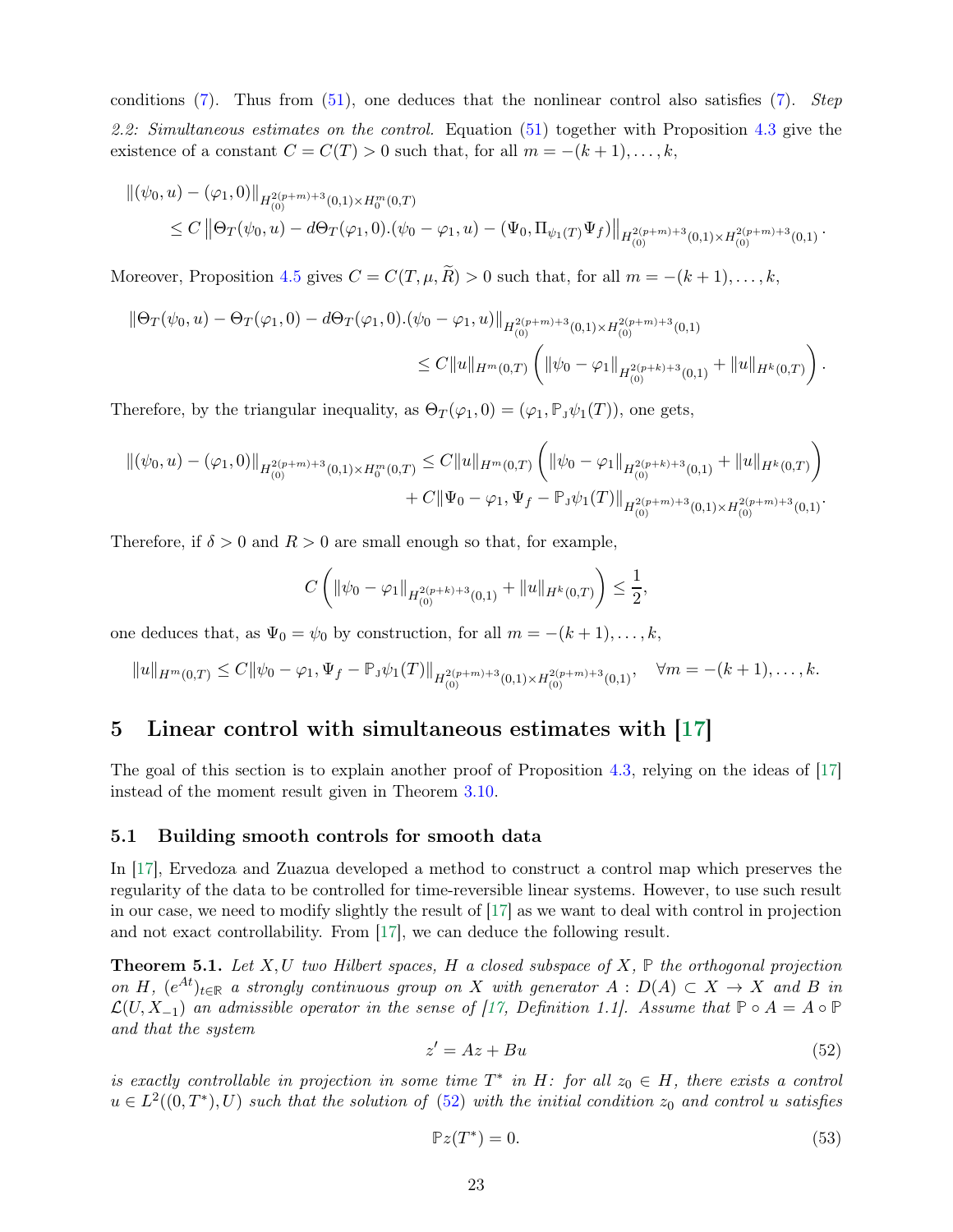Let  $T > T^*$ ,  $\delta > 0$  such that  $T - 2\delta \geq T^*$ ,  $s \in \mathbb{N}_+$  and  $\eta \in C^s(\mathbb{R})$  such that  $\eta(t) = 0$  if  $t \notin (0, T)$ and  $\eta(t) = 1$  if  $t \in [\delta, T - \delta]$ . There exists a constant  $C = C(s, T, \eta) > 0$  and a linear map  $V: D(A<sup>s</sup>) \cap H \to H_0<sup>s</sup>((0,T), U)$  such that for every  $z_0 \in D(A<sup>s</sup>) \cap H$ , the solution of [\(52\)](#page-22-2) with control  $V := \mathcal{V}(z_0)$  and initial condition  $z_0$  belongs to  $C<sup>s</sup>([0,T], X)$  and satisfies the requirement [\(53\)](#page-22-3) with

<span id="page-23-3"></span>
$$
\int_0^T \|V(t)\|_{U}^2 \frac{dt}{\eta(t)} \le C \|z_0\|_X^2 \quad \text{and} \quad \forall m \in (0, s), \ \|V\|_{H_0^m((0, T), U)} \le C \|z_0\|_{D(A^m)}.
$$
 (54)

*Proof.* This proposition is a consequence of the work [\[17\]](#page-28-0) noticing that, as  $\mathbb{P} \circ A = A \circ \mathbb{P}$ , for every  $z_0 \in H$  and every control  $u \in L^2((0,T),U)$ 

<span id="page-23-2"></span>
$$
\mathbb{P}z(\cdot; u, z_0) = y(\cdot; u, z_0),\tag{55}
$$

where z is the solution of  $(52)$  and y is the solution of

<span id="page-23-1"></span>
$$
y' = Ay + \mathbb{P} \circ Bu. \tag{56}
$$

Therefore, we apply [\[17\]](#page-28-0) to the system  $(56)$  working on the Hilbert space H endowed with the scalar product of X, with the operators defined by  $D(A) = D(A) \cap H$ ,  $A = A$  which still generates a strongly continuous group and  $B = \mathbb{P} \circ B$  still an admissible operator. From [\(55\)](#page-23-2), the exact controllability in projection of [\(52\)](#page-22-2) entails the exact controllability of [\(56\)](#page-23-1). Therefore, [\[17,](#page-28-0) Proposition 1.3, Theorem 1.4 and Corollary 1.5] give the existence of a linear continuous map  $\mathcal{V}: D(\tilde{A}^s) \to H_0^s((0,T),U)$ with the size estimates [\(54\)](#page-23-3) such that for every  $z_0 \in D(A^s) = D(A^s) \cap H$ ,  $y(\cdot; V(z_0), z_0)$  belongs to  $C^{s}([0,T], H)$  with  $y(T; \mathcal{V}(z_0), z_0) = 0$  and thus  $\mathbb{P}z(T; \mathcal{V}(z_0), z_0) = 0$  by [\(55\)](#page-23-2).

#### <span id="page-23-0"></span>5.2 Proof of Proposition [4.3](#page-17-0) with [\[17\]](#page-28-0)

The goal of this subsection is to apply Theorem [5.1](#page-22-4) to the linearized Schrödinger equation. To that end, we first state that with a change of global phase, one can work with a stationary equilibrium rather than around the ground state.

<span id="page-23-5"></span>**Remark 5.2.** By Proposition [4.2,](#page-17-1) for all  $u \in H_0^k(0,T)$  and  $\psi_0 \in H_{(0)}^{2(p+k)+3}(0,1)$ ,

$$
d\Theta_T(\varphi_1,0).(\psi_0,u)=(\psi_0,\mathbb{P}_J\Psi(T)),
$$

where  $\Psi$  is the solution of the linearized system around the ground state,

$$
\begin{cases}\n i\partial_t \Psi(t,x) = -\partial_x^2 \Psi(t,x) - u(t)\mu(x)\psi_1(t,x), & (t,x) \in (0,T) \times (0,1), \\
 \Psi(t,0) = \Psi(t,1) = 0, & t \in (0,T), \\
 \Psi(0,x) = \psi_0.\n\end{cases}
$$
\n(57)

To work with a stationary equilibrium, one can perform the change of function  $\Psi(t,x) = \Psi(t,x)e^{-i\lambda_1 t}$ to work instead with

<span id="page-23-4"></span>
$$
\begin{cases}\n\begin{aligned}\n\,\tilde{v}(\tilde{\Psi}(t,x)) &= \left(-\partial_x^2 - \lambda_1 \operatorname{Id}\right) \widetilde{\Psi}(t,x) - u(t)\mu(x)\varphi_1(x), \quad (t,x) \in (0,T) \times (0,1), \\
\widetilde{\Psi}(t,0) &= \widetilde{\Psi}(t,1) = 0, \quad t \in (0,T), \\
\widetilde{\Psi}(0,x) &= \psi_0.\n\end{aligned}\n\end{cases} \tag{58}
$$

Such solutions will be denoted  $\widetilde{\Psi}(\cdot; u, \psi_0)$ . To prove Proposition [4.3,](#page-17-0) it is then equivalent to prove that there exists a constant  $C_T > 0$  such that for all  $(\psi_0, \psi_f)$  in  $[T_S\varphi_1 \cap H_{(0)}^{2(p+k)+3}] \times [T_S\varphi_1 \cap H_{J} \cap$  $H^{2(p+k)+3}_{(0)}$ , there exists  $u \in H^k_0(0,T)$  (constructed as a linear function of  $\psi_0$  and  $\psi_f$ ) such that  $\mathbb{P}_{J}\tilde{\Psi}(T; u, \psi_0) = \psi_f$  with the boundary conditions [\(40\)](#page-17-3) and the estimates [\(41\)](#page-17-4).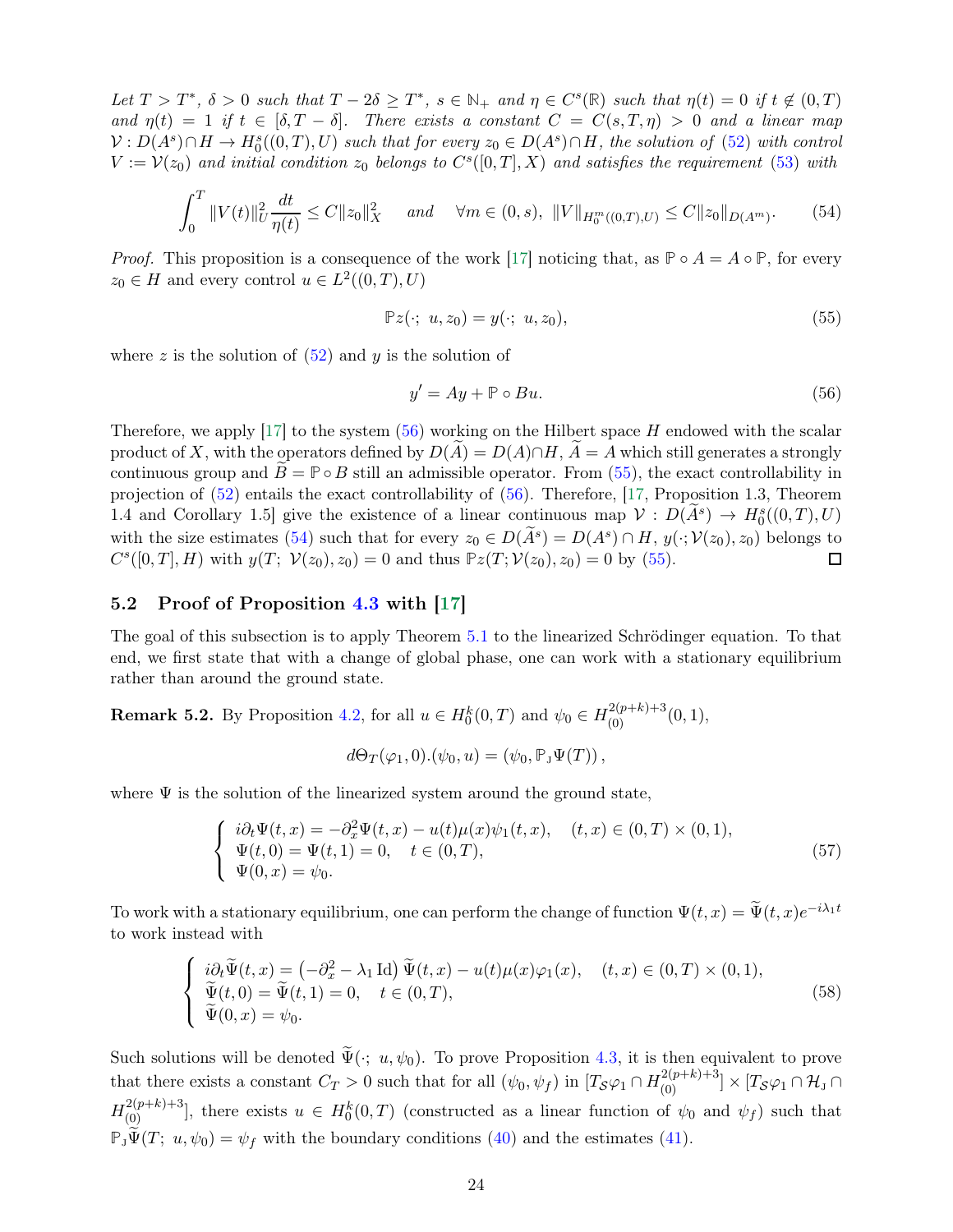<span id="page-24-0"></span>To apply Theorem [5.1,](#page-22-4) we must check that [\(58\)](#page-23-4) is controllable in projection in an appropriate functional setting. This is done by solving a trigonometric moment problem.

**Proposition 5.3.** Let  $T > 0$  and  $\mu$  in  $H^{2p+3}((0,1), \mathbb{R})$  satisfying [\(4\)](#page-2-3). The linear equation [\(58\)](#page-23-4) is exactly controllable in projection in  $H^{2p+3}_{(0)}(0,1) \cap T_{\mathcal{S}}\varphi_1$  in time T: for all  $\psi_0 \in H^{2p+3}_{(0)}(0,1) \cap T_{\mathcal{S}}\varphi_1$ , there exists a control  $u \in L^2((0,T),\mathbb{R})$  such that

$$
\mathbb{P}_{J}\widetilde{\Psi}(T; u, \psi_0)=0.
$$

*Proof.* Let  $\psi_0 \in H_{(0)}^{2p+3}(0,1) \cap T_{\mathcal{S}}\varphi_1$ . Solving explicitly [\(58\)](#page-23-4), one gets

$$
\widetilde{\Psi}(T) = \sum_{j=1}^{+\infty} \langle \psi_0, \varphi_j \rangle e^{-i(\lambda_j - \lambda_1)T} \varphi_j + i \sum_{j=1}^{+\infty} \left( \langle \mu \varphi_1, \varphi_j \rangle \int_0^T u(t) e^{-i(\lambda_j - \lambda_1)(T-t)} dt \right) \varphi_j.
$$

Therefore, the equality  $\mathbb{P}_{J}\widetilde{\Psi}(T) = 0$  is equivalent to the following trigonometric moment problem

$$
\int_0^T u(t)e^{i(\lambda_j - \lambda_1)t}dt = -\frac{\langle \psi_0, \varphi_j \rangle}{i \langle \mu \varphi_1, \varphi_j \rangle} =: d_{j-1}, \quad \forall j \in J.
$$

Yet, assumption [\(4\)](#page-2-3) on  $\mu$  together with the fact that  $\psi_0$  belongs to  $H^{2p+3}_{(0)}(0,1)$  entails that the sequence  $(d_j 1_{j \in J})_{j \in \mathbb{N}}$  is in  $l_r^2(\mathbb{N}, \mathbb{C})$  (as  $\psi_0$  belongs to  $T_{\mathcal{S}}\varphi_1$ ). Thus, the solvability of a trigonometric moment problem in  $L^2(0,T)$  given for example in Theorem [3.2](#page-9-4) concludes the proof. □

<span id="page-24-3"></span>Then, we can apply Theorem  $5.1$  to our system.

**Lemma 5.4.** Let  $T > 0$  and  $\mu$  in  $H^{2(p+k)+3}((0,1), \mathbb{R})$  with  $\mu^{(2n+1)}(0) = \mu^{(2n+1)}(1) = 0$  for all  $n=0,\ldots,p-1$  and satisfying [\(4\)](#page-2-3). There exists a linear map  $\mathcal{L}: T_{\mathcal{S}}\varphi_1 \cap \mathcal{H}_{J} \cap H^{2(p+k)+3}_{(0)}(0,1) \rightarrow$  $H_0^k((0,T),\mathbb{R})$  and a constant  $C>0$  such that for all  $\psi_0$  in  $T_{\mathcal{S}}\varphi_1 \cap H_0^{2(p+k)+3}(0,1)$ , if  $u:=\mathcal{L}(\psi_0)$ ,

$$
\mathbb{P}_{J}\widetilde{\Psi}(T; u, \psi_0 - \langle \psi_0, \varphi_1 \rangle \varphi_1) = 0.
$$

Moreover, every control satisfies the boundary conditions

<span id="page-24-1"></span>
$$
u_1(T) = u_2(T) = \ldots = u_{k+1}(T) = 0,\t\t(59)
$$

and the following size estimates

<span id="page-24-2"></span>
$$
||u||_{H^m(0,T)} \le C ||\psi_0 - \langle \psi_0, \varphi_1 \rangle \varphi_1||_{H^{2(p+m)+3}_{(0)}(0,1)}, \quad \forall m = -(k+1), \dots, k. \tag{60}
$$

Proof. First, notice that the equation [\(58\)](#page-23-4) can be put into the abstract setting

$$
i\frac{d\tilde{\Psi}}{dt} = \tilde{A}\tilde{\Psi} - Bu
$$

with

$$
\widetilde{A}\varphi = (A - \lambda_1 \operatorname{Id}) \varphi, \quad D(\widetilde{A}) := H_{(0)}^{2p+5}(0,1) \subset X := H_{(0)}^{2p+3}(0,1) \cap T_{\mathcal{S}}\varphi_1,
$$
  
\n
$$
Bu = u \times \mu \varphi_1, \quad B : \mathbb{R} \to H_{(0)}^{2p+1}(0,1)
$$

The operator  $\widetilde{A}$  generates a strongly continuous group on X. Let  $\psi_0 \in \mathcal{H}_J \cap H_{(0)}^{2(p+k)+3}(0,1)$  and  $\psi_{00} =: C(\psi_0)$  in  $\mathcal{H}_J \cap H_{(0)}^{2p+4k+5}(0,1)$  the solution of the elliptic equation,

$$
(-i\widetilde{A})^{k+1}\psi_{00} = \psi_0 - \langle \psi_0, \varphi_1 \rangle \varphi_1 \quad \text{with} \quad \langle \psi_{00}, \varphi_1 \rangle = 0.
$$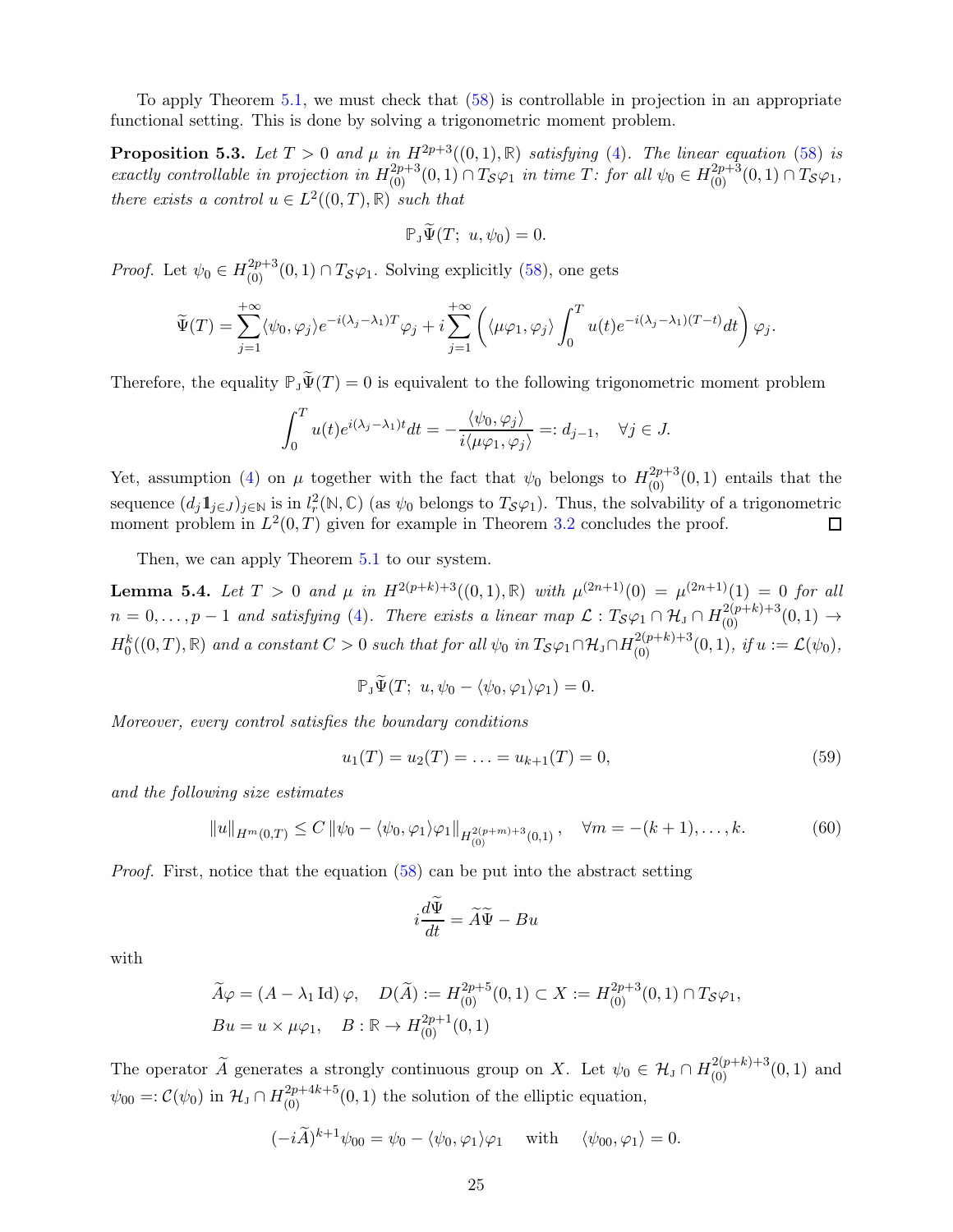Let  $T^* \in (0,T)$ ,  $\delta > 0$  such that  $T - 2\delta \geq T^*$  and  $\eta : \mathbb{R} \to [0,1]$  in  $C^{2k+1}(\mathbb{R})$  such that  $\eta(t) = 0$ if  $t \notin (0,T)$  and  $\eta(t) = 1$  if  $t \in [\delta, T - \delta]$ . As the system [\(58\)](#page-23-4) is admissible by Proposition [2.3](#page-6-2) and exactly controllable in projection in time  $T^*$  by Proposition [5.3,](#page-24-0) by Theorem [5.1,](#page-22-4) there exists a constant  $C > 0$  and a control  $V = V(\psi_{00})$  in  $H_0^{2k+1}((0,T), \mathbb{R}) \cap L^2((0,T), \frac{dt}{\eta})$  $\frac{dt}{\eta}$ ) (with  $\mathcal V$  a linear map) such that the solution  $\underline{\tilde{\Psi}}(\cdot; V, \psi_{00})$  of [\(58\)](#page-23-4) belongs to  $C^{2k+1}([0,T], H^{2p+3}_{(0)}(0,1))$  and satisfies  $\mathbb{P}_J \underline{\tilde{\Psi}}(T; V, \psi_{00}) = 0$  with the following estimates on the control,

$$
\int_0^T V(t)^2 \frac{dt}{\eta(t)} \le C_T \|\psi_{00}\|_{H^{2p+3}_{(0)}(0,1)}^2,\tag{61}
$$

<span id="page-25-1"></span><span id="page-25-0"></span>
$$
||V||_{H_0^m(0,T)} \le C||\psi_{00}||_{H_{(0)}^{2(p+m)+3}(0,1)}, \quad \forall \ m = 1, \dots 2k+1. \tag{62}
$$

Then, if  $u := V^{(k+1)} \in H_0^k(0,T)$ , by uniqueness,  $\widetilde{\Psi}(\cdot; u, \psi_0 - \langle \psi_0, \varphi_1 \rangle \varphi_1) = \partial_t^{k+1} \widetilde{\Psi}(\cdot; V, \psi_{00})$  and thus satisfies  $\mathbb{P}_{J}\tilde{\Psi}(T; u, \psi_0 - \langle \psi_0, \varphi_1 \rangle \varphi_1) = (-i\widetilde{A})^{k+1} \mathbb{P}_{J}\underline{\tilde{\Psi}}(T) = 0$ . By construction, u satisfies the boundary conditions  $(59)$  and the size estimates  $(60)$  on u are deduced from  $(61)-(62)$  $(61)-(62)$  as for all  $m = 0, \ldots, 2k + 1, ||\psi_{00}||_{H^{2(p+m)+3}_{(0)}(0,1)} = || \psi_0 - \langle \psi_0, \varphi_1 \rangle \varphi_1 ||_{H^{2(p+m-(k+1))+3}_{(0,1)}}$ . Therefore, the proof is concluded with  $\mathcal{L} := D^{(k+1)} \circ \mathcal{V} \circ \mathcal{C}$  where  $D^{(k+1)} : V \mapsto V^{(k+1)}$ .

As stated in Lemma [5.4,](#page-24-3) the change of variables done in Remark [5.2](#page-23-5) to work with a stationary equilibrium entails that we miss the first coordinate. However, we can correct it in a second time using a moment problem and thus prove Proposition [4.3.](#page-17-0)

*Proof of Proposition [4.3.](#page-17-0)* We prove Proposition [4.3](#page-17-0) using the strategy of Remark [5.2,](#page-23-5) first for  $\psi_f = 0$ and then, by the time-reversibility of the system, for any target  $\psi_f \in \mathcal{H}_J$ .

Step 1: Proof for  $\psi_f = 0$ . More precisely, we prove that there exists a linear operator U such that for all  $\psi_0$  in  $T_{\mathcal{S}}\varphi_1 \cap \mathcal{H}_J \cap H_{(0)}^{2(p+k)+3}(0,1)$ , the control  $U := \mathcal{U}(\psi_0) \in H_0^k(0,T)$  satisfies  $\mathbb{P}_J \widetilde{\Psi}(T; U, \psi_0) = 0$ with the size estimates [\(41\)](#page-17-4) (with  $\psi_f = 0$ ) and to prepare Step 2, solving the polynomial moment problem

<span id="page-25-2"></span>
$$
\int_0^T t^m U(t)dt = 0, \quad \forall m = 1, \dots, k. \tag{63}
$$

By linearity,

$$
\widetilde{\Psi}(T; u+v,\psi_0)=\widetilde{\Psi}(T; u,\langle \psi_0,\varphi_1\rangle\varphi_1)+\widetilde{\Psi}(T; v,\psi_0-\langle \psi_0,\varphi_1\rangle\varphi_1).
$$

Yet, by Lemma [5.4,](#page-24-3) we have  $\mathbb{P}_{J}\tilde{\Psi}(T; \mathcal{L}(\psi_0), \psi_0 - \langle \psi_0, \varphi_1 \rangle \varphi_1) = 0$  with every control  $\mathcal{L}(\psi_0)$  satisfying the estimates  $(60)$  and the polynomial moment problem  $(63)$  thanks to the boundary conditions [\(59\)](#page-24-1). Therefore, to prove Step 1, it is enough to prove the existence of  $u \in H_0^k(0,T)$  such that  $\mathbb{P}_{J}\widetilde{\Psi}(T; u,\langle\psi_0,\varphi_1\rangle\varphi_1) = 0$  with the size estimates [\(41\)](#page-17-4) and the polynomial moment problem [\(63\)](#page-25-2). Besides, solving explicitly [\(58\)](#page-23-4) with initial condition  $\langle \psi_0, \varphi_1 \rangle \varphi_1$ , we get

$$
\widetilde{\Psi}(T; u, \langle \psi_0, \varphi_1 \rangle \varphi_1) = \langle \psi_0, \varphi_1 \rangle \varphi_1 + i \sum_{j=1}^{+\infty} \left( \langle \mu \varphi_1, \varphi_j \rangle \int_0^T u(t) e^{-i(\lambda_j - \lambda_1)(T-t)} dt \right) \varphi_j.
$$

Thus, the equality  $\mathbb{P}_{1}\widetilde{\Psi}(T) = 0$  is equivalent to the trigonometric moment problem

<span id="page-25-3"></span>
$$
\int_0^T u(t)e^{i(\lambda_j - \lambda_1)t}dt = -\frac{\langle \psi_0, \varphi_1 \rangle \delta_{j,1}}{i \langle \mu \varphi_1, \varphi_j \rangle}, \quad \forall j \in J.
$$
 (64)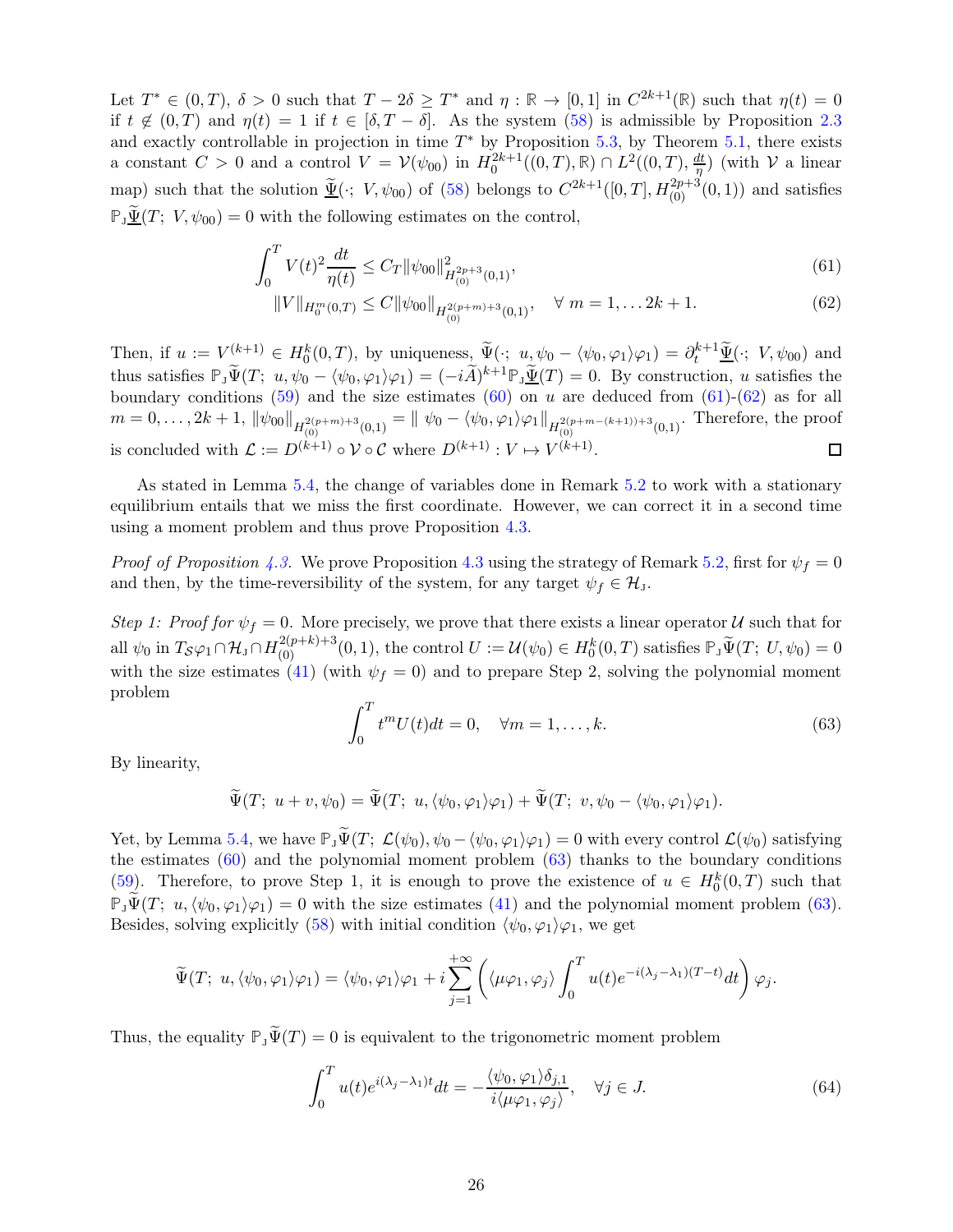By Theorem [3.2,](#page-9-4) if  $d(\psi_0) := \left( \left( (-1)^{k+1} k! \frac{\langle \psi_0, \varphi_1 \rangle}{i \langle \mu \varphi_1, \varphi_1 \rangle} \right) \right)$  $\frac{\langle \psi_0, \varphi_1 \rangle}{i \langle \mu \varphi_1, \varphi_1 \rangle} \delta_{q,k} \Big)_{q=1,...,2k}$  ,  $(0)_{j \in \mathbb{N}^*}$  $\setminus$ , the control  $w := \mathcal{L}_0^T(d(\psi_0))$ in  $L^2(0,T)$  solves the following moment problem,

$$
\int_0^T w(t)e^{i(\lambda_j - \lambda_1)t} dt = 0, \quad \forall j \in \mathbb{N}^*,
$$
\n(65)

$$
\int_0^T t^q w(t)dt = (-1)^{k+1} k! \frac{\langle \psi_0, \varphi_1 \rangle}{i \langle \mu \varphi_1, \varphi_1 \rangle} \delta_{q,k}, \quad \forall q = 1, \dots, 2k,
$$
\n(66)

with the size estimate,

<span id="page-26-1"></span><span id="page-26-0"></span>
$$
||w||_{L^2(0,T)} \leq C \left| \frac{\langle \psi_0, \varphi_1 \rangle}{i \langle \mu \varphi_1, \varphi_1 \rangle} \right|.
$$

Let denote by u the k-th primitive of w with vanishing terms at  $t = 0$ ,

$$
u(t) := \int_0^t \int_0^{t_1} \int_0^{t_2} \cdots \int_0^{t_{k-1}} w(t_k) dt_k dt_{k-1} \dots dt_1, \quad \forall t \in [0, T],
$$

meaning that u solves  $u^{(k)} = w$  with  $u^{(m)}(0) = 0$  for all  $m = 0, \ldots k - 1$ .

Equation [\(65\)](#page-26-0) for  $j = 1$  and equations [\(66\)](#page-26-1) for  $q = 1, \ldots k - 1$  entail that  $u^{(m)}(T) = 0$  for all  $m = 0, \ldots k - 1$ . Therefore,  $u \in H_0^k(0,T)$  and using Poincaré inequality repeatedly, one gets the existence of  $C > 0$  such that for all  $m = -(k+1), \ldots, k$ ,

$$
||u||_{H_0^m(0,T)} \leq C||u||_{H_0^k(0,T)} = C||w||_{L^2(0,T)} \leq C|\langle \psi_0, \varphi_1 \rangle|,
$$

giving the size estimates  $(41)$  as we deal with only one moment. Then, performing integrations by parts as u has vanishing boundary terms, one can use [\(66\)](#page-26-1) for  $q = k$  and [\(65\)](#page-26-0) for all  $j \geq 2$  to prove that u satisfies the moment problem [\(64\)](#page-25-3). Finally, one can use [\(66\)](#page-26-1) for  $q = k+1, \ldots, 2k$  to get [\(63\)](#page-25-2).

Therefore, Step 1 is concluded with

$$
\mathcal{U} := \mathcal{B}_k \circ \mathcal{L}_0^T \circ d + \mathcal{L},
$$

where  $\mathcal{B}_k$  is the operator primitiving k times, given in [\(20\)](#page-10-3).

Step 2: Proof for any target. Let  $(\psi_0, \psi_f)$  in  $[T_S\varphi_1 \cap H_{(0)}^{2(p+k)+3}] \times [T_S\varphi_1 \cap H_{J} \cap H_{(0)}^{2(p+k)+3}]$ . By Step 1, there exists  $U := \mathcal{U}\left(\overline{\psi_f} - \overline{\mathbb{P}_J e^{-i\widetilde{A}T}\psi_0}\right) \in H_0^k(0,T)$  (where  $\mathcal U$  is constructed at Step 1) such that

$$
\mathbb{P}_{\mathbf{J}}\widetilde{\Psi}(T; U, \overline{\psi_f} - \overline{\mathbb{P}_{\mathbf{J}}e^{-i\widetilde{A}T}\psi_0}) = 0,
$$

with the polynomial moment [\(63\)](#page-25-2) and the size estimates [\(41\)](#page-17-4) on U. Then, if we denote by  $\psi_0 :=$  $\overline{\widetilde{\Psi}}(T; U, \overline{\psi_f} - \overline{\mathbb{P}_J e^{-i\widetilde{A}T}\psi_0})$  and  $V := U(T - \cdot)$ , by uniqueness,

$$
\widetilde{\Psi}(t; V, \widetilde{\psi}_0) = \overline{\widetilde{\Psi}}(T-t; U, \overline{\psi_f} - \overline{\mathbb{P}_J e^{-i\widetilde{A}T}\psi_0}),
$$

and so,

$$
\mathbb{P}_{J}\widetilde{\Psi}(T; V, \widetilde{\psi}_{0}) = \psi_{f} - \mathbb{P}_{J}e^{-i\widetilde{A}T}\psi_{0}.
$$

And, finally, the solution associated with initial condition  $\psi_0$  and control V is given by

$$
\widetilde{\Psi}(t; V, \psi_0) = e^{-i\widetilde{A}t} \left( \psi_0 - \widetilde{\psi}_0 \right) + \widetilde{\Psi}(t; V, \widetilde{\psi}_0),
$$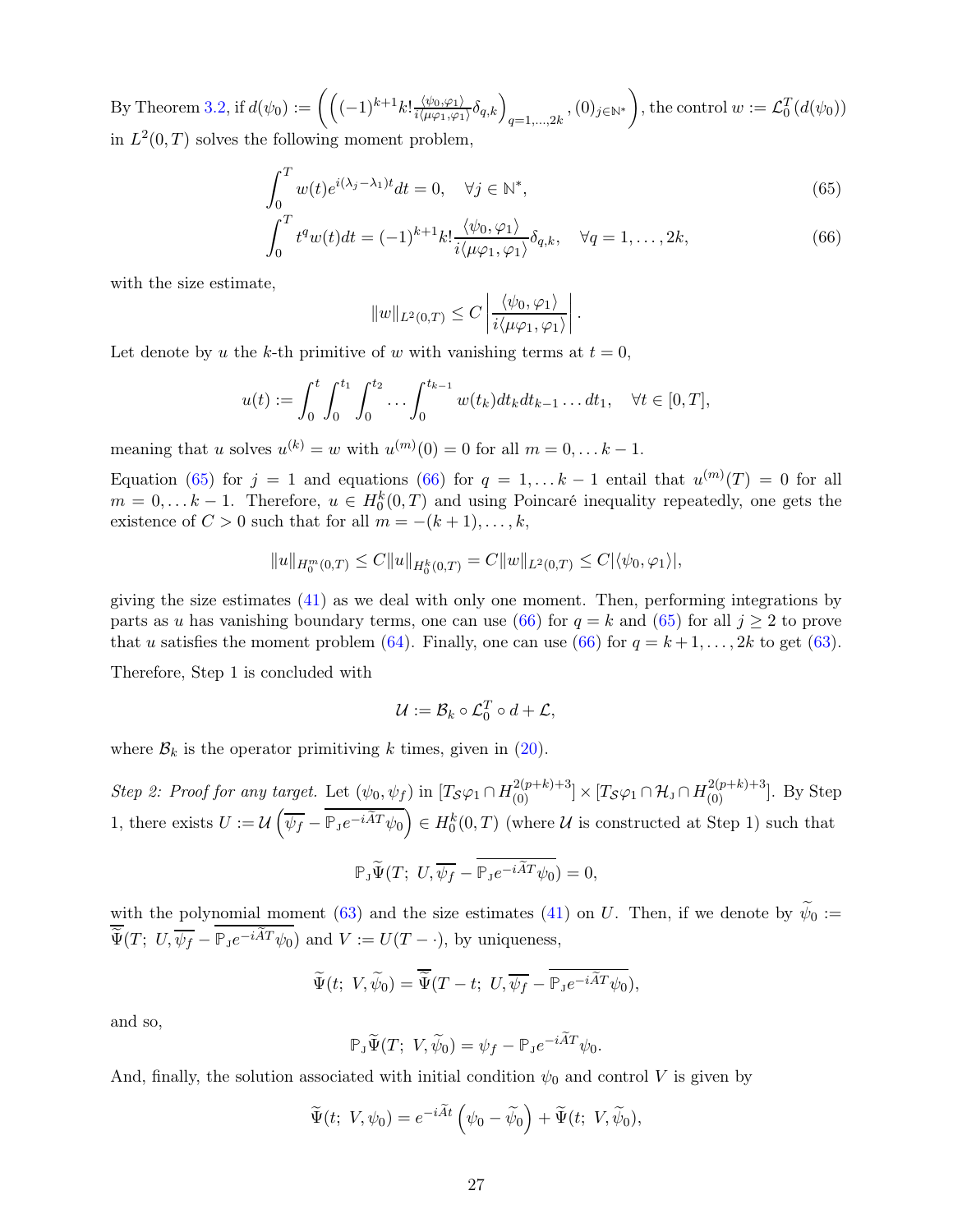and thus, as  $\psi_0$  is in  $\mathcal{H}_J^{\perp}$  by construction,

$$
\mathbb{P}_{J}\widetilde{\Psi}(T;\ v,\psi_{0})=\psi_{f}.
$$

Besides, estimates  $(41)$  hold for U and so for V by translation. Moreover, the polynomial moments of U given in [\(63\)](#page-25-2) entails the boundary conditions [\(40\)](#page-17-3) on V because, for all  $m = 1, \ldots, k$ ,

$$
V_{m+1}(T) = \int_0^T \frac{(T-t)^m}{m!} V(t)dt = \int_0^T \frac{t^m}{m!} U(t)dt = 0.
$$

Therefore, the proof of Proposition [4.3](#page-17-0) holds with

$$
d\Theta_T(\varphi_1,0)^{-1}(\psi_0,\psi_f) := \tau_T \circ \mathcal{U}\left(\overline{\psi_f e^{i\lambda_1 T}} - \overline{\mathbb{P}_J e^{-i\widetilde{A}T}\psi_0}\right),
$$

where  $\tau_T : U \mapsto U(T - \cdot)$  is the translation operator.

**Remark 5.5.** The key point to prove Proposition [4.3](#page-17-0) from  $|17|$  is Remark [5.2](#page-23-5) as the work  $|17|$  asks to work with a stationary equilibrium. Therefore, it seems like such strategy would not hold when linearizing around a more complicated trajectory than  $(\psi_1, u = 0)$ . For example, when linearizing around a linear combination of trajectories  $\psi_j$ , for  $j \in \mathbb{N}^*$ , it would not be straightforward anymore to find a good change of variables allowing us to work equivalently with a stationary equilibrium. That is why in Subsection [4.1,](#page-16-1) we gave another proof of Proposition [4.3,](#page-17-0) relying on the solvability of a moment problem with simultaneous estimates, giving a strategy that could maybe work when linearizing around other trajectories, if needed. Notice that both strategy rely on the use of a weight function.

### <span id="page-27-6"></span>References

- [1] Sergei A. Avdonin and Sergei A. Ivanov. Families of exponentials. Cambridge University Press, Cambridge, 1995. The method of moments in controllability problems for distributed parameter systems, Translated from the Russian and revised by the authors.
- <span id="page-27-1"></span>[2] John M. Ball, Jerrold E. Marsden, and Marshall Slemrod. Controllability for distributed bilinear systems. SIAM J. Control Optim., 20(4):575–597, 1982.
- <span id="page-27-3"></span><span id="page-27-2"></span>[3] Karine Beauchard. Local controllability of a 1-D Schrödinger equation. J. Math. Pures Appl.  $(9)$ , 84 $(7)$ :851–956, 2005.
- [4] Karine Beauchard. Controllability of a quantum particle in a 1D variable domain. ESAIM Control Optim. Calc. Var., 14(1):105–147, 2008.
- <span id="page-27-0"></span>[5] Karine Beauchard and Camille Laurent. Local controllability of 1D linear and nonlinear Schrödinger equations with bilinear control. J. Math. Pures Appl. (9), 94(5), 2010.
- <span id="page-27-4"></span>[6] Karine Beauchard and Frédéric Marbach. Quadratic obstructions to small-time local controllability for scalar-input systems. J. Differential Equations, 264(5), 2018.
- <span id="page-27-5"></span>[7] Karine Beauchard and Frédéric Marbach. Unexpected quadratic behaviors for the small-time local null controllability of scalar-input parabolic equations. J. Math. Pures Appl. (9), 136, 2020.
- <span id="page-27-7"></span>[8] Assia Benabdallah, Franck Boyer, Manuel González-Burgos, and Guillaume Olive. Sharp estimates of the one-dimensional boundary control cost for parabolic systems and application to the N-dimensional boundary null controllability in cylindrical domains. SIAM J. Control Optim., 52(5):2970–3001, 2014.

 $\Box$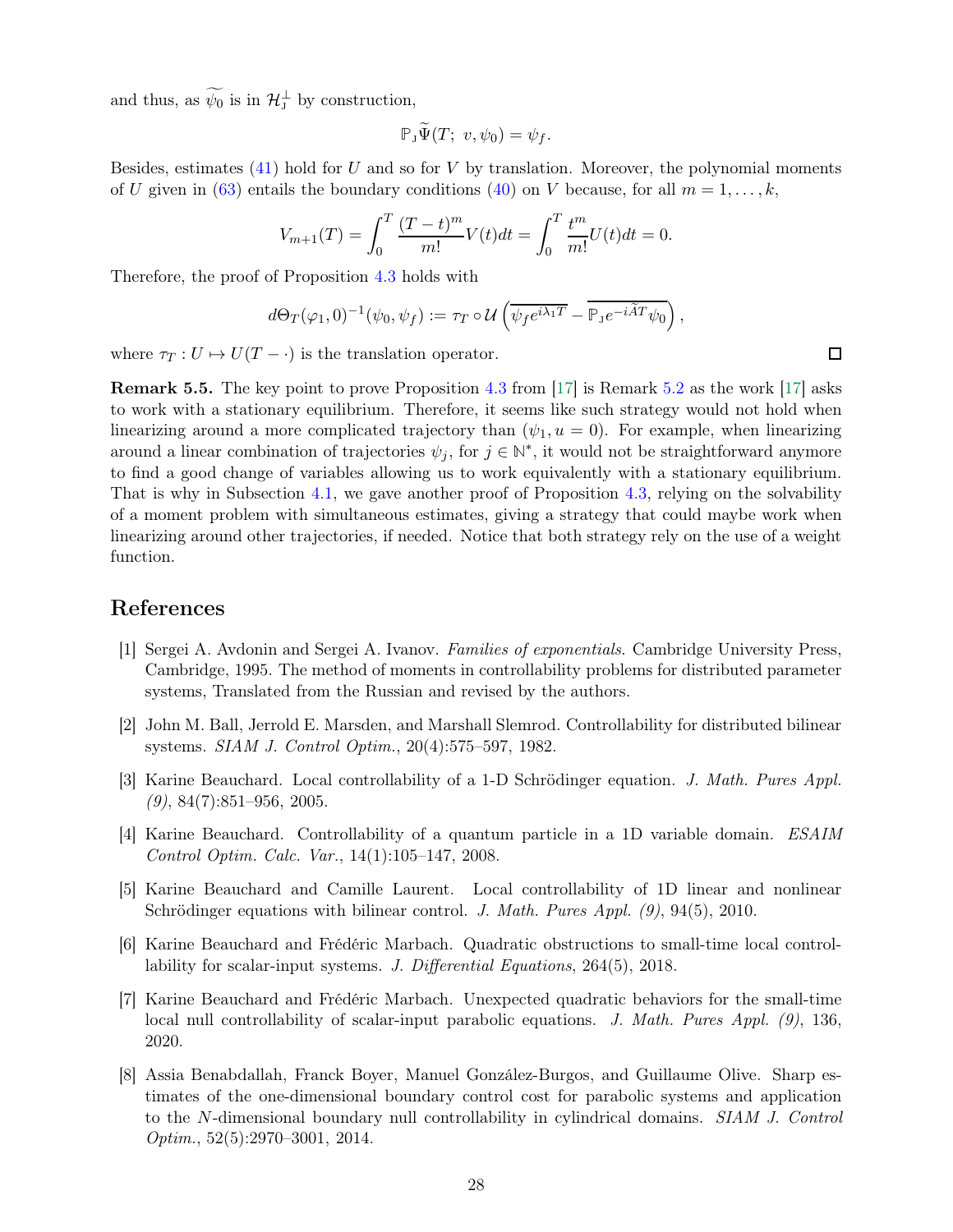- <span id="page-28-13"></span>[9] Assia Benabdallah, Franck Boyer, Manuel González-Burgos, and Guillaume Olive. Sharp estimates of the one-dimensional boundary control cost for parabolic systems and application to the N-dimensional boundary null controllability in cylindrical domains. SIAM J. Control Optim., 52(5):2970–3001, 2014.
- <span id="page-28-15"></span>[10] Assia Benabdallah, Franck Boyer, and Morgan Morancey. A block moment method to handle spectral condensation phenomenon in parabolic control problems. Annales Henri Lebesgue, 3:717–793, 2020.
- <span id="page-28-3"></span>[11] Ugo Boscain, Marco Caponigro, Thomas Chambrion, and Mario Sigalotti. A weak spectral condition for the controllability of the bilinear Schrödinger equation with application to the control of a rotating planar molecule. Comm. Math. Phys., 311(2):423–455, 2012.
- <span id="page-28-4"></span>[12] Ugo Boscain, Marco Caponigro, and Mario Sigalotti. Multi-input Schrödinger equation: controllability, tracking, and application to the quantum angular momentum. J. Differential Equations, 256(11):3524–3551, 2014.
- <span id="page-28-6"></span><span id="page-28-1"></span>[13] Nabile Boussaïd, Marco Caponigro, and Thomas Chambrion. Regular propagators of bilinear quantum systems. J. Funct. Anal., 278(6):108412, 66, 2020.
- [14] Erik Burman, Ali Feizmohammadi, and Lauri Oksanen. A fully discrete numerical control method for the wave equation. SIAM J. Control Optim., 58(3):1519–1546, 2020.
- <span id="page-28-2"></span>[15] Thomas Chambrion, Paolo Mason, Mario Sigalotti, and Ugo Boscain. Controllability of the discrete-spectrum Schrödinger equation driven by an external field. Ann. Inst. H. Poincaré Anal. Non Linéaire, 26(1):329–349, 2009.
- <span id="page-28-5"></span><span id="page-28-0"></span>[16] Belhassen Dehman and Gilles Lebeau. Analysis of the HUM control operator and exact controllability for semilinear waves in uniform time.  $SIAM J.$  Control Optim.,  $48(2):521-550$ , 2009.
- <span id="page-28-7"></span>[17] Sylvain Ervedoza and Enrique Zuazua. A systematic method for building smooth controls for smooth data. Discrete Contin. Dyn. Syst. Ser. B, 14(4):1375–1401, 2010.
- <span id="page-28-8"></span>[18] Hector O. Fattorini and David L. Russell. Exact controllability theorems for linear parabolic equations in one space dimension. Arch. Rational Mech. Anal., 43:272–292, 1971.
- [19] Hector O. Fattorini and David L. Russell. Uniform bounds on biorthogonal functions for real exponentials with an application to the control theory of parabolic equations. Quart. Appl. Math., 32:45–69, 1974/75.
- <span id="page-28-14"></span>[20] Manuel González-Burgos and Lydia Ouaili. Sharp estimates for biorthogonal families to exponential functions associated to complex sequences without gap conditions. working paper or preprint, January 2021.
- <span id="page-28-11"></span>[21] Alain Haraux. Séries lacunaires et contrôle semi-interne des vibrations d'une plaque rectangulaire. J. Math. Pures Appl. (9), 68(4):457–465 (1990), 1989.
- <span id="page-28-10"></span>[22] Vilmos Komornik and Paola Loreti. Fourier series in control theory. Springer Monographs in Mathematics. Springer-Verlag, New York, 2005.
- <span id="page-28-9"></span>[23] Werner Krabs. On moment theory and controllability of one-dimensional vibrating systems and heating processes, volume 173 of Lecture Notes in Control and Information Sciences. Springer-Verlag, Berlin, 1992.
- <span id="page-28-12"></span>[24] Pierre Lissy. The cost of the control in the case of a minimal time of control: the example of the one-dimensional heat equation. J. Math. Anal. Appl.,  $451(1):497-507$ , 2017.